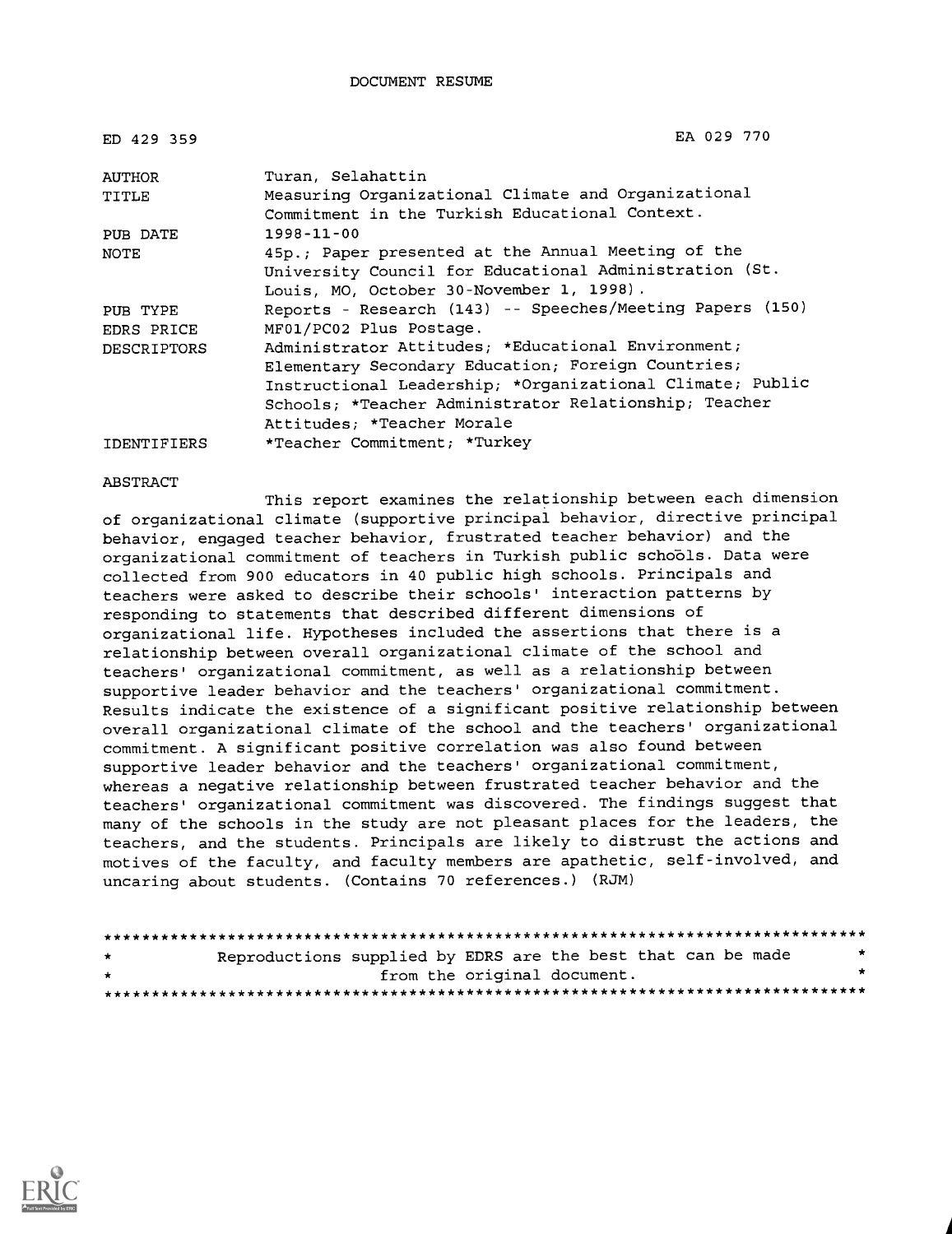# MEASURING ORGANIZATIONAL CLIMATE AND ORGANIZATIONAL COMMITMENT IN THE TURKISH EDUCATIONAL CONTEXT

Selahattin TURAN

U.S. DEPARTMENT OP EDUCATION Office of Educational Research and Improvement EDUCATIONAL RESOURCES INFORMATION CENTER (ERIC)

**EYThis document has been reproduced as<br>received from the person or organization**<br>originating it.

0 Minor changes have been made to improve reproduction quality.

 $\bullet$ Points of view or opinions stated in this docu-<br>ment ido inot inecessarily represent official<br>OERI position or policy. PERMISSION TO REPRODUCE AND DISSEMINATE THIS MATERIAL HAS BEEN GRANTED BY

suran

1 TO THE EDUCATIONAL RESOURCES INFORMATION CENTER (ERIC)

# BESTCOPYAVAILABLE

026680  $\frac{2}{3}$ 

Paper presented at the University Council for Educational Administration's Annual Meeting October 29-November 1, 1998, St. Louis, Missouri, USA.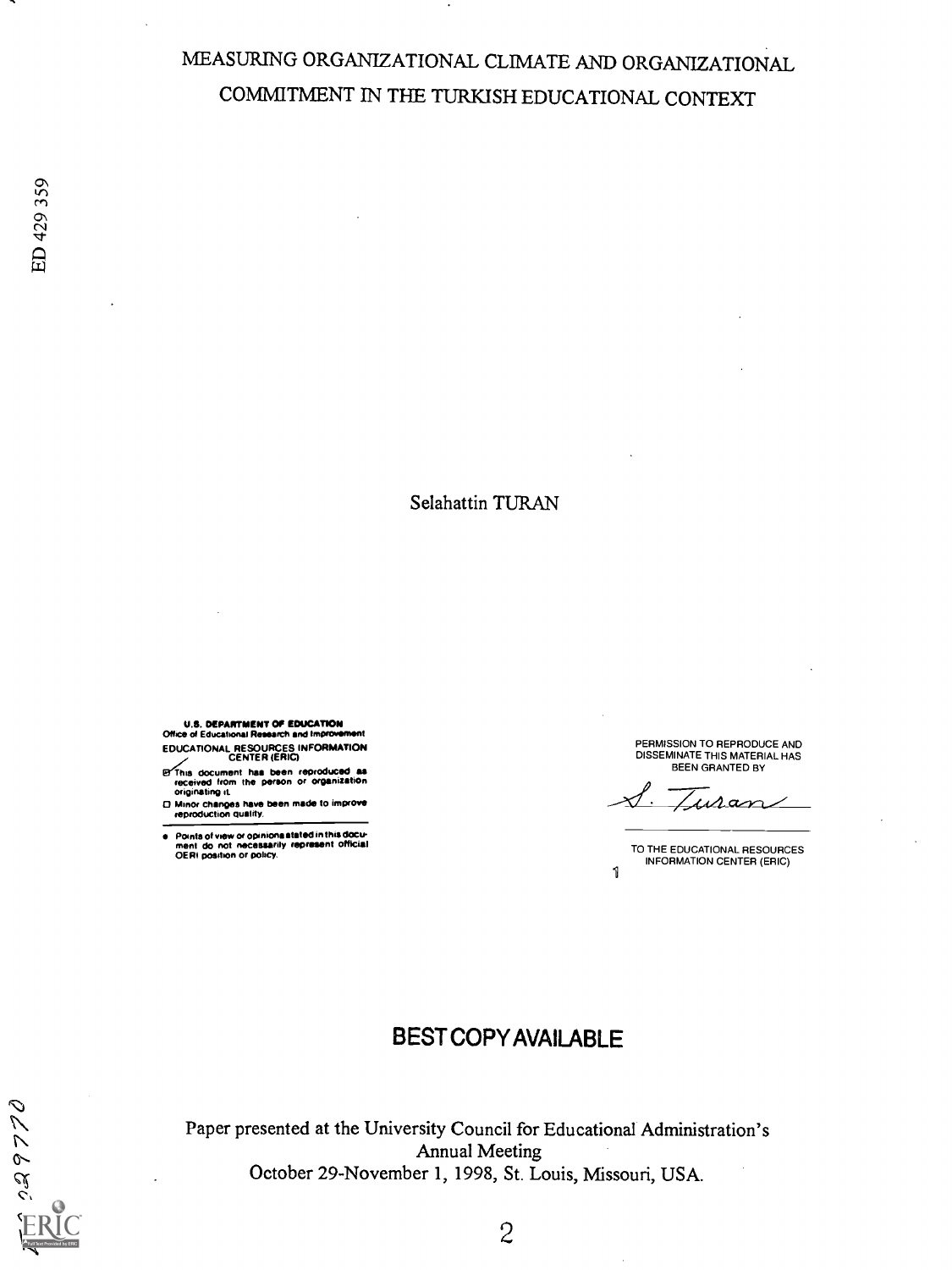# MEASURING ORGANIZATIONAL CLIMATE AND ORGANIZATIONAL COMMITMENT IN THE TURKISH EDUCATIONAL CONTEXT'

### SELAHATTIN TURAN

#### Abstract

This study examines the relationship between each dimension of organizational climate [supportive principal behavior, directive principal behavior, engaged teacher behavior, frustrated teacher behavior] and organizational commitment of teachers in Turkish public schools. Data were collected from 900 teachers in 40 public high schools. Correlation analyses were performed to test the hypotheses. Results of the study indicated the existence of a significant positive relationship between overall organizational climate of the school and the teachers' organizational commitment [r=.780, p<0.0l]. A significant positive correlation between supportive leader behavior and the teachers' organizational commitment was found[r=.519, p<0.01]. There was also a significant positive relationship between engaged teacher behavior and teachers' organizational commitment  $[r=.732, p<0.01]$ . Findings of the study also indicated a negative relationship between frustrated teacher behavior and the teachers' organizational commitment $[r=.360, p<0.05]$ . No significant relationship was found between directive leadership behavior and teachers' organizational commitment[r=.-267, p>0.05]. Furthermore, this study confirmed that OCDQ-RS and OCQ are stable across cultural settings.

#### INTRODUCTION

Organizations have become a vital part of individual's daily lives (see Clegg, Hardy, & Nord, 1996). Life in the workplace has become more complex than ever before. Leaders and teachers have been so engrossed in their work that it has become their lives. The lives of teachers and leaders derive meaning from their varied workplace experiences, values, beliefs, and symbols which they bring in and out of their organizations. Bolman & Deal (1995) state that "[o]ur rational trajectory has failed to solve deepening problems in the workplace" (p. 5). They emphasize the importance of "a deep understanding of the spirit, purpose, and

<sup>&</sup>lt;sup>1</sup> This study is based on my doctoral dissertation.



 $\overline{2}$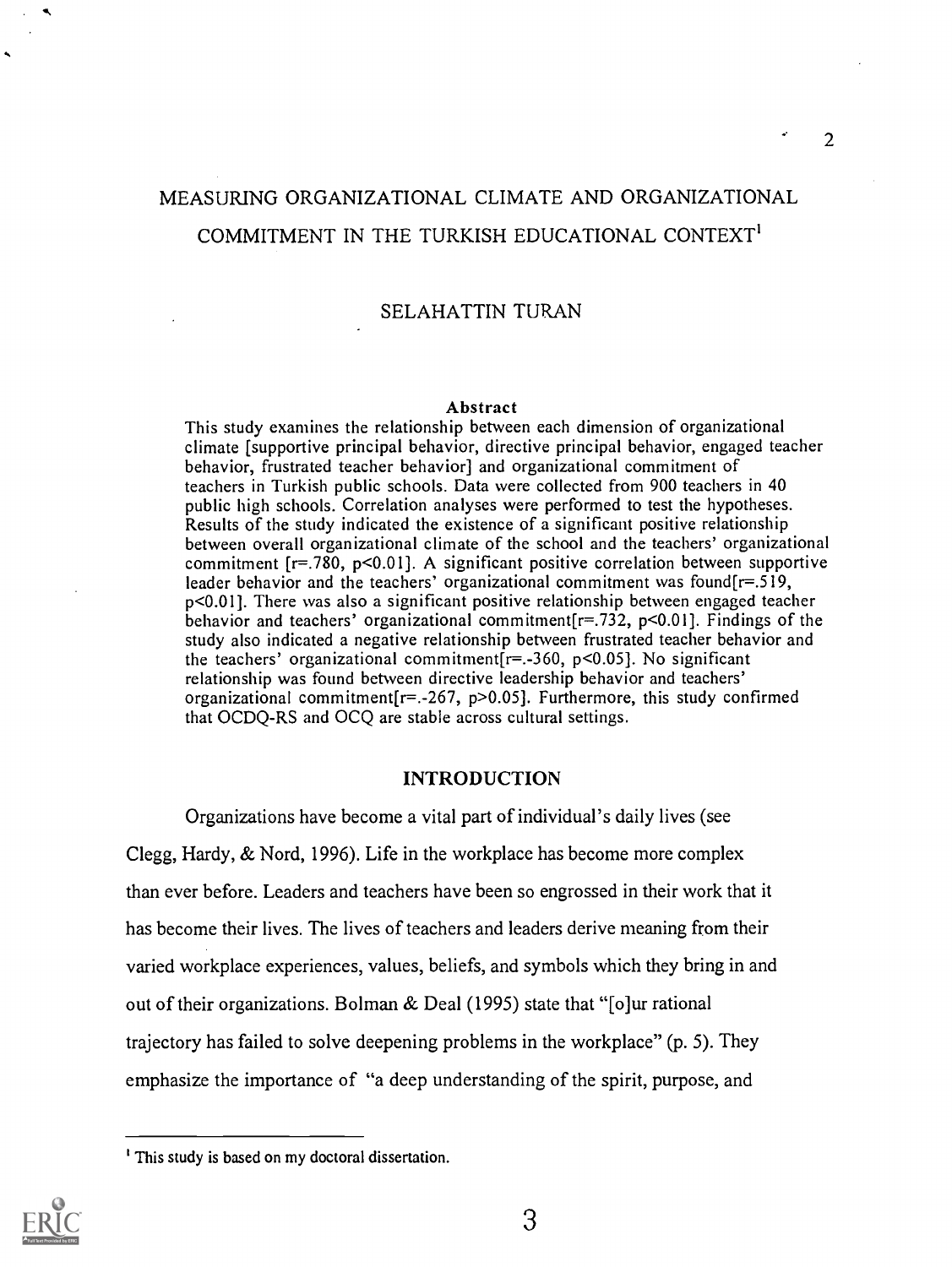meaning of the human experience" (p. 8). Bolman & Deal (1995) believe that evety organization is a family, whether caring or dysfunctional. In the workplace, "[c]aring begins with knowing about others-it requires listening, understanding, and accepting. It progresses through a deepening sense of appreciation, respect, and ultimately, love" (p. 103). Love means "a willingness to reach out and open one's heart. An open heart is vulnerable. Accepting vulnerability allows us to drop our masks, meet heart to heart, and be present for one another" (p. 103). In the workplace, "all of us need a language of moral discourse that permits discussions of ethical and spiritual issues, connecting them to images of leadership" (p. 3). The good image of leadership in educational settings is essential in understanding the nature of the school as a workplace and the quality of human interactions in schools. In a school workplace where there is a high quality of interactions among organizational members, teachers will commit themselves to work harder and make their work experience more meaningful.

3

The purpose of this study is to investigate the relationship between organizational climate and organizational commitment of teachers in secondary public schools in the city of Bursa in Turkey. Specifically, the objective of this study is to determine the strength of the relationship between each dimension of organizational climate [supportive principal behavior, directive principal behavior, engaged teacher behavior, frustrated teacher behavior], as measured by the Organizational Climate Description Questionnaire for secondary schools (OCDQ-RS), and organizational commitment of teachers, as measured by the Organizational Commitment Questionnaire (OCQ), in Turkish secondary schools.

## THE MEANING OF ORGANIZATIONAL CLIMATE

To make work and workplace conditions in educational organizations meaningful and comfortable, individuals must be enabled to integrate their social



 $\blacktriangleleft$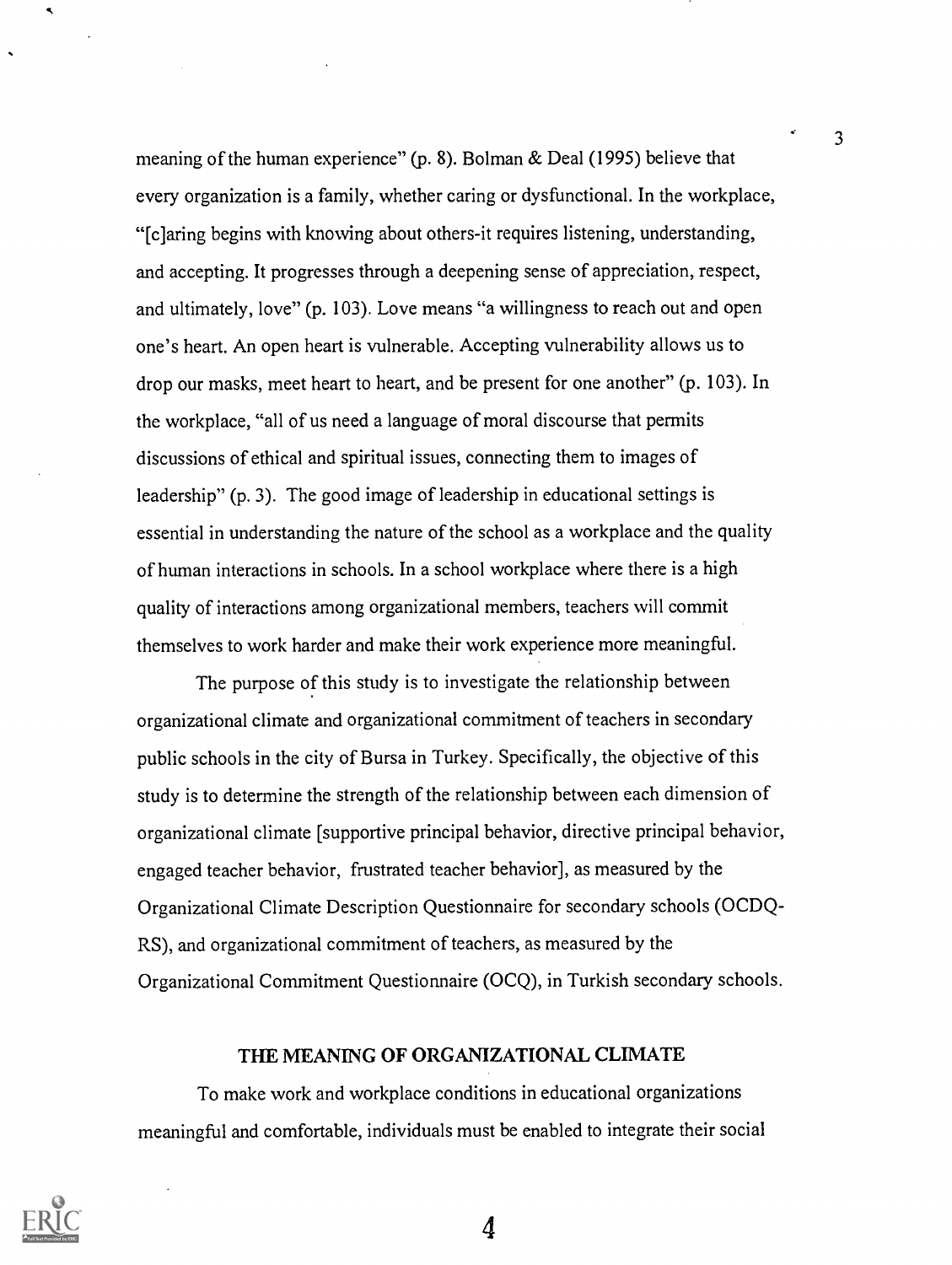and psychological values with the organization. This integration creates an atmosphere and a tone that distinguishes organizations from one another in their "feel" with their own unique personalities. Miskel & Ogava (1988, p. 289) state that "[p]eople often sense that there are differences in the overall atmosphere of schools and that these differences somehow affect how people behave."

The concept of organizational climate is an attempt to understand the psychological, human side of schools. Scholars of organizational behavior use this concept to study and capture the general "feel" of schools. Organizational climate as a personality metaphor has been used to assess the school's degree of openness in interpersonal relationships (Hoy & Tarter, 1997a, 1997b; Hoy, Tarter, & Kottkamp, 1991; Hoy & Hannum, 1997; Hoy & Sabo, 1998). By analyzing the quality of interactions of the workplace, leaders may develop more humane perspectives about the nature of workplace in an effort to create an authentic, caring, and supportive workplace for all organizational members. Hoy & Miskel (1996) emphasize the importance of "shared perceptions" in understanding the organizational behavior of individuals. They state that "[s]ince the atmosphere of a school has a major impact on organizational behavior, and since administrators can have significant, positive influence on the development of the "personality" of the school, it is important to describe and analyze school climates" (p. 141).

Climate research has been a subject of numerous reviews because of its importance in analyzing and understanding organizational behavior and the attitudes of individuals in organizations (Gilmer, 1961; Tagiuri & Litwin, 1968; Litwin & Stringer, 1968; Hellriegel & Slocum, 1974; James & Jones, 1974; Schneider, 1975; Joyce & Slocum, 1979; Payne & Pugh, 1976; Anderson, 1982; Poole, 1985; Schneider, 1990; Tierney, 1990; Maxwell & Thomas, 1991; Hoy, Tarter, & Kottkamp, 1991; Denison, 1996). The definition, theoretical foundations, the nature of the organizational construct, and early empirical

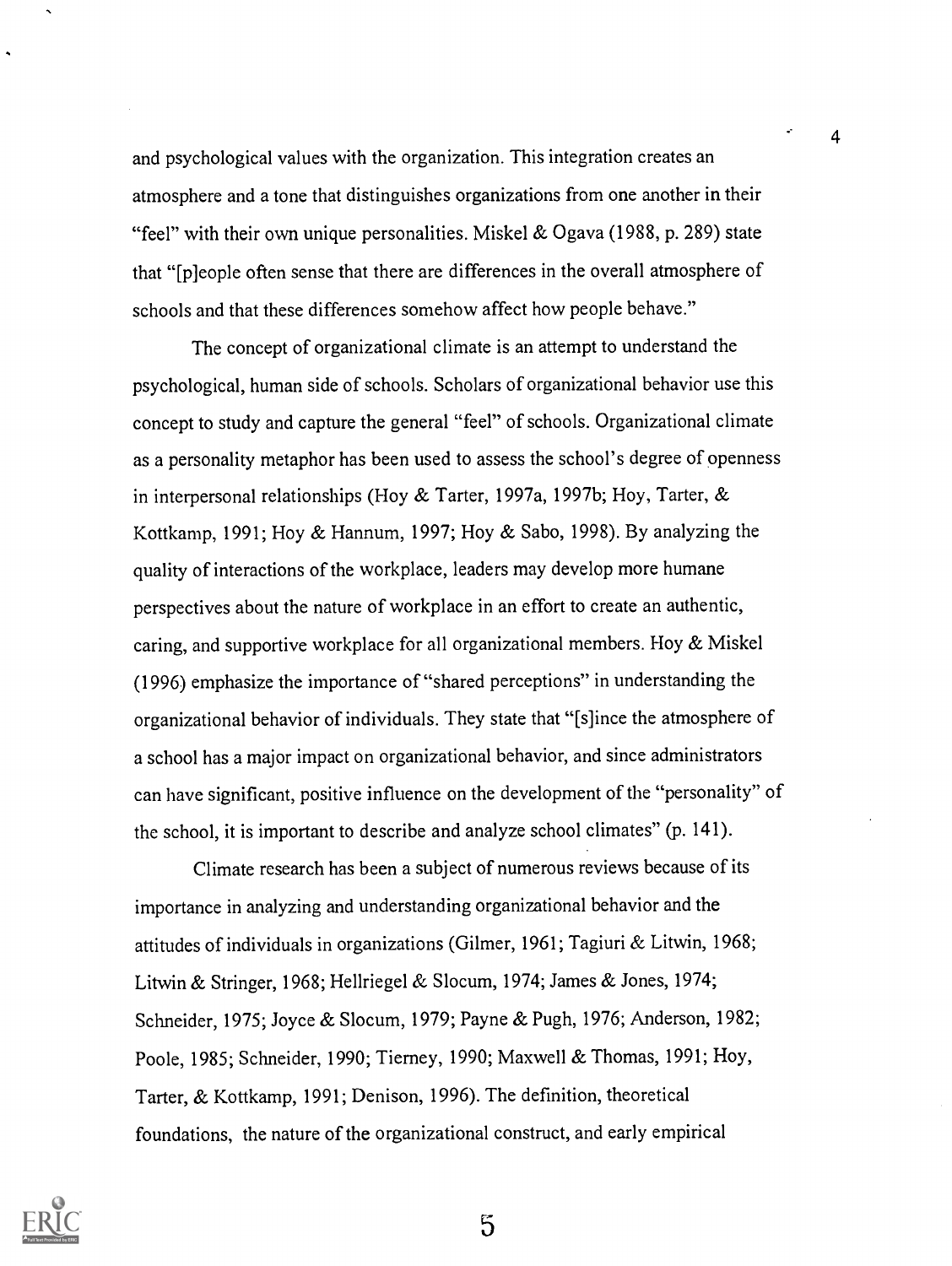findings of climate studies have been examined and explored in these reviews. Most of the studies of climate in educational settings are conceptually and intellectually based on these early theoretical works.

5

In the early 1960s, Gilmer (1961) commented that organizations differ not only in physical structure but also in the attitudes and behavior they elicit in people. The differences in the attitudes of individuals are related to psychological structures. "Some people like where they work and sometimes for the same environmental reasons that lead others to express dislike. Individual personalities and job requirements interact to produce a climate that can be significant to both the individual and to the organization" (p. 57). He defines organizational climate as those characteristics that distinguish the organization from other organizations and that influence the behavior of individuals in the organization.

Tagiuri & Litwin (1968) edited a collection of research papers dealing with conceptual and theoretical foundations of organizational climate. In this classic book, the authors defined the concept, explored the nature of organizational climate, and presented a variety of approaches to studying organizational climate. Tagiuri (1968, p. 27) defines organizational climate as "a relatively enduring quality of the internal environment of an organization that (a) is experienced by its members, (b) influences their behavior, and (c) can be described in terms of the values of a particular set of characteristics (or attributes) of the organization."

Litwin & Stringer (1968), in their classic study of organizational climate and motivation, examined the consequences of organizational climate for individual motivation. They believed that the concept provided a way of describing the effects of organizations and organizational life on the motivation of individuals.

Hellriegel & Slocum (1974) reviewed the measures, research, and contingencies of organizational climate. The authors, after reviewing the literature, presented a definition of climate which represents an adaptation of conceptions

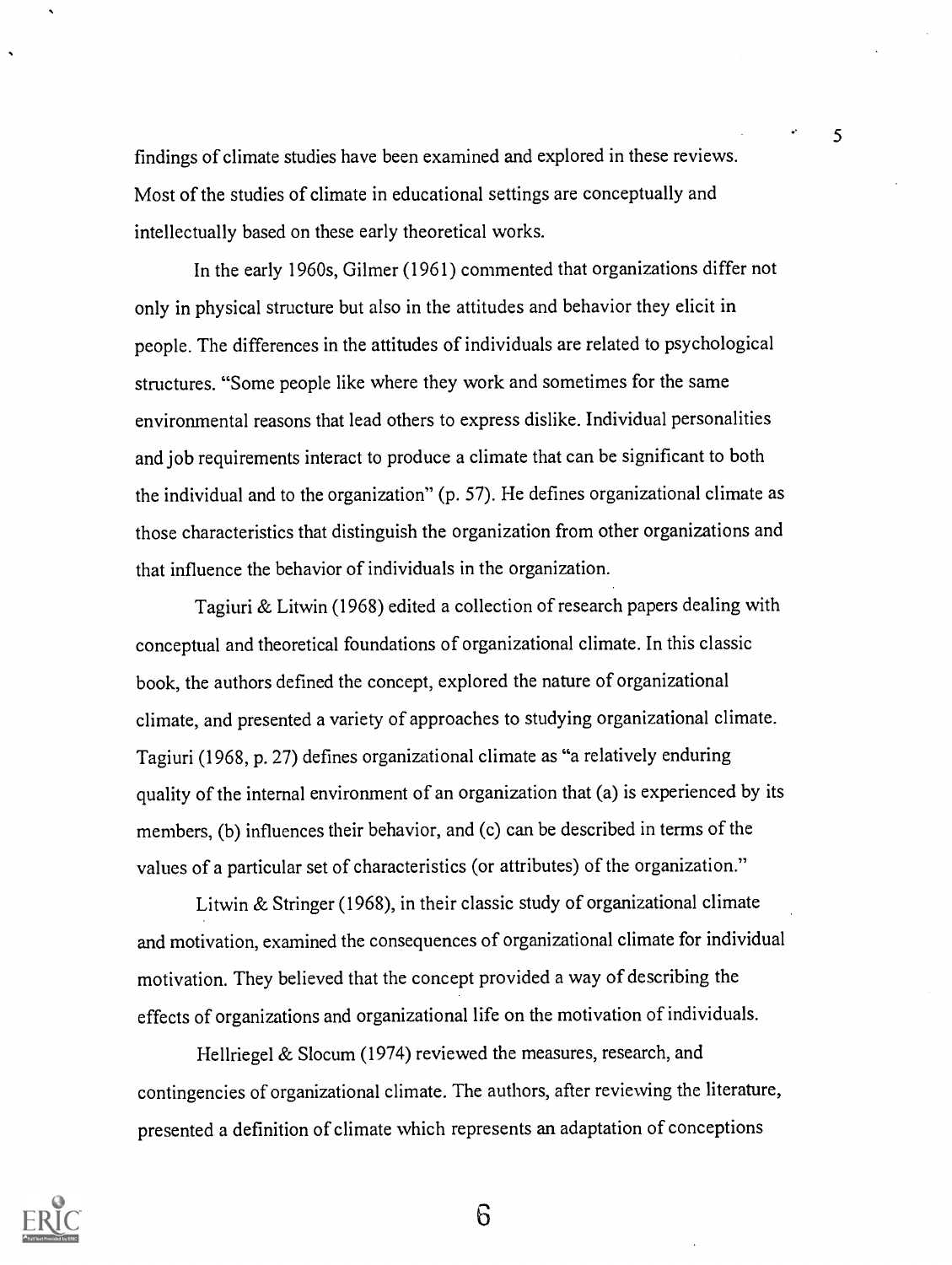set forth by other scholars. Organizational climate refers to "a set of attributes which can be perceived about a particular organization and/or its subsystems, and that may be induced from the way that organization and/or its subsystems deal with their members and environment" (p. 256). This definition includes the following themes:

1. perceptual responses sought are primarily descriptive rather than evaluative;

2. the level of inclusiveness of the items, scales, and constructs are macro rather than micro;

3. the unit of analysis tends to be attributes of the organization or specific subsystems rather than the individual; and

4. the perceptions have potential behavioral consequences. (p. 256)

Schneider (1975) in his classic essay on organizational climate presents evidence about the importance of climate and a framework for guiding future research. His concept of climate "falls in the domain of cognitive theory wherein man [woman] is conceptualized as a thinking creature who organizes his [her] world meaningfully and behaves on the basis of the order he [she] perceives and creates" (p. 476). The following definition of organizational climate was proposed by this author:

Climate perceptions are psychologically meaningful molar descriptions that people can agree characterize a system's practices and procedures. By its practices and procedures a system may create many climates. People perceive climates because the molar perceptions function as frames of reference for the attainment of some congruity between behavior and system's practices and procedures. However, if the climate is one which rewards and supports the display of individual differences, people in the same system will not behave similarly. Further, because satisfaction is a personal evaluation of a system's practices and procedures, people in the system will tend to agree less on their satisfaction than on their descriptions of the system's climate. (pp. 474-475)

## Organizational Climate in Educational Organizations

Halpin & Croft were among the first two researchers who conceptualized, developed, tested, and explained the domain of organizational climate in

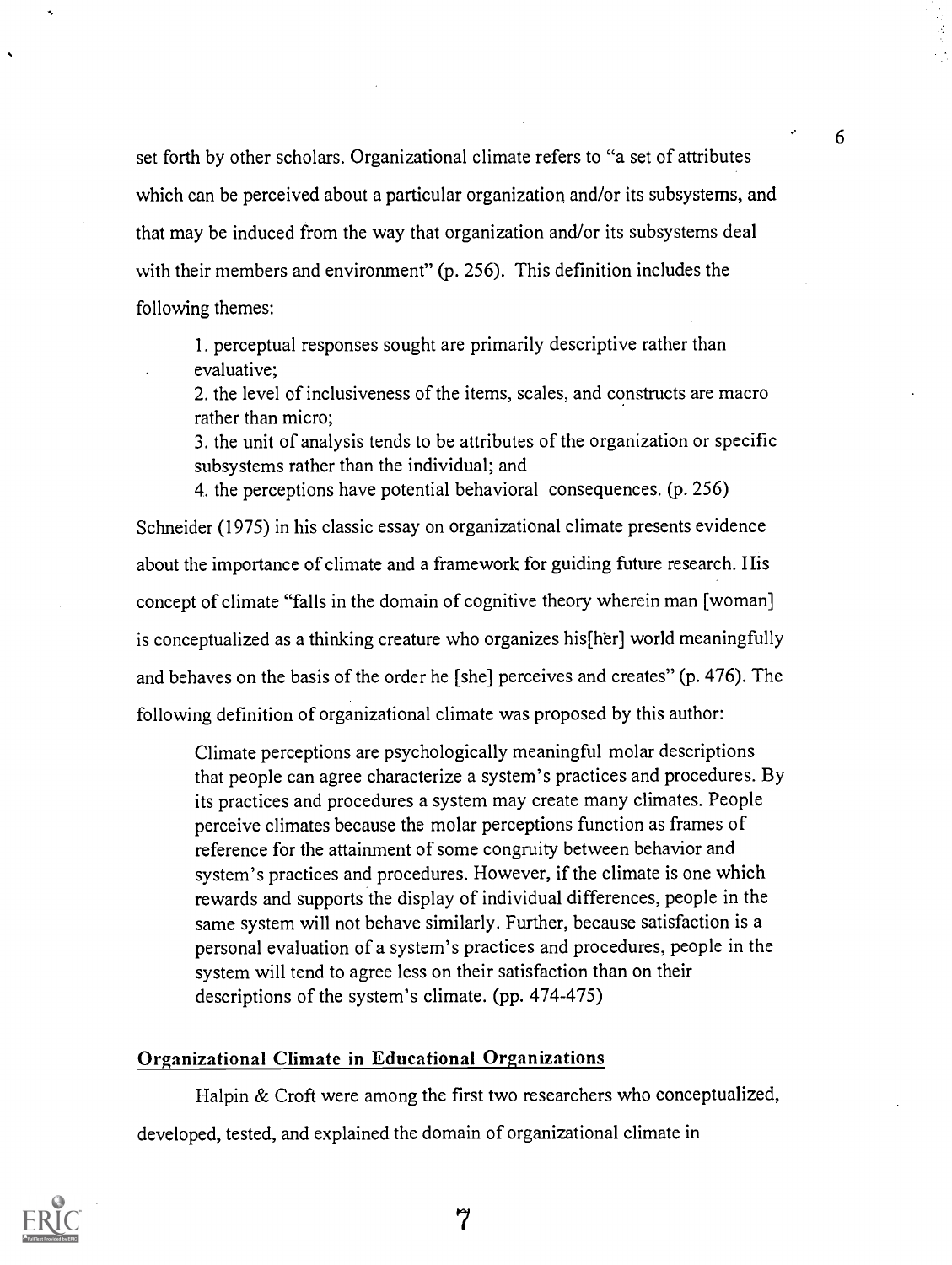educational settings. To measure organizational climate, they developed and tested a climate measure for elementary schools, the Organizational Climate Description Questionnaire (OCDQ). The study included 71 elementary schools in different regions of the U.S. The instrument used include 64 Likert-type items, which are used to measure eight dimensions of the organizational interactions of both teachers and principals. The OCDQ subscales included four characteristics of the group (teacher) and four characteristics of the leader (principal). The characteristics of the group included disengagement (refers to teachers' tendency to be "not with it"); hindrance (refers to the teachers' feeling that the principal burdens them with routine duties, committee demands, and other requirements which the teachers construe as unnecessary busy-work); esprit (refers to "morale"); and intimacy (refers to the teachers' enjoyment of friendly social relations with one another). The behavior of leader included aloofness (refers to behavior of the principal which is characterized as formal and impersonal): production emphasis (refers to behavior by the principal which is characterized by close supervision of the staff): thrust (refers to behavior by the principal which is characterized by his evident effort in trying to move the organization); and consideration (refers to behavior by the principal which is characterized by an inclination to treat the teachers "humanely."

7

In the study, principals and teachers were asked to describe the interaction patterns within their schools in a four-point scale from "rarely occurs" to "very frequently occurs." The items were simple descriptive statements which described the different dimensions of organizational life in schools. The open, desirable, or positive school climate was determined to be low on disengagement and hindrance, high on esprit, average on intimacy, low on aloofness and production emphasis, and high on thrust and consideration. The closed or negative climate was determined by opposite ratings and profile.

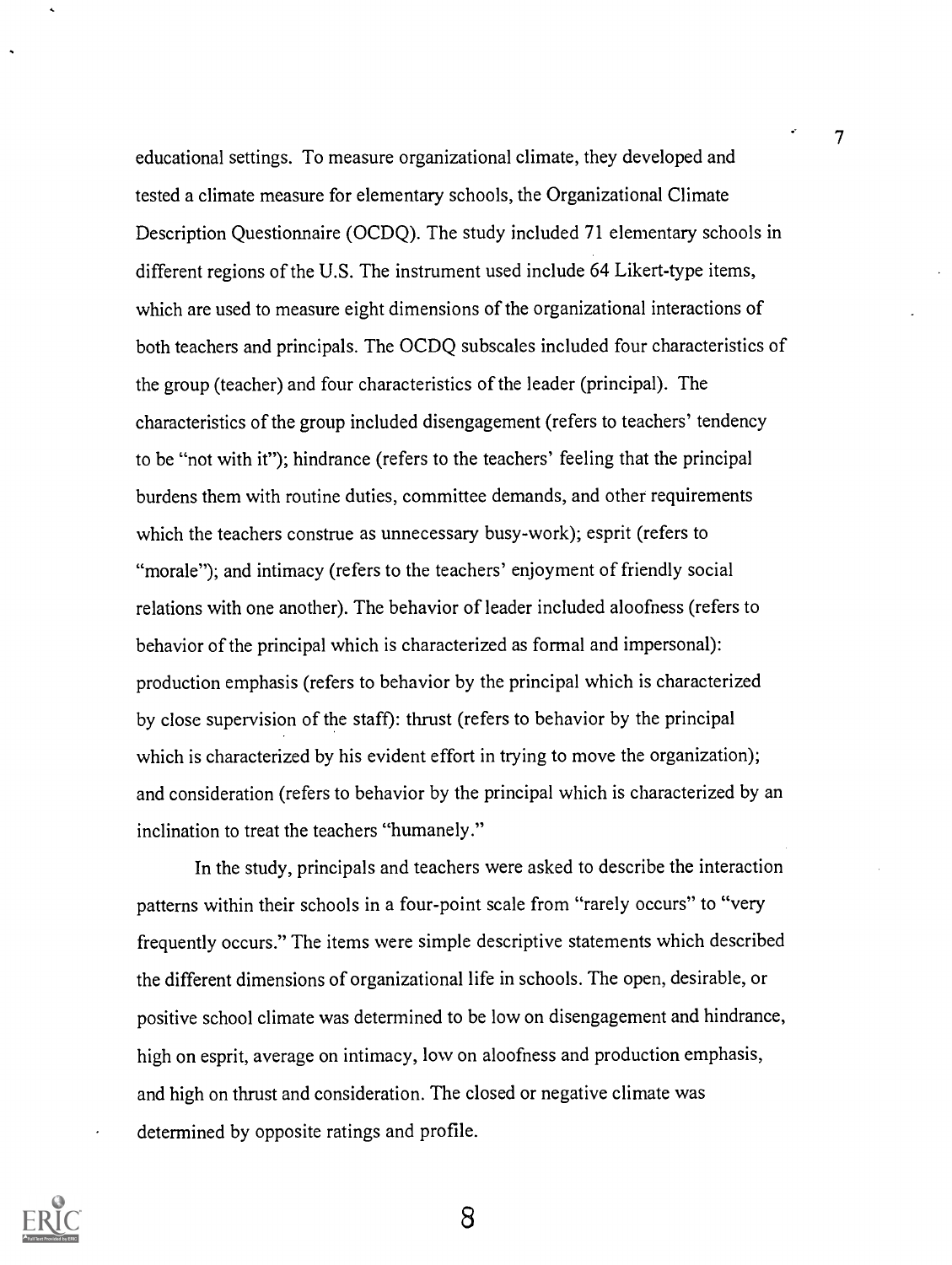Halpin and Croft's (1963) study of organizational climate, conceptually and intellectually, is a vital one. However, this original measure of climate is dated and inappropriate for secondary schools (Hoy, Tarter, & Kottkamp, 1991; Hoy & Sabo, 1998). Kottkamp, Mulhern, & Hoy (1987) developed a new school climate measure, the Organizational Climate Description Questionnaire-Rutgers Secondary (OCDQ-RS) based on the Halpin & Croft's concept of open to closed. The development of an OCDQ-RS for secondary schools involved several steps and phases. These included generating new items, conducting a pilot study to reduce items and refine subtests, conducting a second study to test stability of the factor structure, and testing the reliability and validity of the new instrument.

8

There is a lack of studies concerning the antecedents, correlates, and consequences of organizational climate of secondary schools. Most studies based on Halpin & Croft's conceptualization and measure of OCDQ focus on elementary schools and contextually ignore secondary schools. In recent years, Hoy & Hannum (1997) examined the relationship between middle school climate and student achievement and found that there was a significant relationship between school health and student achievement in middle schools. Tarter, Hoy, & Bliss (1989) studied the relationship between principal leadership, as measured by the dimension of the OCDQ-RS, and organizational commitment in secondary schools. Furthermore, the studies show that there is a relationship between the levels of climate and faculty trust in colleagues (Hoy, Tarter, Witkoskie, 1992; Tarter, Sabo, & Hoy, 1995), commitment of teachers (Tarter, Hoy, & Bliss, 1989), school effectiveness (Hoy, Tarter, Bliss, 1990; Tarter et al., 1995), quality of student life and student achievement (Sabo, 1995; Hoy & Hannum, 1997). In brief, research findings indicate the importance of organizational climate studies in understanding the quality of organizational life in educational settings.

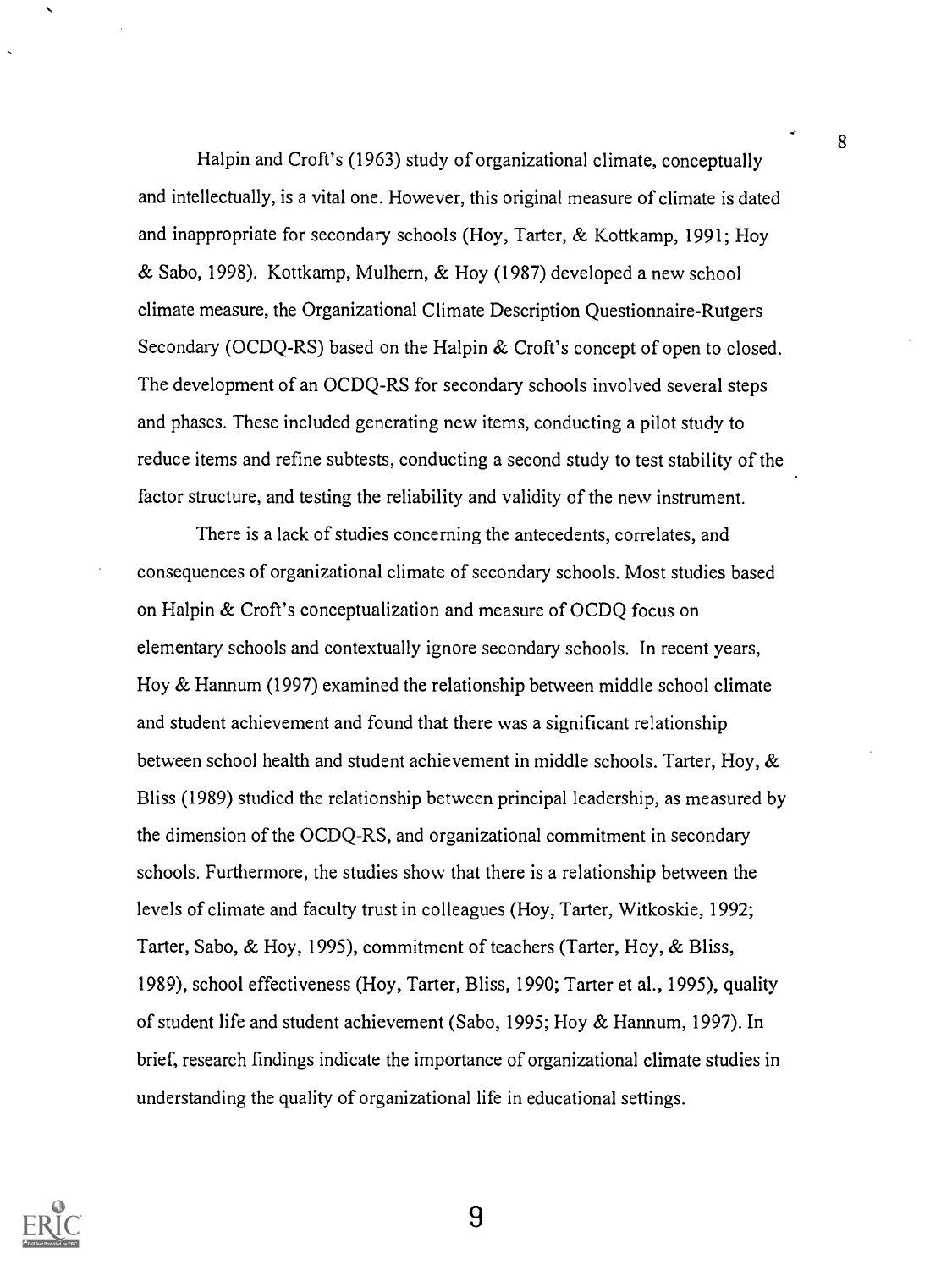#### THE MEANING OF ORGANIZATIONAL COMMITMENT

9

Organizational commitment has been an important part of organizational studies and the focus of research in recent years because of its demonstrated linkages with the quality of life in organizations (Meyer & Allen, 1997; Mowday, Porter, & Steers, 1982; Becker, 1992; Mathieu & Zajac, 1990; Morrow, 1993; Brooks & Seers, 1991; Reichers, 1985; Glisson & Durick, 1988; Wiener, 1982; Allen & Meyer, 1996; Brown, 1996). Meyer & Allen (1997) note that the definition and clarification of the construct is essential for the study of commitment from both a scientific and practitioners standpoint. From a scientific standpoint, they state that it is difficult to "study the development and consequences of commitment systematically until the construct is defined and measures are developed. Similarly, practitioners will have difficulty taking guidance from the scientific literature, as well as from more popular treatments of the topic, until we clarify what we mean by commitment." (pp. 10-11)

Mowday, Porter, & Steers (1982) provide an extensive review of theoretical and empirical studies done on the concept of organizational commitment. After having reviewed the literature on organizational commitment, they found little consensus on the meaning of the concept. "When one considers the literature on the topic of organizational commitment, it becomes apparent that little consensus exists with respect to the meaning of the term. As the area grew and developed, researchers from various disciplines ascribed their own meanings to the topic, thereby increasing the difficulty involved in understanding the construct" (p. 20).

According to Mowday et. al (1982), in commitment research, two distinctions have been made between attitudinal and behavioral commitment. Mowday et al. (1982, p. 26) describe two approaches as follows:

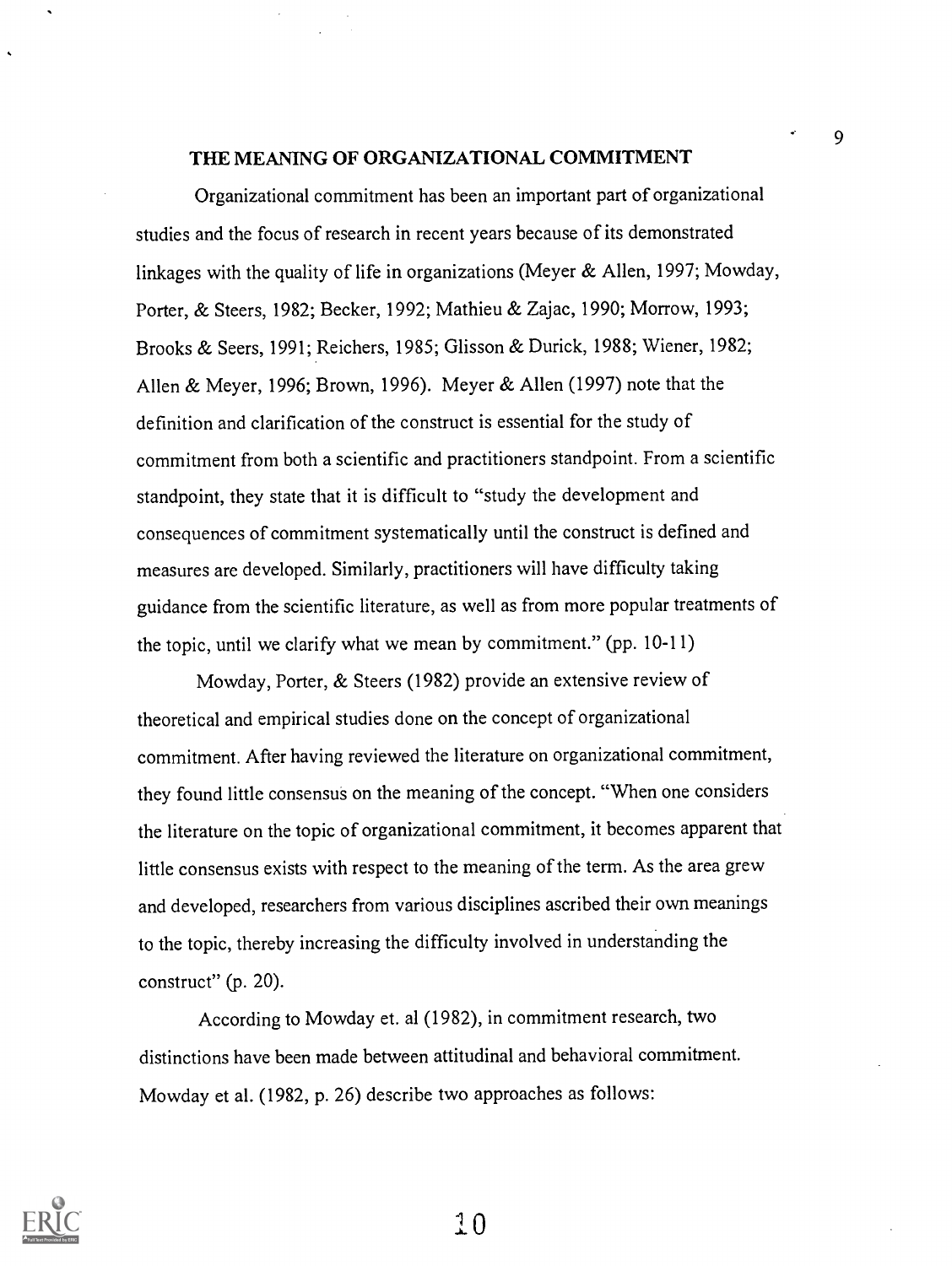Attitudinal commitment focuses on the process by which people come to think about their relationship with the organization. In many ways, it can be thought of as a mind set in which individuals consider the extent to which their own values and goals are congruent with those of the organization. Behavioral commitment, on the other hand, relates to the process by which individuals become locked into a certain organization and how they deal with this problem.

Meyer & Allen (1997, p. 9) notice that "this traditional distinction has had important implications not only for the definition and measurement of commitment but also for the approaches taken in the study of its development and consequences."

In this study, organizational commitment is defined in terms of attitude which views commitment as the degree of an individual's identification and involvement in a particular organization (Mowday, Steers, & Porter, 1979; Mowday, Porter, & Steers, 1982). This is the most extensively used approach to study organizational commitment (Morrow, 1993). Buchanan (1974, p. 553) defines attitudinal organizational commitment as "a partisan, affective attachment to the goals and values of an organization, to one's role in relation to goals and values, and to the organization for its own sake, apart from its purely instrumental worth." This definition appears to be the basis of many attitudinal definitions found in the literature (DeCotiis & Summers, 1987).

The object of attitudinal commitment is the organization (Mowday et al., 1982). Attitudinal commitment involves the measurement of an attitude or mindset, along with other variables presumed to be the antecedents to, or consequences of commitment (Meyer & Allen, 1997). The objectives of attitudinal research have been to "(a) demonstrate that strong commitment was associated with desirable outcomes (from an organizational perspective), such as lower absenteeism and turnover and higher productivity, and (b) determine what personal characteristics and situational conditions contributed to the development of high commitment"

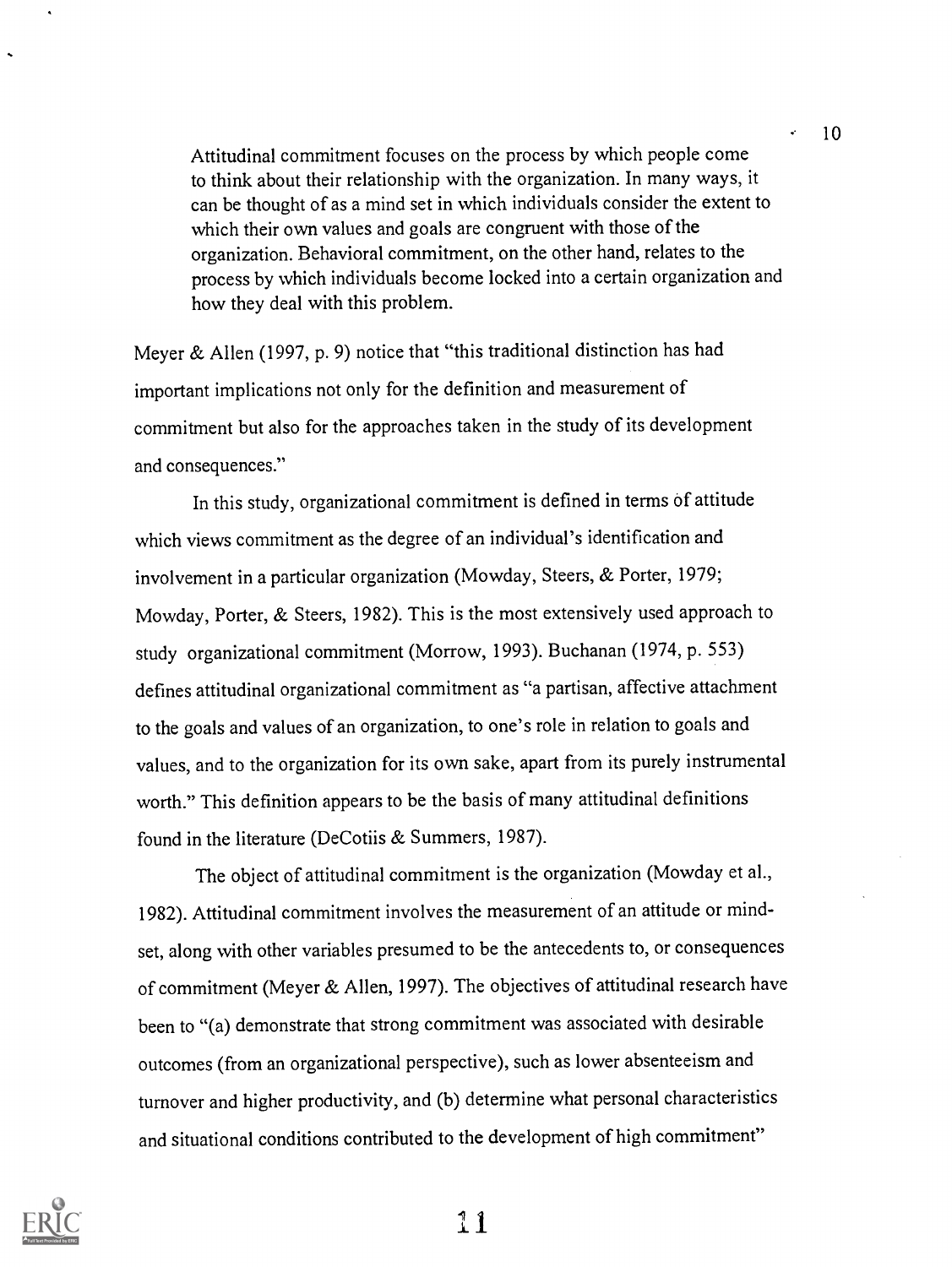(Meyer & Allen, 1997, p. 9). The same authors commented on this tradition of research that

[a]lthough, implicitly, the aim was to establish causal connections, until recently most research in this tradition employed cross-sectional designs in which commitment and its antecedents and/or consequences were measured at the same time. At best, this kind of research allows us to establish whether relevant variables are related to one another (co-occur). Causality cannot be clearly established. (p. 9)

Mowday et al., (1982) defined organizational [attitudinal] commitment as "the relative strength of an individual's identification with and involvement in a particular organization." This definition involves at least three factors: "(1). a strong belief in and acceptance of the organization's goals and values; (2). a willingness to exert considerable effort on behalf of the organization; and (3). a strong desire to maintain membership in the organization" (p. 27) . The organizational Commitment Questionnaire (OCQ) that is based on this definition has become widely used and is the most popular measure of commitment (Mathieu & Zajac, 1990; Hudy, 1995; Brown, 1996).

In the behavioral approach to the study of commitment, the primary object is behavior (Mowday et al., 1982). In this approach, members of an organization are viewed as becoming committed to a particular course of action rather than to an entity (Meyer & Allen, 1997; Brown, 1996).

In addition to Mowday et al's., long-standing distinction between attitudinal and behavioral commitment, Meyer & Allen (1997) developed a threecomponent model of commitment. They called the three components of commitment: affective, continuance, and normative.

Affective commitment refers to the employee's emotional attachment to, identification with, and involvement in the organization. Employees with a strong affective commitment continue employment with the organization because they want to do so. Continuance commitment refers to an



I 2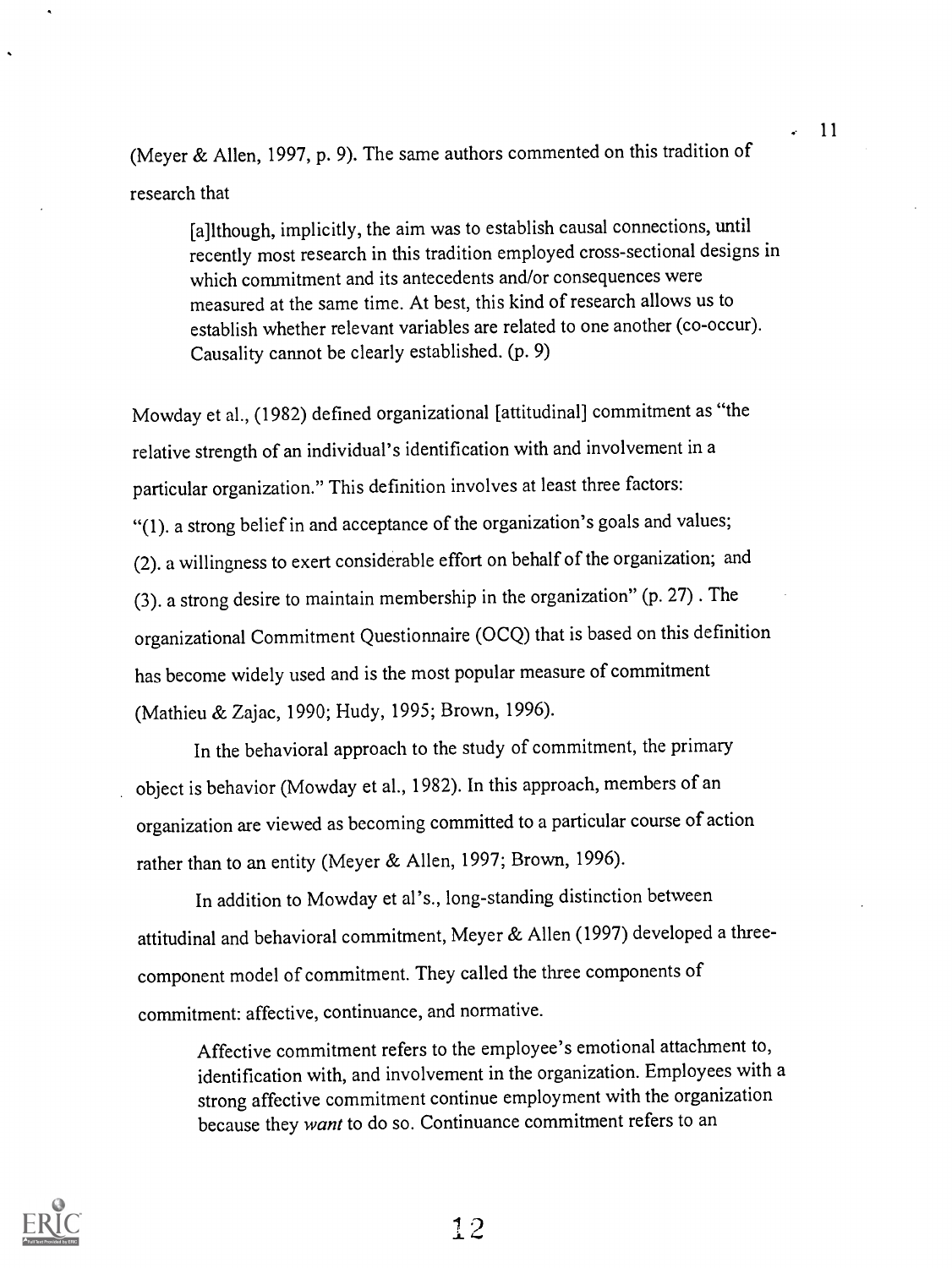awareness of the costs associated with leaving the organization. Employees whose primary link to the organization is based on continuance commitment remain because they need to do so. Finally, normative commitment reflects a feeling of obligation to continue employment. Employees with a high level of normative commitment feel that they ought to remain with the organization [italics original]. (Meyer & Allen, 1991 as quoted in Meyer & Allen, 1997, p. 11)

12

They argue that "it was more appropriate to consider affective, continuance, and normative commitment to be components, rather than types, of commitment because of an employee's relationship with an organization might reflect varying degrees of all three" (p. 13).

## Antecedents and Consequences of Organizational Commitment

Researchers have reviewed the antecedents, correlates, and consequences of organizational commitment (Mowday, Porter, & Steers, 1982; DeCotiis & Summers, 1987; Mathieu & Hamel, 1989; Mathieu & Zajac, 1990; Morrow, 1993; FIudy, 1995; Allen & Meyer, 1997). In their review of empirical studies of the concept of organizational commitment, Mowday et al. (1982) found a rich collection of findings with respect to both the antecedents and consequences of organizational commitment. They noticed that the majority of these studies are correctional in nature. The authors identified four antecedents of organizational commitment: personal, role-related, structural, and work experience. A graphical presentation of antecedents and consequences of organizational commitment is shown in Figure 1.

Research that has studied personal correlates of commitment focuses on the effects of age, tenure, educational level, gender, marital status, work values, perceived competence, ability, salary, and various personality factors on commitment. In general, commitment has been found to be positively related to

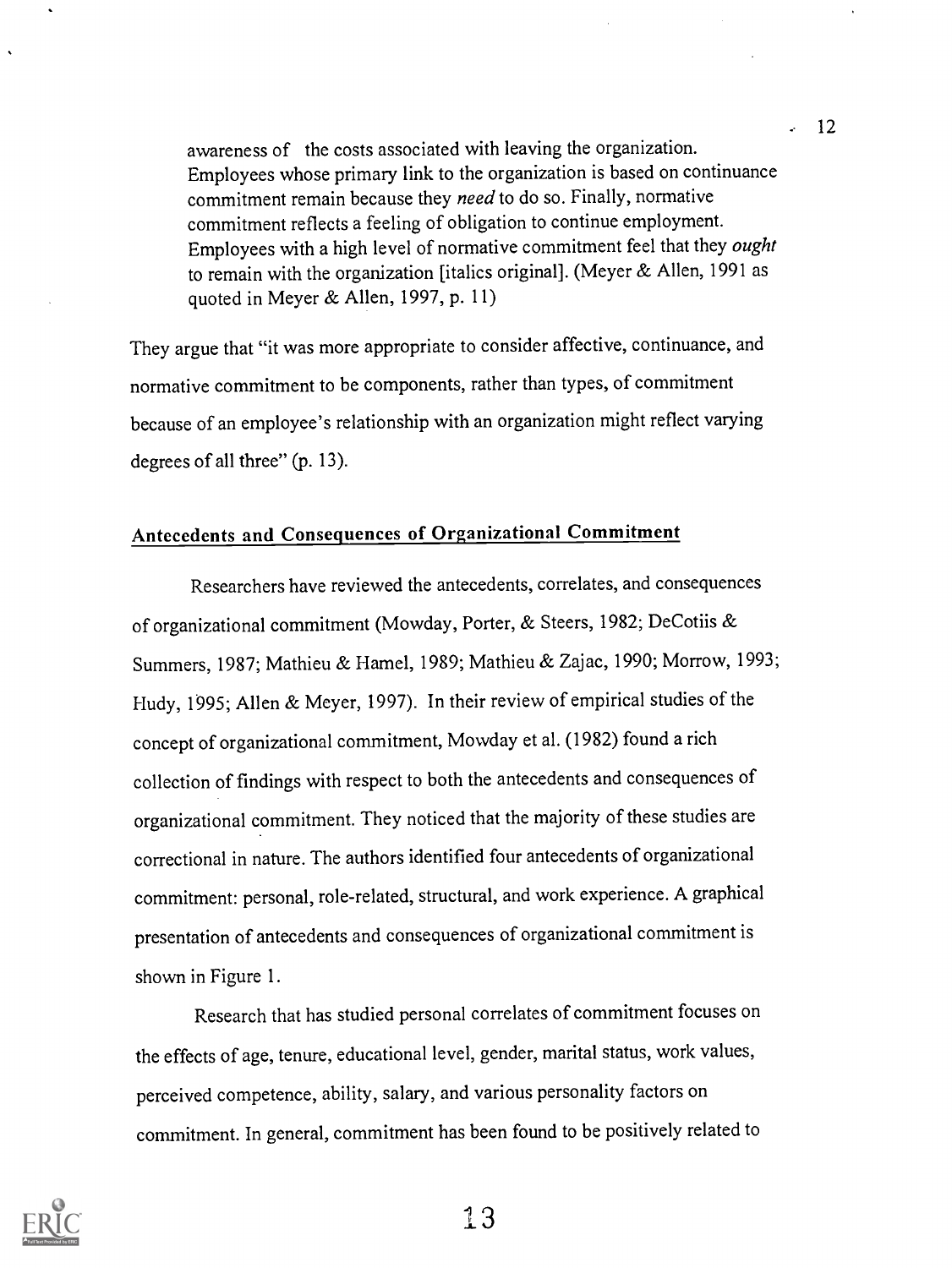both age and tenure. In contrast to age and tenure, education has often been found to be inversely related to commitment (Mowday et al. 1982). Gender also has been found to be related to commitment. Research indicates that women and men differ in their levels of organizational commitment (Marsden, Kalleberg, & Cook, 1993). Women as a group have been found to be more committed than men (Mathieu & Zajac, 1990; Aryee & Hang, 1990; Mowday et al. 1982; Angle & Perry, 1981; Hrebiniak & Alutto, 1972; Grusky, 1966). Furthermore, Mowday et al. (1982) noticed that research indicates commitment has been found to be related to achievement motivation, sense of competence, and other higher-order needs. Personal characteristics of commitment suggest that individual differences must be taken into account in studying organizational commitment and are worthy of further investigation (Mowday et al., 1982; Meyer & Allen, 1997).

Figure 1. Antecedents and Consequences of Organizational Commitment [Adopted from Mowday et al. 1982. p. 30]



Role-related correlates of commitment studies examine the relationship between commitment and its relation to employee roles and job characteristics.

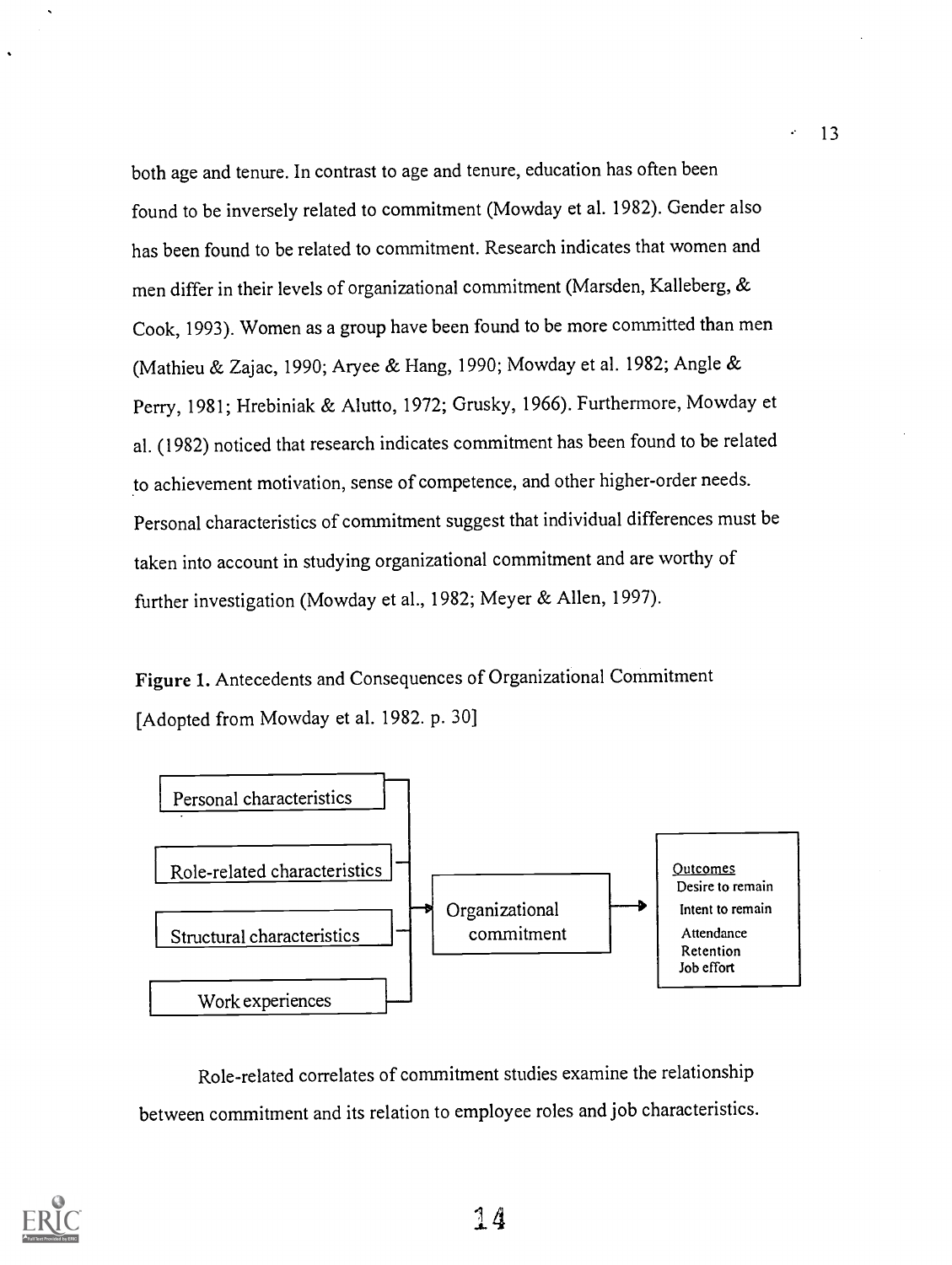Mowday et al. (1982) state three related aspects of work role that have the potential to influence commitment: job scope or challenge, role conflict, and role ambiguity. Mathieu & Zajac (1990, p. 180) state that

little theoretical work has been devoted to how role states relate to commitment. The most common assumption has been that role states result from perceptions of the work environment and then influence affective responses. It is not clear whether the relationship between role states and OC [Organizational commitment] is direct or mediated by other variables, such as stress or job satisfaction. It is clear, however, that employees who report greater levels of role strain also tend to report lower amount of OC.

Structural correlates of commitment studies examine the influence of organizational structure on commitment. Researchers have studied the relationship between such variables as organizational size, formalization, functional dependence, organizational decentralization and their relationship with commitment. It has been found, for example, that formalization, functional dependence, and decentralization were related to commitment but size and span of control were found unrelated to organizational commitment (Morris & Steers, 1980; Mowday et al. 1982). Other studies have focused on perceptions of the fairness of policy and its influence on affective commitment in the workplace (Meyer & Allen, 1997). These studies have found that there were significant correlations between perceptions of the fairness of policy and affective commitment.

Work experience correlates of commitment represent the fourth category of major antecedents of organizational commitment. According to Mowday et al. (1982), work experiences are viewed as a major socializing force and as such represent an important influence on the extent to which psychological attachments are formed with the organization. Meyer  $&$  Ellen (1997) state that work experience variables are the strongest and most consistent correlates with affective

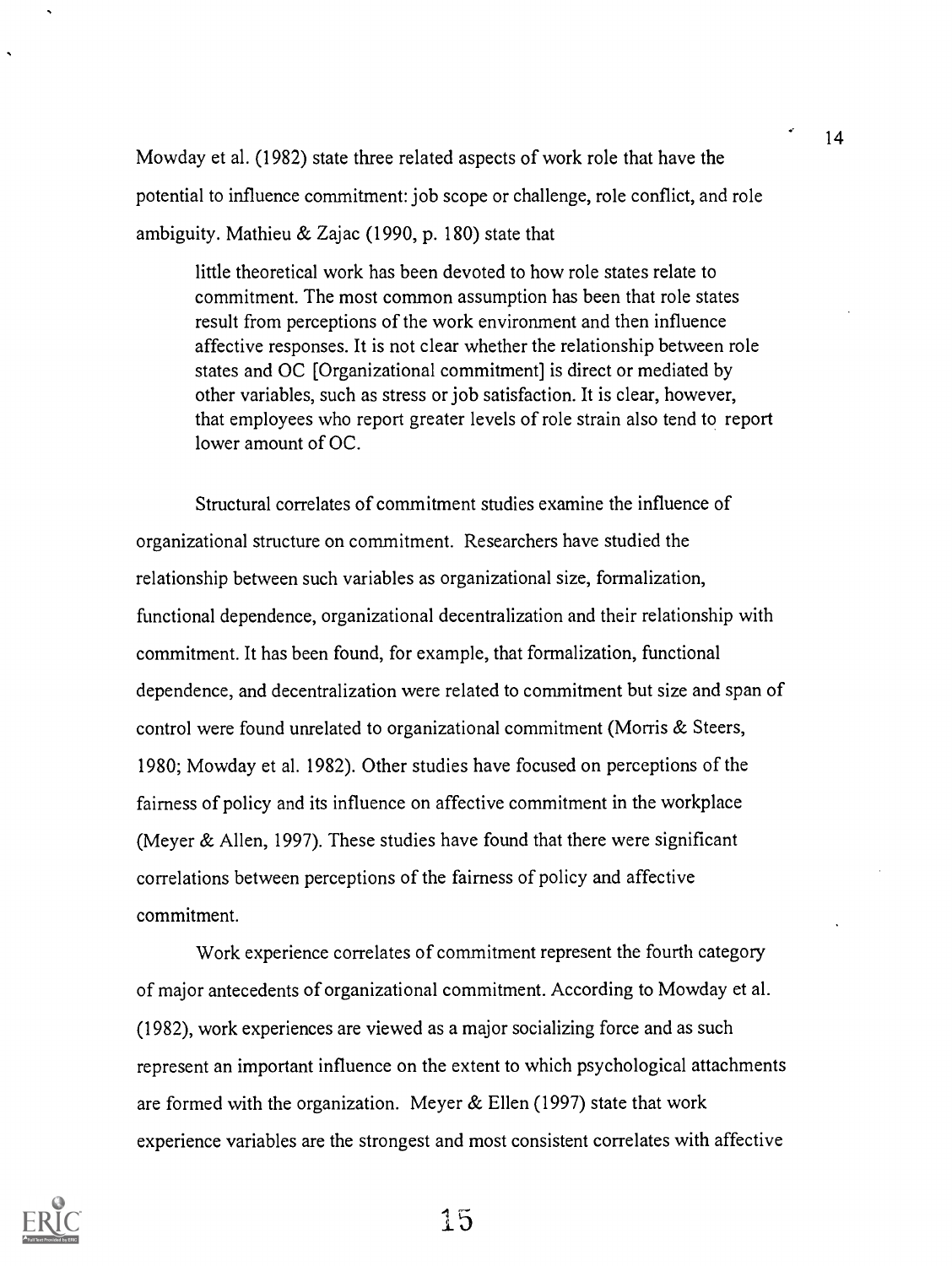commitment. In work experience studies, researchers examined the relationship between such variables as organizational dependability, feelings of personal importance to the organization, employee expectations, perceived pay equity, group norms regarding hard work, leadership style, and social involvement in organization and organizational commitment (Mowday et al., 1982; Meyer  $\&$ Allen, 1997).

In the organizational commitment research, in addition to antecedents of commitment, studies also focus on the consequences of commitment. Job performance, tenure, absenteeism, tardiness, turnover and their relationship with commitment are examined. In their consequences studies review, Mowday et al., (1982, p. 35) found that "the least encouraging finding that emerged from studies of commitment is a rather weak relationship between commitment and job performance." In their meta-analysis, Mathieu & Zajac (1990) conclude that their study supports this conclusion. In respect to tenure and relationship, positive correlation was found between increased tenure and increased commitment. The relationship between commitment and absenteeism was found but not entirely consistent (Mowday et al., 1982; Angle & Perry, 1981; Reichers, 1985). Mathieu & Zajac (1990, p. 184) noticed that "one might expect a slight negative correlation between commitment and lateness, because lateness is a relatively spontaneous act and is also influenced by a wide array of factors beyond the control of an individual worker." Finally, as consequence, commitment was found to be significantly and inversely related to subsequent turnover (Mowday et al., 1982).

In addition to these correlates of commitment, the literature has included some other factors that are related to organizational commitment (Dornstein & Matalon, 1989). These new correlates include employment by alternatives outside the organization (Curry, Wakefield, Price, & Mueller, 1986) and the individual's reference groups and role-sets outside the organization (Reichers, 1985).



<sup>1</sup> 6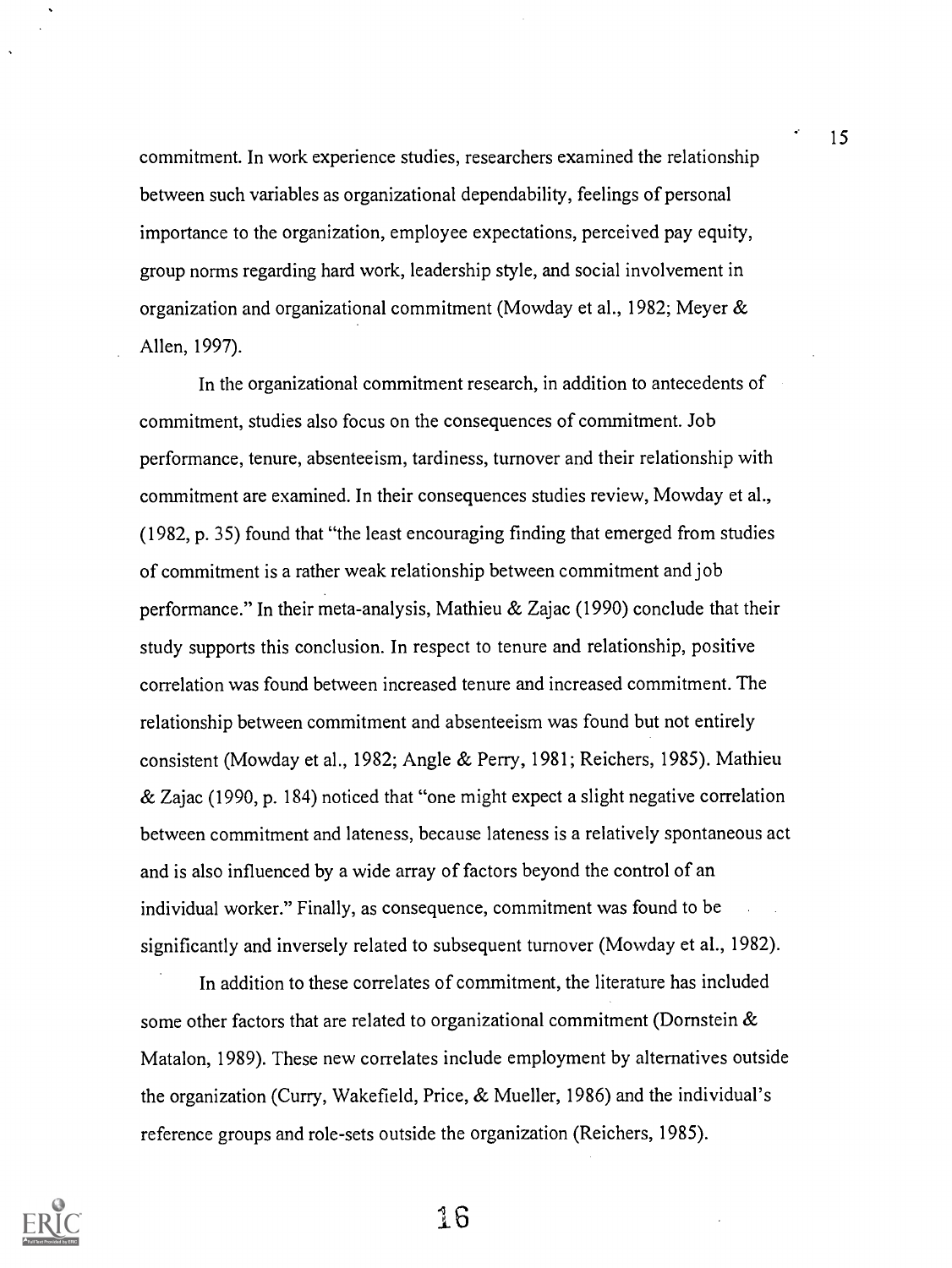#### Organizational Commitment in Educational Organizations

Research on organizational commitment in educational organizations is limited and unsystematic (Reyes, 1990; Tarter, Hoy, & Kottkamp, 1990; Tarter, Hoy, & Bliss, 1989). Hrebiniak & Alutto (1972) studied the relationship between personal and role-related factors and commitment to the organization. Their study included 318 elementary and secondary school teachers in New York State. The study concluded that there were significant relationships between organizational commitment and teachers' age, years of total experience, marital status, and gender. Reyes (1989) examined the relationship between gender and size of school district and found that men are less committed than women. The study also concluded that the level of teachers' commitment was higher in smaller districts than larger ones. Tarter, Hoy, and Bliss (1989) studied the relationship between leadership variables and organizational commitment and found that there was a significant correlation between the set of leadership variables, as measured by OCDQ-RS, and organizational commitment of teachers in secondary schools.

#### HYPOTHESES

The aim of organizational climate studies, in general, is "to describe the actual behavior of organizational members with the purpose of managing and changing it" (Hoy & Tarter, 1997b, p. 6). Based upon a review of the literature, it appears that an open, healthy, school climate may be related to the organizational commitment of teachers. The organizational commitment is the relative strength of a teacher's identification with and involvement in a particular school (Mowday, Porter, & Steers, 1982).

H-1: There is a relationship between overall organizational climate of the school and the teachers' organizational commitment.

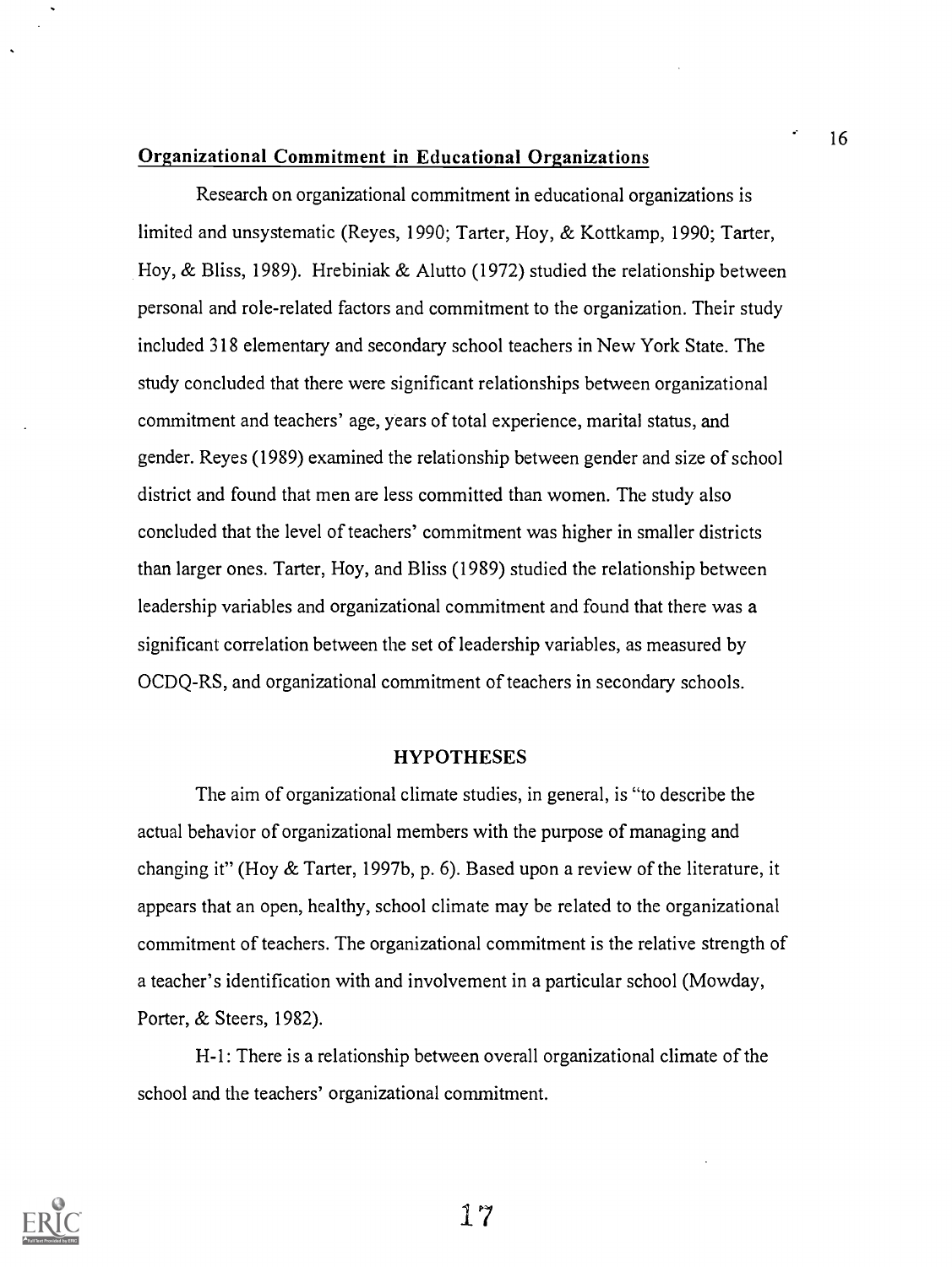H-2: There is a relationship between supportive leader behavior and the teachers' organizational commitment.

H-3: There is a relationship between engaged teacher behavior and the teachers' organizational commitment.

H-4: There is a relationship between directive leader behavior and the teachers' organizational commitment.

H-5: There is a relationship between frustrated teacher behavior and the teachers' organizational commitment.

#### METHODOLOGY

#### Instruments

Organizational climate of schools was measured by the Organizational Climate Description Questionnaire for secondary schools  $(OCDQ-RS)^2$ . The Organizational Climate Description Questionnaire-Rutgers Secondary was developed for secondary schools "using factor-analytic techniques, several pilot studies, field testing, validity and reliability studies, and eventually a series of theoretically driven studies to link climate with other important outcome variables" (Hoy & Tarter, 1997b, p. 10) and is a product of more than a decade of research (see Hoy, Tarter, & Kottkamp, 1991; Kottkamp, Mulhern, & Hoy, 1987; Hoy & Tarter, 1997a, 1997b; Hoy & Sabo, 1998). The OCDQ-RS is a 34 item instrument with five dimensions describing the behavior of secondary school teachers and principals. The OCDQ-RS measures two aspects of principal leadership: supportive and directive and three dimensions of teacher behavior: engaged, frustrated, and intimate behavior. The five basic dimensions of the Organizational Climate Description Questionnaire (OCDQ-RS) are shown in Table 1. The items in the OCDQ-RS are simple descriptive statements.

<sup>&</sup>lt;sup>2</sup> Used with permission from the author.



1 8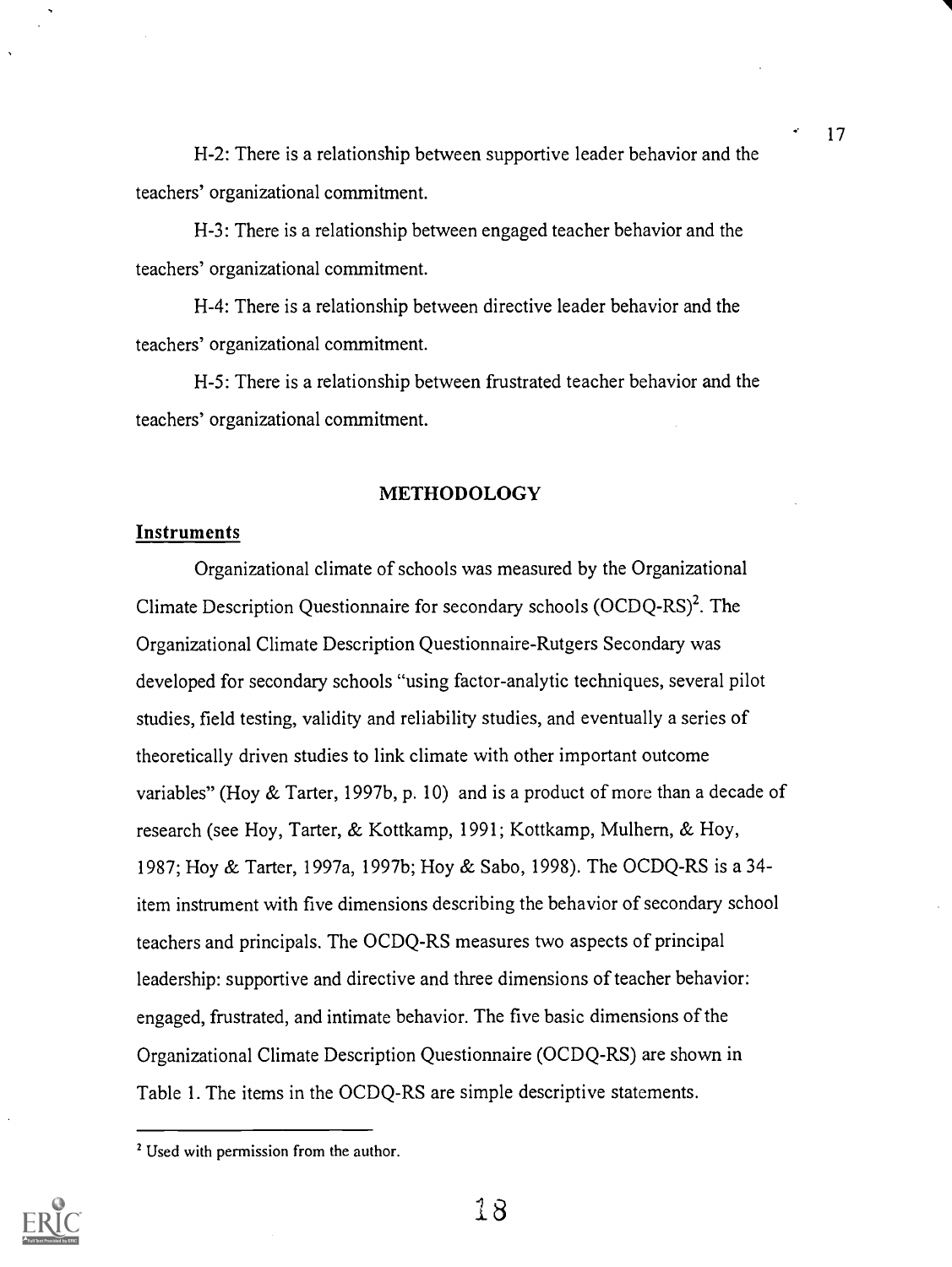Respondents are asked to indicate to what extent each statement characterizes their school along a four-point Likert Scale with the categories of "rarely occurs," "sometimes occurs," "often occurs," and "very frequently occurs."

# Table 1 Dimensions of the Organizational Climate Description Questionnaire (OCDQ-RS)

#### PRINCIPAL'S BEHAVIOR

Supportive Principal Behavior is characterized by efforts to motivate teachers by using constructive criticism and setting an example through hard work. At the same time, the principal is helpful and genuinely concerned with the personal and professional welfare of teachers. Supportive behavior is directed toward both the social needs and task achievement of the faculty.

Directive Principal Behavior is rigid and domineering supervision. The principal maintains close and constant control over all teachers and school activities down to the smallest details.

#### TEACHERS' BEHAVIOR

Engaged teacher behavior is reflected by high faculty morale. Teachers are proud of their school, enjoy working with each other, and are supportive of their colleagues. Teachers are not only concerned about each other, they are committed to the success of their students. They are friendly with students, trust students, and are optimistic about the ability of students to succeed.

Frustrated Teacher Behavior refers to a general pattern of interference from both administration and colleagues that distracts from the basic task of teaching. Routine duties, administrative paperwork, and assigned nonteaching duties are excessive; moreover, teachers irritate, annoy, and interrupt each other.

Intimate Teacher Behavior reflects a strong and cohesive network of social relations among the faculty. Teachers know each other well, are close personal friends, and regularly socialize together.

Source: Hoy, Tarter, & Kottkamp (1991, p. 172); and Hoy & Tarter (1997b, p. 47).

This study uses the normative data from a New Jersey sample of secondary schools to interpret the results (see Hoy , Tarter, & Kottkamp, 1991, pp. 55-56). The authors reported that each scale has a high alpha reliability

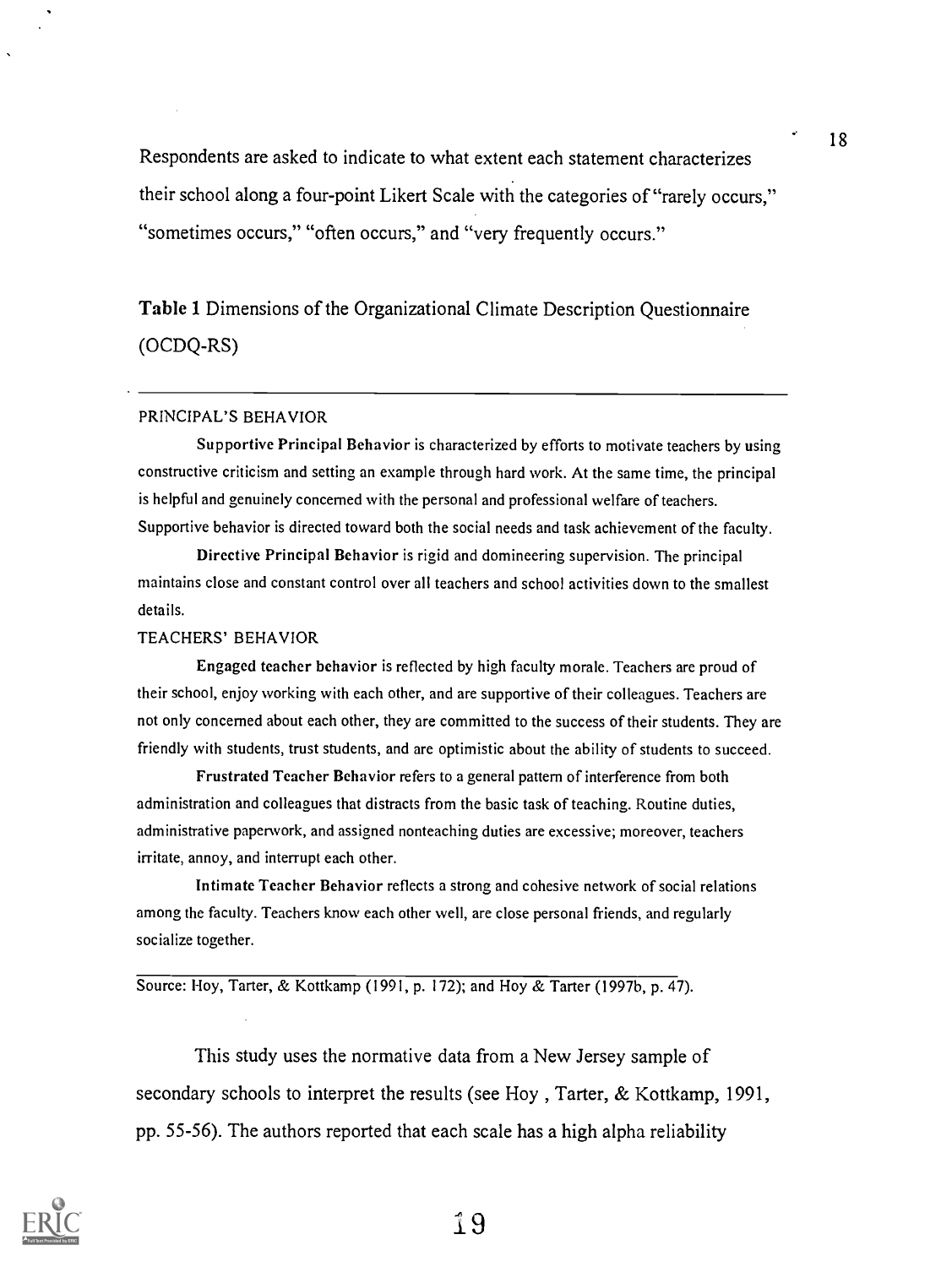coefficient. These are as follows: supportive principal behavior (.91) with 7 items, directive principal behavior (.87) with 7 items, engaged teacher behavior (.85) with 10 items, frustrated teacher behavior (.85) with 6 items, and intimate teacher behavior (.71) with 4 items. Openness of the climate refers to "a school climate where both the teachers' and principal's behaviors are authentic, energetic, goal directed, and supportive" (Hoy & Tarter 1997b, p. 47). An open climate is one in which principal behavior is highly supportive and less directive and teacher behavior is highly engaged and less frustrated. In contrast, a closed climate refers to the opposite. The dimension of intimacy is not part of the openness construct. The dimension refers to building "a strong and cohesive network of social relationships among the faculty." The social interactions are the essence of this dimension and task accomplishment is not germane to this aspect of OCDQ-RS (Hoy, Tarter, & Kottkamp, 1991; Hoy & Tarter, 1997a, 1997b; Hoy & Sabo, 1998).

19

Organizational commitment was measured by the Organizational Commitment Questionnaire (OCQ). The instrument is a Likert type scale that measures the degree of involvement of teachers and their identification with their particular schools. The OCQ was developed by Mowday et al. (1979). They administrated OCQ to 2563 employees working in a wide variety of jobs in nine different public and private organizations and reported information about the following psychometric properties of the instrument: (a) means and standard deviations; (b) internal consistency reliability; (c) test-retest reliability; (d) convergent validity; (e) discriminant validity, and (f) norms. The alpha coefficients for the scales ranged from .82 to .93. All items are simple descriptive statements which represent possible feelings that teachers might have about the school for which they work. Respondents are asked to indicate the degree of their agreement or disagreement with each statement by checking one of the five alternatives below

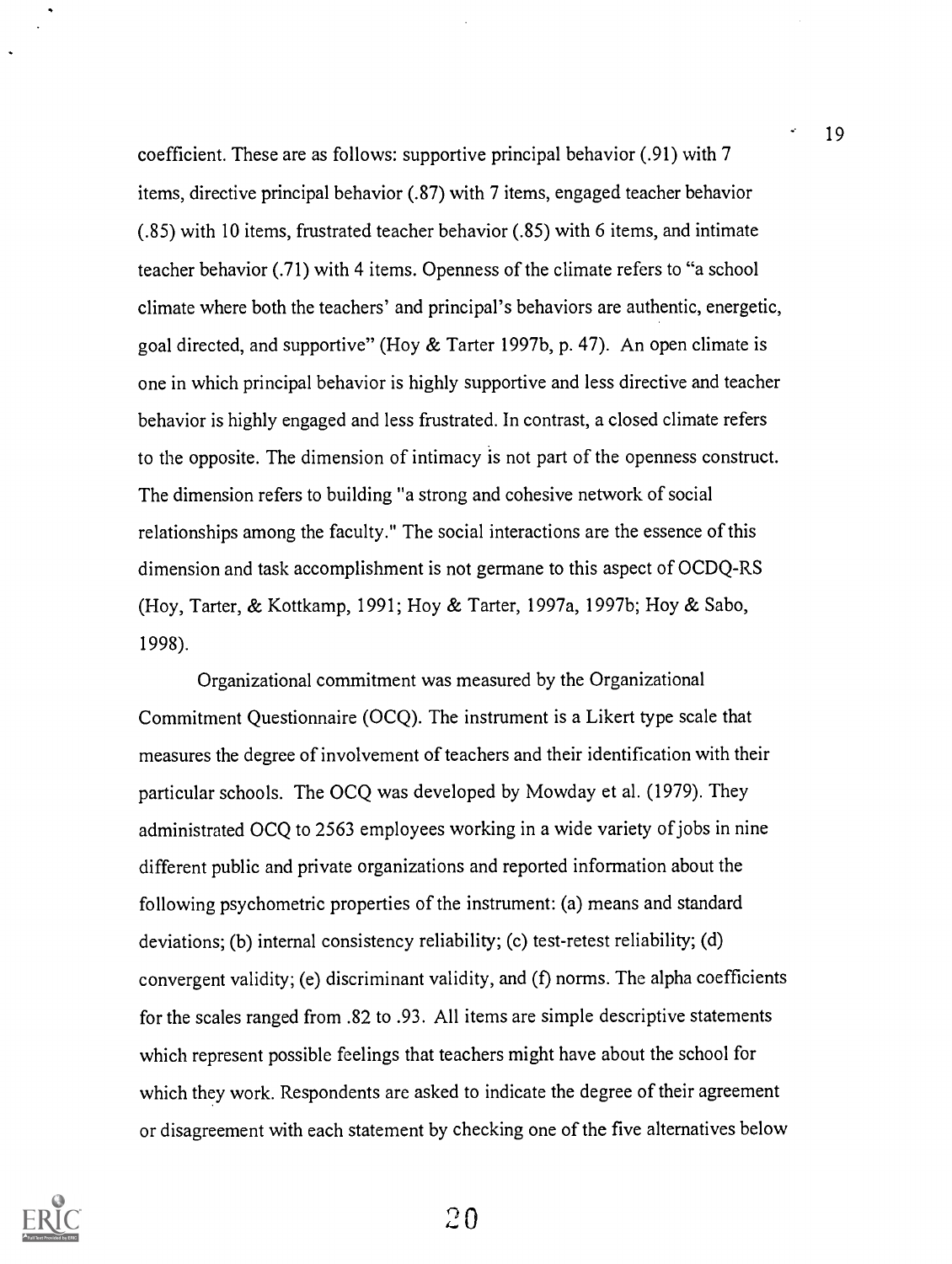each statement. Responses to each item are measured on a five point scale with scale point anchors labeled (1) strongly disagree; (2) disagree; (3) neither disagree nor agree; (4) agree; (5) strongly agree. In a five-point Likert-type response scale, (1) strongly disagree indicates low commitment and (5) strongly agree indicates high commitment.

The instruments were translated and evaluated by experienced teachers who are bilingual in Turkish and English. The translators and evaluators were asked to evaluate the OCDQ-RS and OCQ in terms of their appropriateness with respect to Turkish education, values, and culture. After this initial step, the instruments were translated into Turkish and then back-translated into English by bilingual teachers to verify the accuracy of the translations (see Appendix  $A \& B$ for the Turkish version of OCDQ-RS and OCQ).

### Data Collection and Analysis

The hypotheses in this study were tested using 900 teachers in 40 secondary public schools in the city of Bursa in Turkey. It included all public high schools. Bursa is the seventh largest metropolitan city of Turkey. The principals and teachers are all appointed by the Turkish Ministry of Education. All teachers are tenured according to Turkish education law with almost equal salaries and social-medical benefits. Data were collected by trained assistants. In the data collection process, Hoy & Tarter (1997b, p. 48) provided the following guidelines for administering the OCDQ-RS which were followed.

[t]he OCDQ is best administrated as part of a faculty meeting. It is important to guarantee the anonymity of the teacher respondent; teachers are not asked to sign the questionnaire and no identifying code is placed on the form....It is probably advisable to have someone other than an administrator collect the data. It is important to create a nonthreatening atmosphere in which teachers give candid responses.



 $21$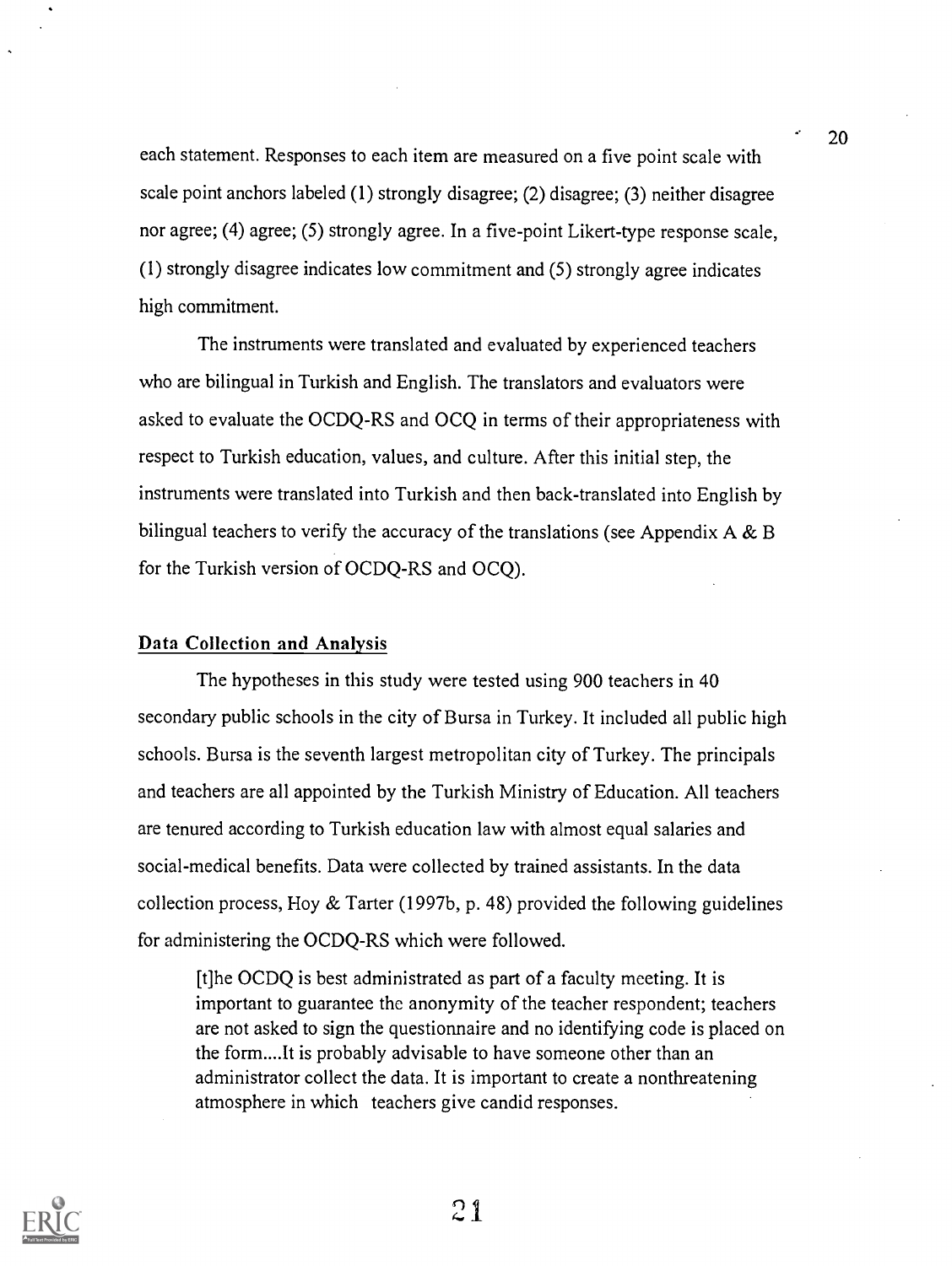Prototypic profiles for the climate of the schools have been constructed using the normative data from the New Jersey sample of secondary schools (see Hoy & Tarter, 1997b, pp. 51-53). The conversion table from the normative data will be used to help in the discussion of school climate profiles in the present study (see Table 2 & 3).

Table 2 Prototypic Profiles of Open and Closed Secondary School Climate (Adapted from Hoy & Tarter, 1997b, p. 53).

| <b>Climate Dimension</b> | Open Climate | Closed Climate |
|--------------------------|--------------|----------------|
| Supportive               | 629(VH)      | 398(VL)        |
| Directive                | 414(L)       | 642(VH)        |
| Engaged                  | 627(VH)      | 383(VL)        |
| Frustrated               | 346(VL)      | 641(VH)        |
| Intimate                 | 465(L)       | 463(L)         |
| School openness          | 624(VH)      | 375(VL)        |
|                          |              |                |

VH=very high; H=high; L=low; VL=very low.

Table 3 School Climate Profiles' Conversion Table

(Adapted from Hoy & Tarter, 1997b, p. 53)

| Above 600 | [Very High]              |
|-----------|--------------------------|
| 551-600   | [High]                   |
| 525-550   | [Above Average]          |
| 511-524   | [Slightly above average] |
| 490-510   | [Average]                |
| 476-489   | [Slightly below average] |
| 450-475   | [Below average]          |
| 400-449   | [Low]                    |
| Below 400 | [Very low]               |

Organizational climate and organizational commitment variables were described in terms of means and standard deviations (histogram). Then, the five



 $22$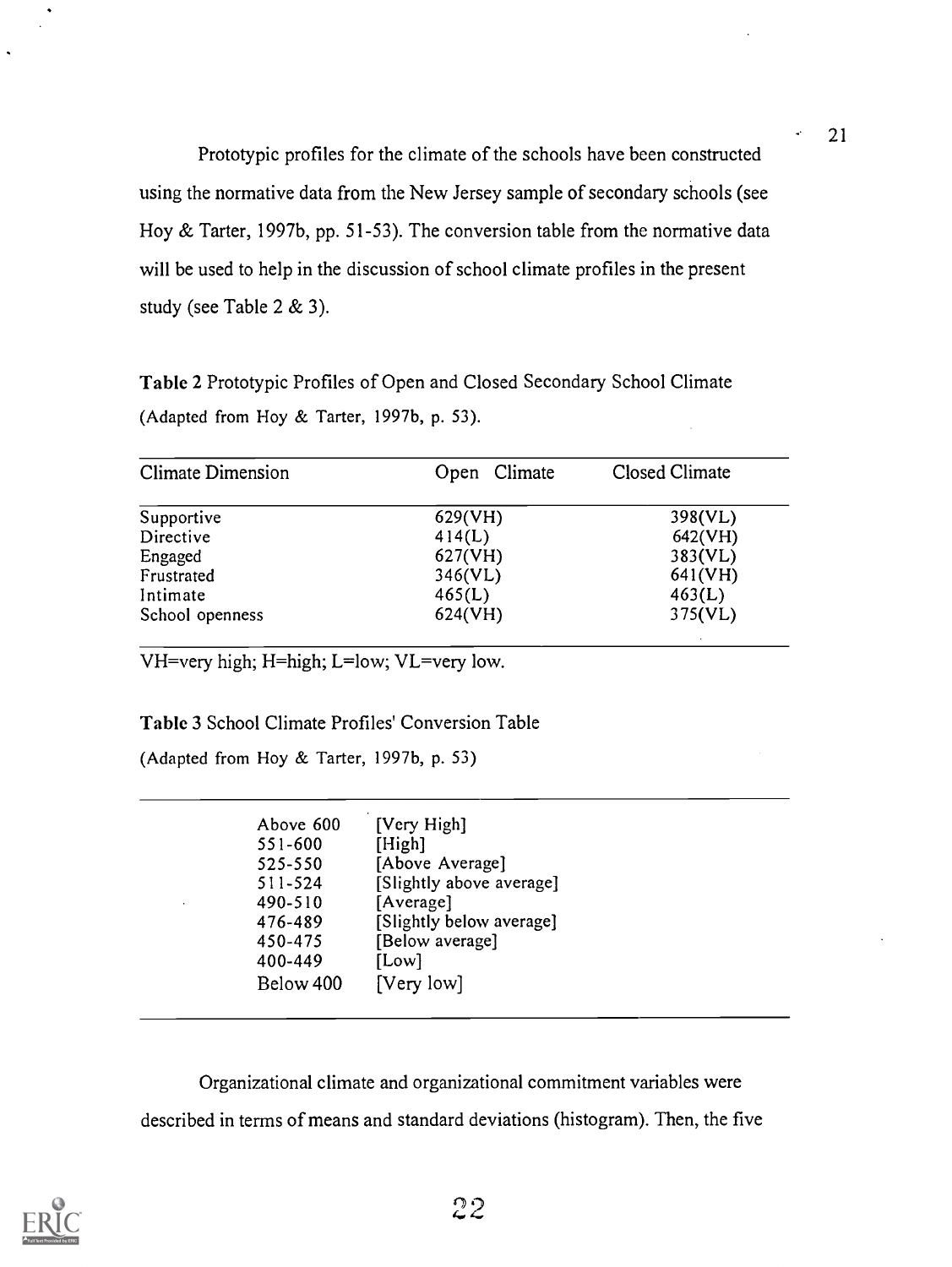hypotheses were tested using the Pearson Product Moment correlation. In order to test the first hypothesis of this study, the correlation coefficient between the general index of organizational climate and organizational commitment was computed. The second through fifth hypotheses were tested using correlation techniques. The unit of analysis in the study was the school (data aggregated at the school level) because the variables reflects organizational properties. Sirotnik (1980) and Hoy, Tarter, & Kottkamp (1991) suggest that the unit of analysis for climate studies should be the school because school climate reflects organizational properties.

#### RESULTS

#### Schools and Teachers in the Study

In this study, data were collected from 40 public high schools in the city of Bursa in Turkey representing total responses from 900 teachers. All public high schools in the metropolitan area of the city participated. In each school, approximately 20 teachers participated in the study. The schools and the numbers of teachers participating in the study are shown Table 4.

Teachers were randomly selected from each school and the OCDQ-RS and OCQ were administrated as a part of a faculty meeting. At each school, half of the teachers answered the OCDQ-RS and the other half responded the OCQ. The split response provided methodological independence to the variables tested in this study. Previous studies suggested and used separate random sets of subjects to maintain methodological independence between variables in organizational climate studies (Hoy, Tarter, & Bliss, 1990; Hoy, Tarter, & Witkoskie, 1992; Hoy & Sabo, 1998). Hoy & Sabo (1998, p. 81) state that using separate sets of teachers ensure methodological separation of the variables and it is an efficient method for collecting a large amount of data without burdening teachers.



2.3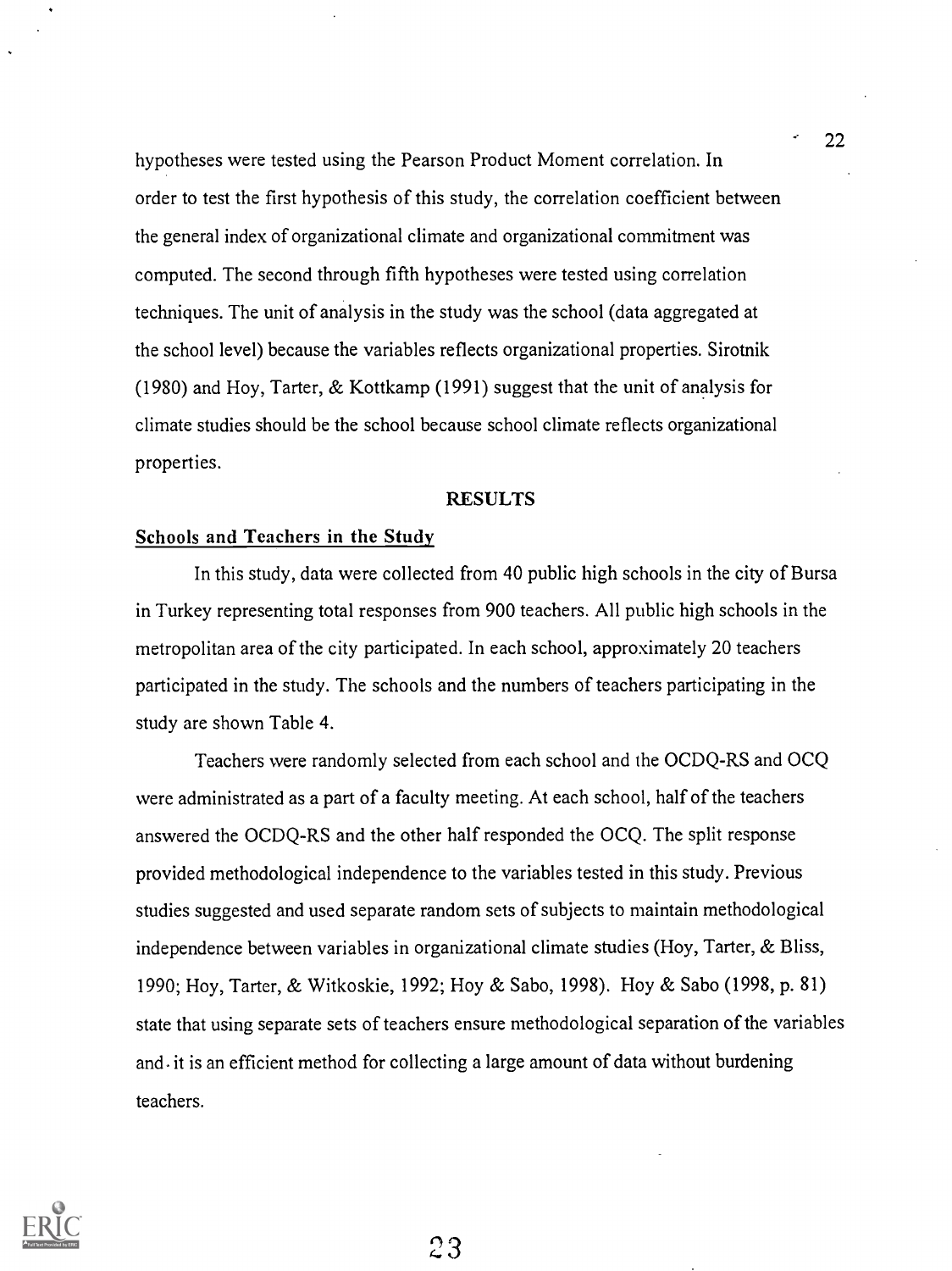|     |    | School Number of Teachers School Number of Teachers |     |
|-----|----|-----------------------------------------------------|-----|
| #1  | 16 | #19                                                 | 28  |
| #2  | 22 | #20                                                 | 22  |
| #3  | 30 | #21                                                 | 17  |
| #4  | 28 | #22                                                 | 16  |
| #5  | 18 | #23                                                 | 30  |
| #6  | 26 | #24                                                 | 30  |
| #7  | 18 | #25                                                 | 20  |
| #8  | 30 | #26                                                 | 18  |
| #9  | 30 | #27                                                 | 20  |
| #10 | 24 | #28                                                 | 18  |
| #11 | 24 | #29                                                 | 19  |
| #12 | 16 | #30                                                 | 20  |
| #13 | 26 | #31                                                 | 26  |
| #14 | 14 | #32                                                 | 22  |
| #15 | 14 | #33                                                 | 26  |
| #16 | 26 | #34                                                 | 20  |
| #17 | 30 | #35                                                 | 20  |
| #18 | 24 | #36                                                 | 20  |
|     |    | Total 36                                            | 808 |

Table 4 The Schools and the Numbers of Teachers Participating in the Study

The return rate was 100% from 36 schools because the data were collected at the faculty meetings. Responses from 2 schools were not usable and 2 schools did not want to participate after examining the questionnaires. Therefore four schools' responses were discarded and the data collected from 36 schools and 808 teachers were aggregated, standardized, and analyzed.

#### Instrumentation and Reliability in the Study

The OCDQ-RS and OCQ which were developed and tested in the United States have high reliability scores. The alpha coefficients for OCDQ-RS ranged from .91 to .71 and for OCQ .82 to .93. This study confirmed that subscales of OCDQ-RS and OCQ are

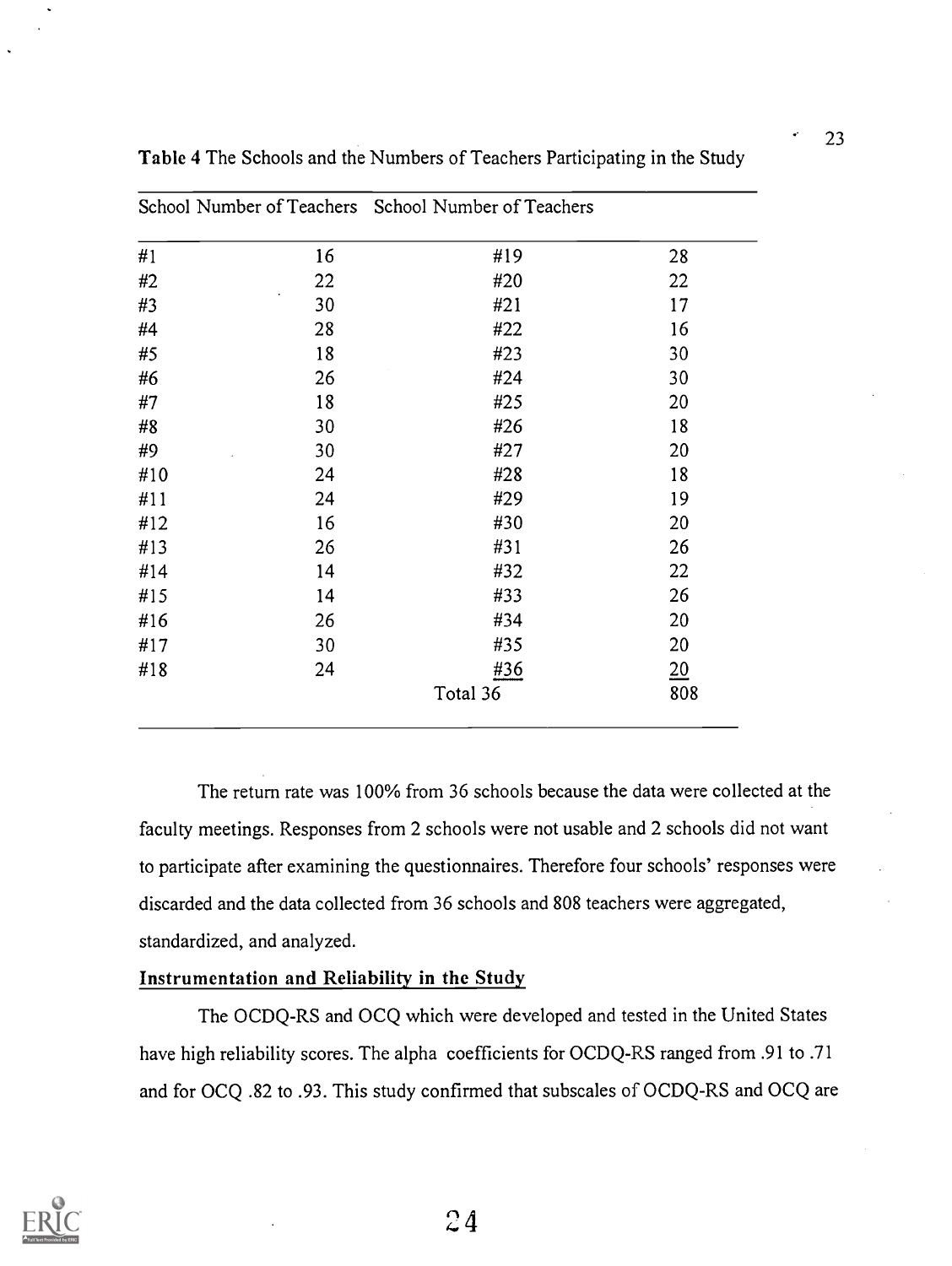stable across the cultural settings. The alpha coefficients in the present study for each subscale of OCDQ-RS and OCQ are reported in Table 5.

Table 5 The Alpha Coefficients for the Subtests of the OCDQ-RS and OCQ in the Present Study

| Subtests of the OCDQ-RS       | Reliability (alpha) |  |
|-------------------------------|---------------------|--|
| Supportive principal behavior | .9107               |  |
| Directive Principal behavior  | .6460               |  |
| Engaged teacher behavior      | .8003               |  |
| Frustrated teacher behavior   | .5935               |  |
| Intimate teacher behavior     | .7142               |  |
| Organizational Commitment     | .8886               |  |

### Open Schools/Committed Schools

In order to calculate the openness index for school climate, the school subtest scores are standardized with a mean of 500 and a standard deviation of 100. These scores are called standardized scores (SdS). The school scores are standardized against the normative data provided in the New Jersey sample for each dimension of the OCDQ. The New Jersey's normative data provide prototypic profiles of open and closed secondary school climate which were used to examine the openness of organizational climate and present the climate-openness profiles of leader behavior [supportive and directive] and teacher behavior [engaged, frustrated, and intimate] for schools in the study.

Organizational climate and organizational commitment variables' descriptions in terms of means, standard deviations and histograms are presented in figures 2, 3, 4, 5, 6, and 7.

Hypothesis 1. The existence of a statistically significant relationship between overall organizational climates of schools and teachers' organizational commitment was found. The correlation coefficient of .780 which is significant at



 $25$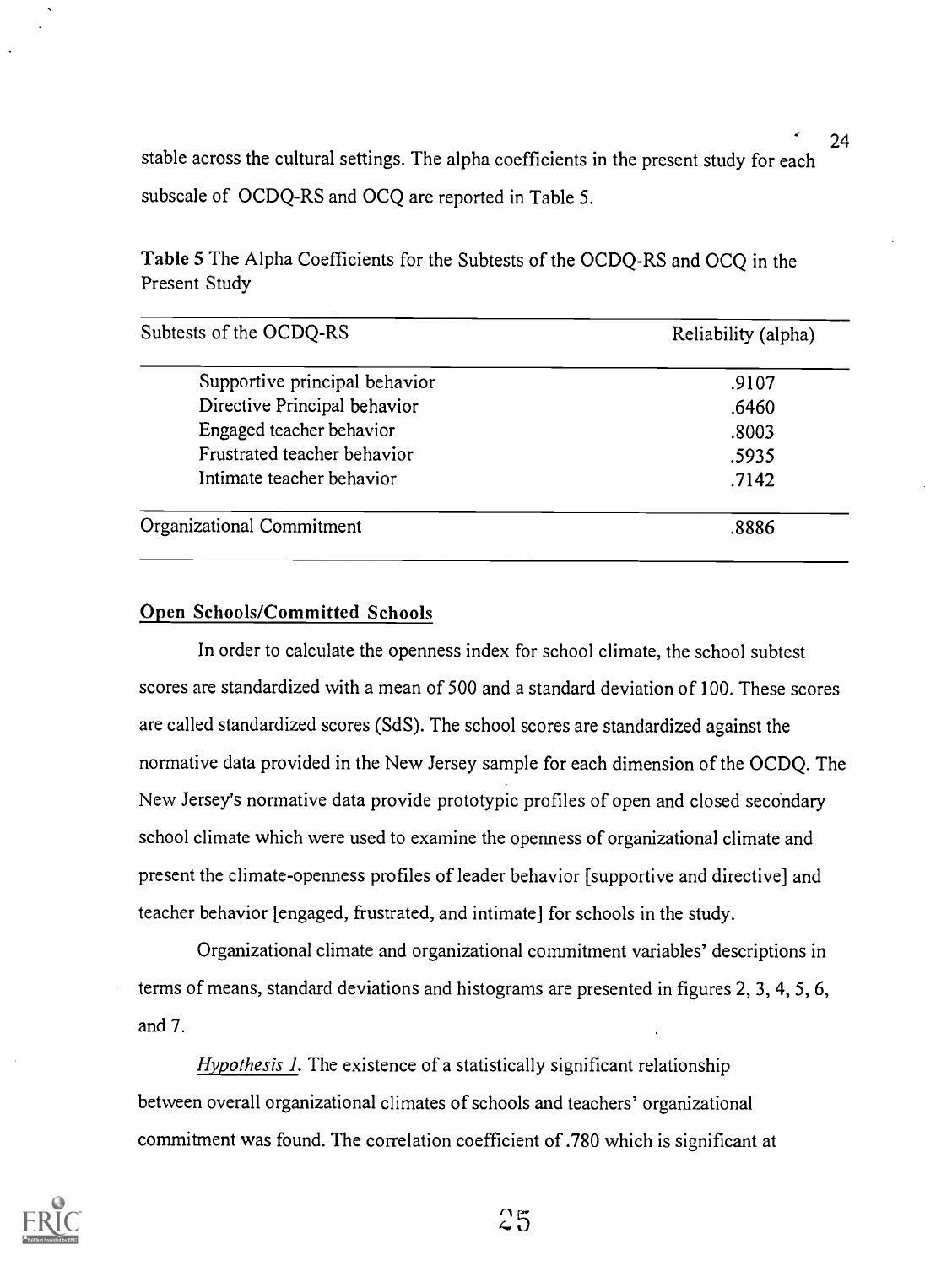the 0.01 level. Table 6 presents the profiles of the climate-opermess and organizational commitment level for each high school. A graphical presentation of organizational climate and organizational commitment variables are shown in Figure 2 and 3.

25

Hypothesis 2. A statistically significant relationship between supportive leader behavior and the teachers' organizational commitment was found. The correlation coefficient between supportive leadership behavior and teachers' organizational commitment is .519 which is significant at the 0.01 level. A graphical presentation of supportive leader behavior variable is shown in Figure 4.

Hypothesis 3. A statistically significant relationship between engaged teacher behavior and the teachers' organizational commitment was found. The correlation coefficient between engaged teacher behavior and the teachers' organizational commitment is .732 which is significant at the 0.01 level. A graphical presentation of engaged teacher behavior variable is shown in Figure 5.

Hypothesis 4. A statistically significant relationship between directive leader behavior and the teachers' organizational commitment was not found. The correlation between directive leader behavior and the teachers' organizational commitment was -.267 which is not significant at the 0.05 level. A graphical presentation of directive leader behavior variable is shown in Figure 6.

Hypothesis 5. A statistically significant relationship between frustrated leader behavior and the teachers' organizational commitment was found. Correlation between frustrated teacher behavior and the teachers' organizational commitment is .-360 which is significant at the 0.05 level. A graphical presentation of frustrated teacher behavior variable is shown in Figure 7.

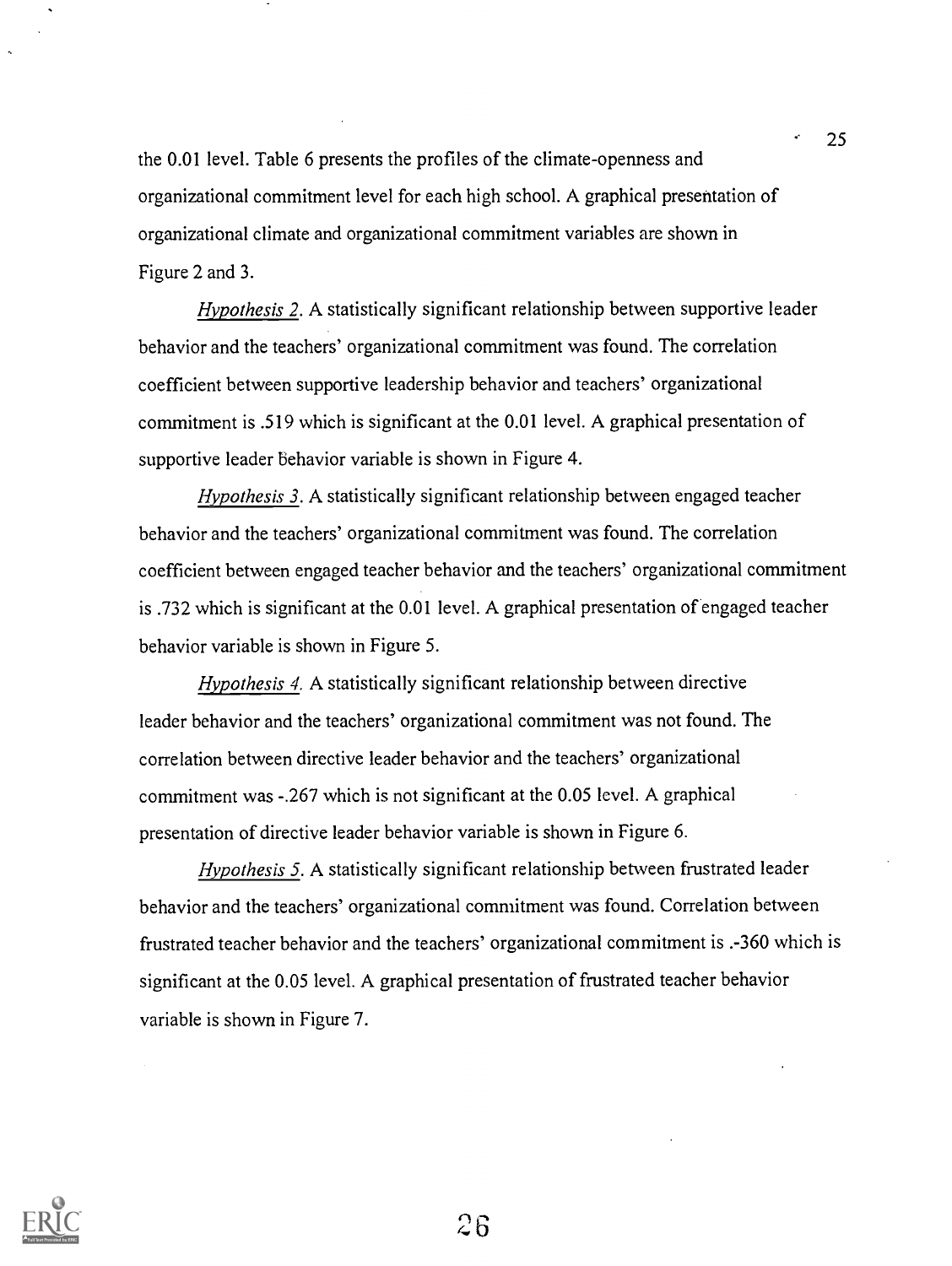Table 6 Profiles of the Climate-Openness and Organizational Commitment Levels for Schools in the Study.

|     | School Openness              | Commitment |
|-----|------------------------------|------------|
|     | [Open/Closed]                |            |
|     |                              |            |
| #1  | 404 [Low]                    | 2.76       |
| #2  | 450 [Below average]          | 2.98       |
| #3  | 488 [Slightly below average] | 3.42       |
| #4  | 498 [Average]                | 3.65       |
| #5  | 437 [Low]                    | 3.60       |
| #6  | 303 [Very Low]               | 2.94       |
| #7  | 437 [Low]                    | 3.41       |
| #8  | 490 [Average]                | 3.04       |
| #9  | 424 [Low]                    | 3.77       |
| #10 | 524 [Slightly above average] | 3.77       |
| #11 | 536 [Above average]          | 3.92       |
| #12 | 485 [Slightly below average] | 3.89       |
| #13 | 456 [Below average]          | 3.60       |
| #14 | 399 [Very low]               | 2.83       |
| #15 | 499 [Average]                | 3.65       |
| #16 | 530 [Above average]          | 4.74       |
| #17 | 525 [Above average]          | 4.00       |
| #18 | 458 [Below average]          | 3.64       |
| #19 | 477 [Slightly below average] | 4.29       |
| #20 | 246 [Very low]               | 2.02       |
| #21 | 569 [High]                   | 4.14       |
| #22 | 328 [Very Low]               | 3.79       |
| #23 | 640 [Very high]              | 4.50       |
| #24 | 476 [Slightly below average] | 3.86       |
| #25 | 457 [Below average]          | 3.20       |
| #26 | 423 [Low]                    | 2.65       |
| #27 | 374 [Very low]               | 3.44       |
| #28 | 597 [High]                   | 4.27       |
| #29 | 484 [Slightly below average] | 3.53       |
| #30 | 475 [Below average]          | 3.80       |
| #31 | 641 [Very high]              | 4.28       |
| #32 | 408 [Low]                    | 3.62       |
| #33 | 536 [Above average]          | 3.85       |
| #34 |                              | 4.36       |
|     | 595 [High]                   | 2.73       |
| #35 | 359 [Very low]               | 3.32       |
| #36 | 377 [Very low]               |            |

 $[r=780, p<0.01]$ 



 $\ddot{\phantom{a}}$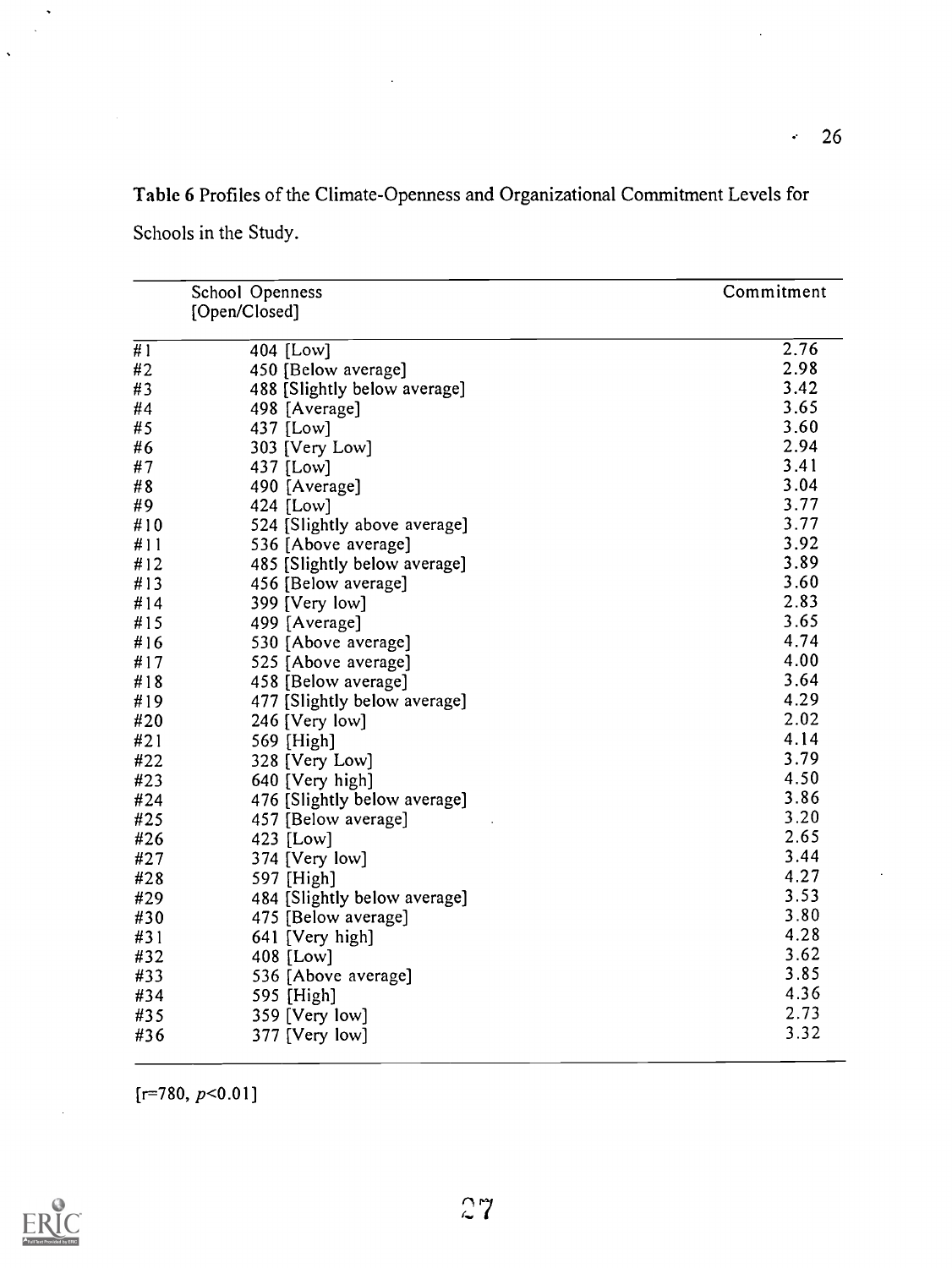



[General Openness]





 $\mathbf{r}$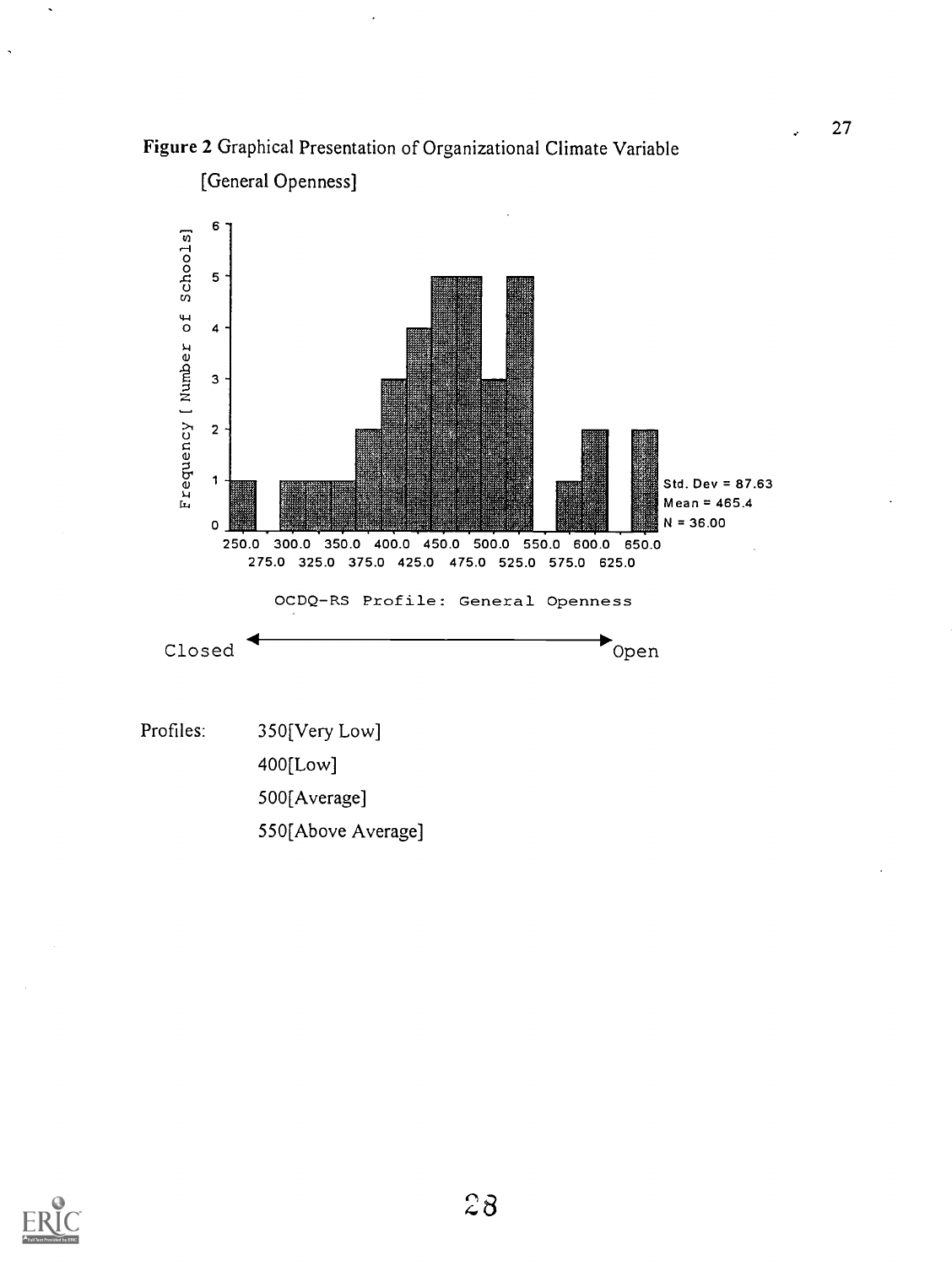



Figure 4 Graphical Presentation of Supportive Leader Behavior Variable [Openness in



Leader Behavior]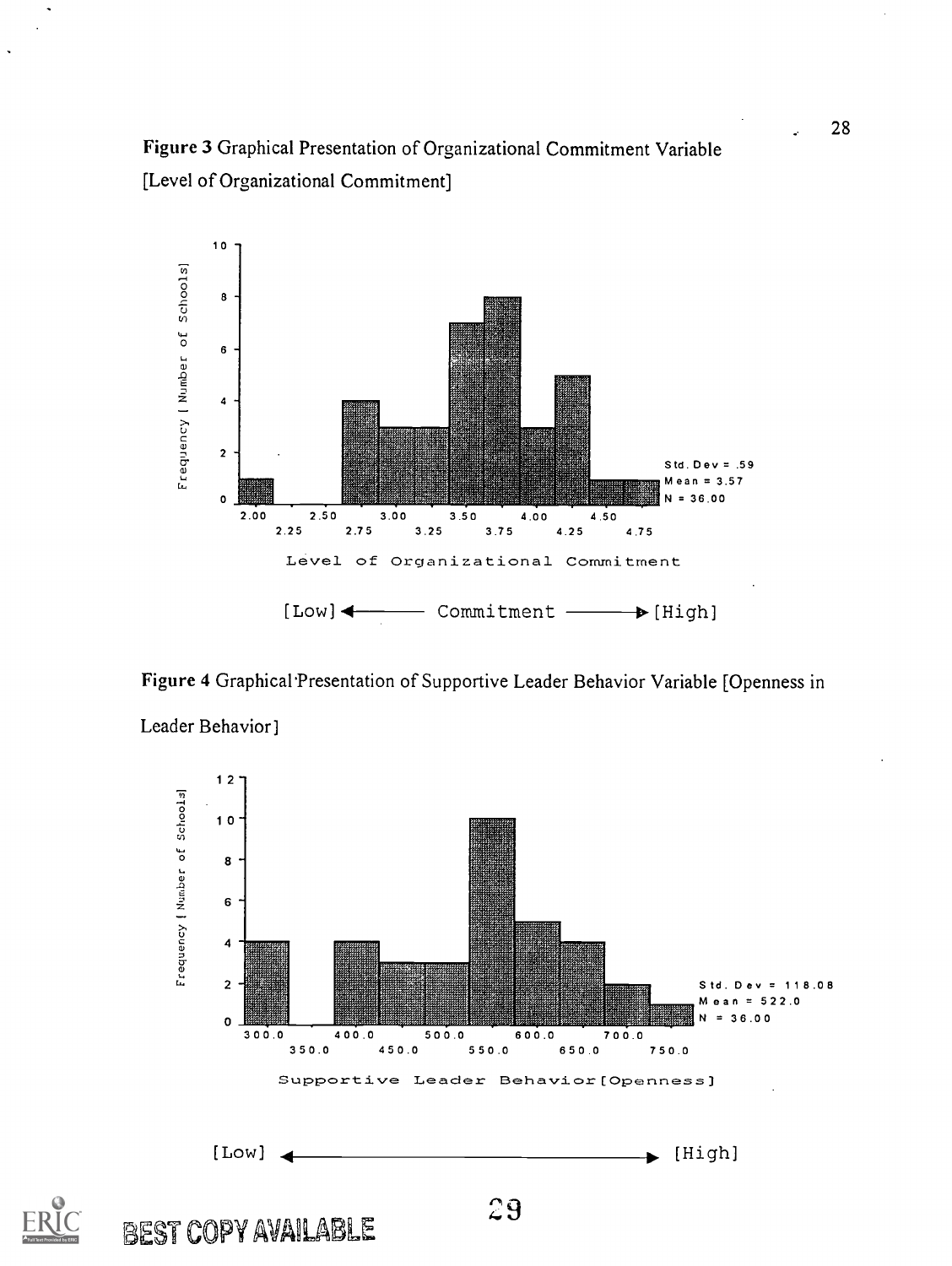# Figure 5 Graphical Presentation of Engaged Teacher Behavior Variable [Openness in Teacher Behavior]



Figure 6 Graphical Presentation of Directive Leader Behavior Variable [Openness in Leader Behavior]





 $\ddot{\phantom{0}}$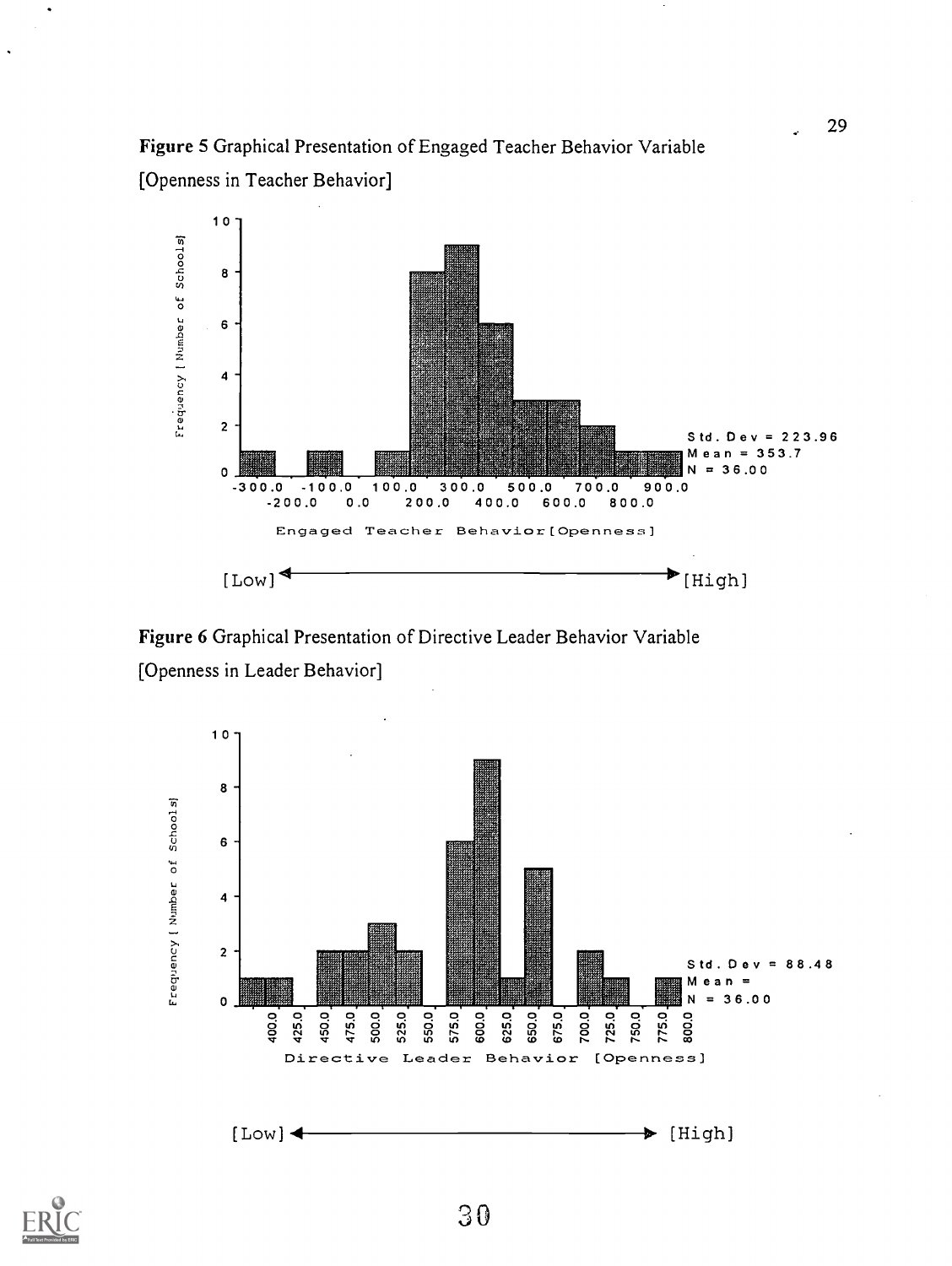

# BEST COPY AVAILABLE

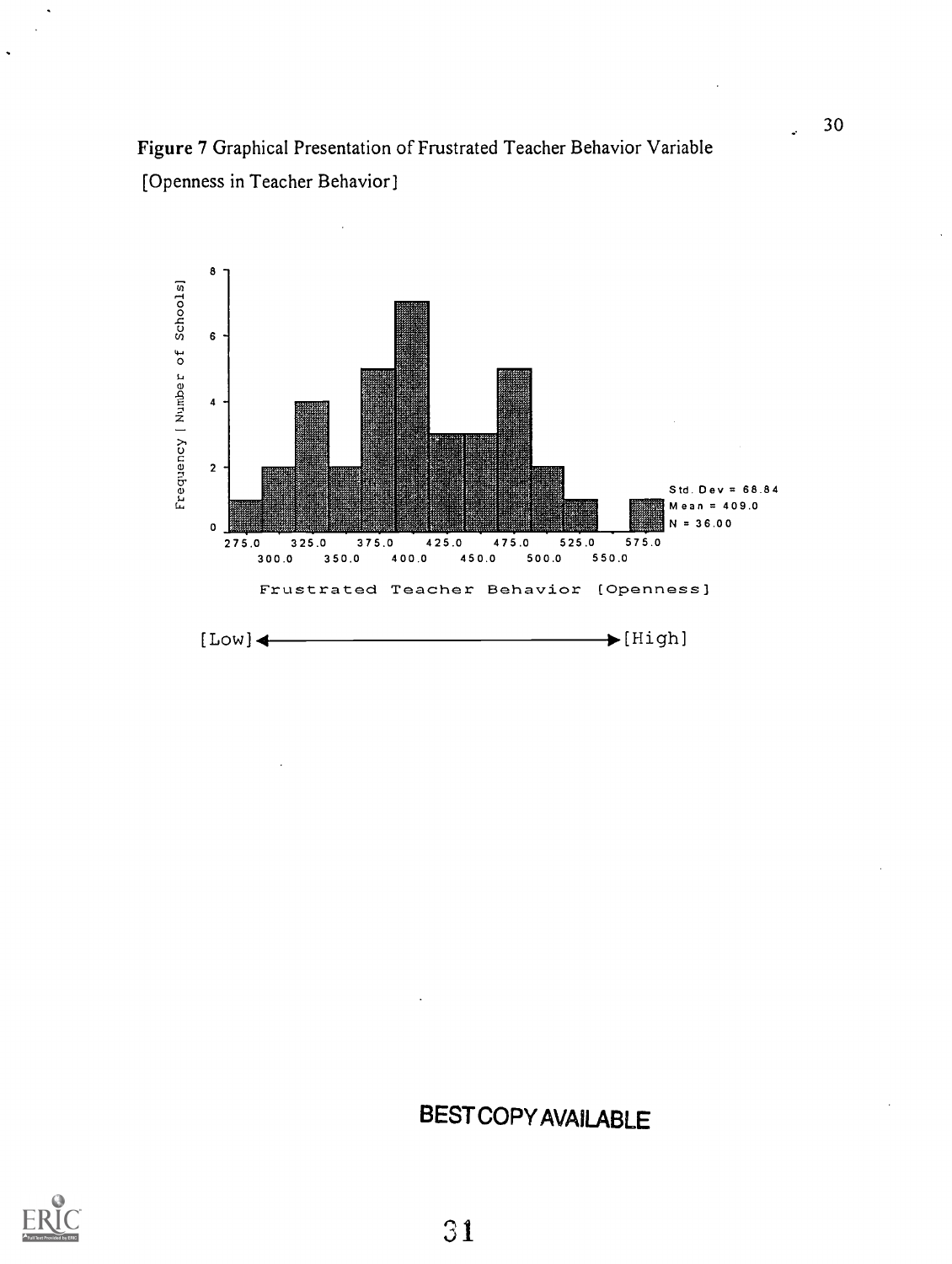Figure 8 Graphical Presentation of Intimate Teacher Behavior Variable [Degree of Social relations]





BEST COPY AVAILABLE

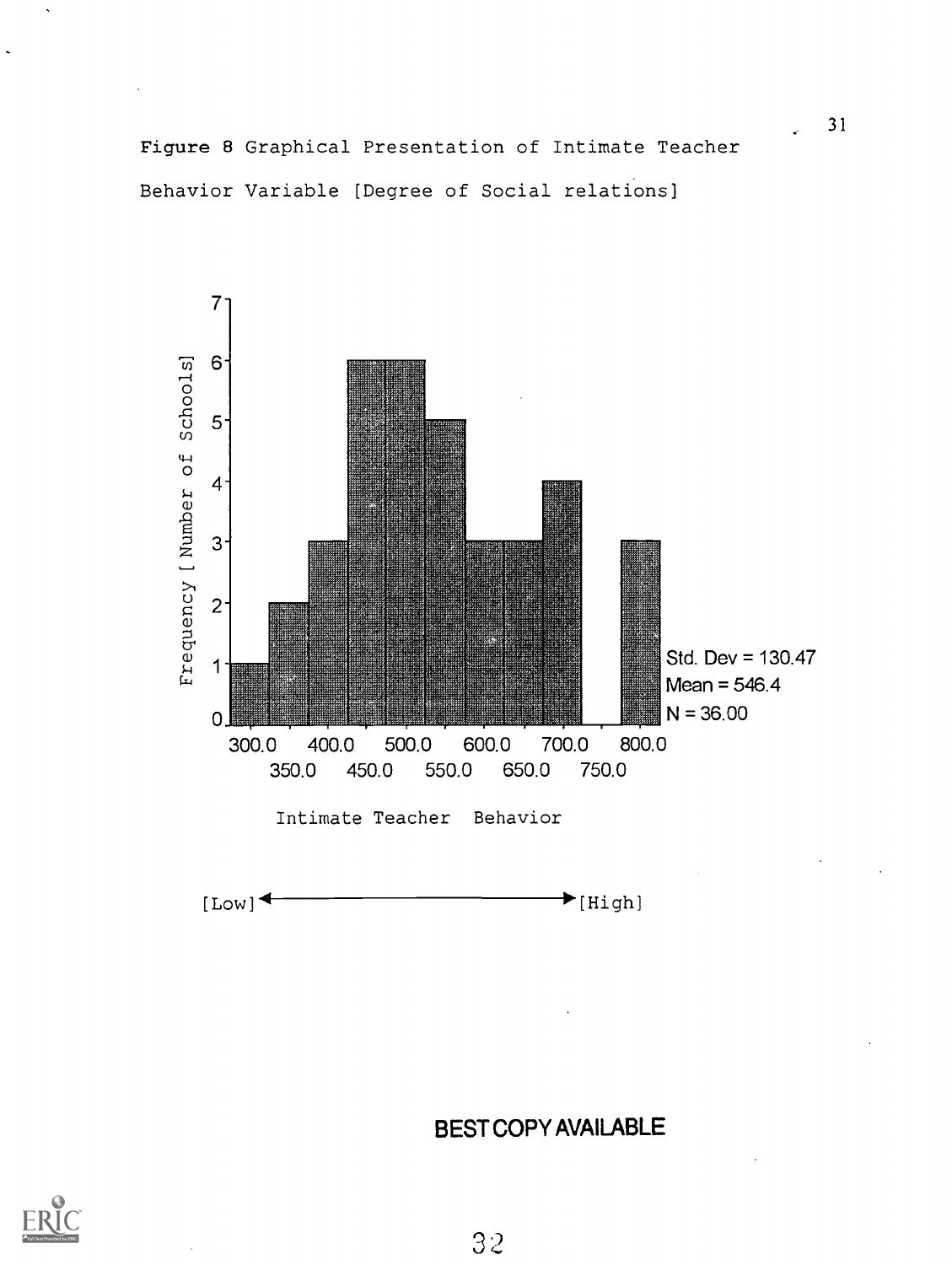#### CONCLUSION AND DISCUSSION

The extent to which the school atmosphere promotes openness, colleagueship, professionalism, trust, loyalty, commitment, pride, academic excellence, and cooperation is critical in developing a healthy work environment for teachers and administrators. Thus we view the climate of a school as a potential means for making schools more productive as well as an important end in itself. (Hoy, Tarter, & Kottkamp, 1991, p. 2)

For Hypothesis One there is a statistically significant relationship between overall organizational climate of schools and teachers' organizational commitment. The findings of the study indicated that most of the schools participating had a closed organizational climate. Twenty six schools had a closed climate and ten schools had an open organizational climate. From the data, it is hard to comment why these schools have closed climates. Hoy  $&$  Tarter (1997b, p. 54) stated that "the climate profile is the beginning of a process of diagnosing and eventual change, not an end in itself." The organizational climate of schools, however, indicates that the quality of life in some of the schools may not be good. The schools that have a closed climate are predicted to lack an authentic, caring organizational climate. It can be stated that the schools where the climate is closed are likely to be characterized by manipulation, game playing, and politicking. Hoy & Sabo (1998, p. 45) state that "[s]chools with a closed climate are not pleasant places for the principal, the faculty, or the students. The principal distrusts the actions and motives of the faculty, does not support teachers, is rigid and authoritarian, and is perceived as burying the faculty in needless paperwork. Principal behavior is controlling. The faculty in a closed climate is apathetic, self-involved, uncaring about students as well as one another, and unwilling to accept responsibility." Based on the findings of this study, it appears that the schools in the present study are not pleasant places for the leaders, the teachers, and the students to lead, teach and learn respectively. The teachers' and leaders' behavior are not authentic, energetic, goal directed, and supportive. The principals are likely to distrust the actions and motives of the faculty. Principal behaviors



, 3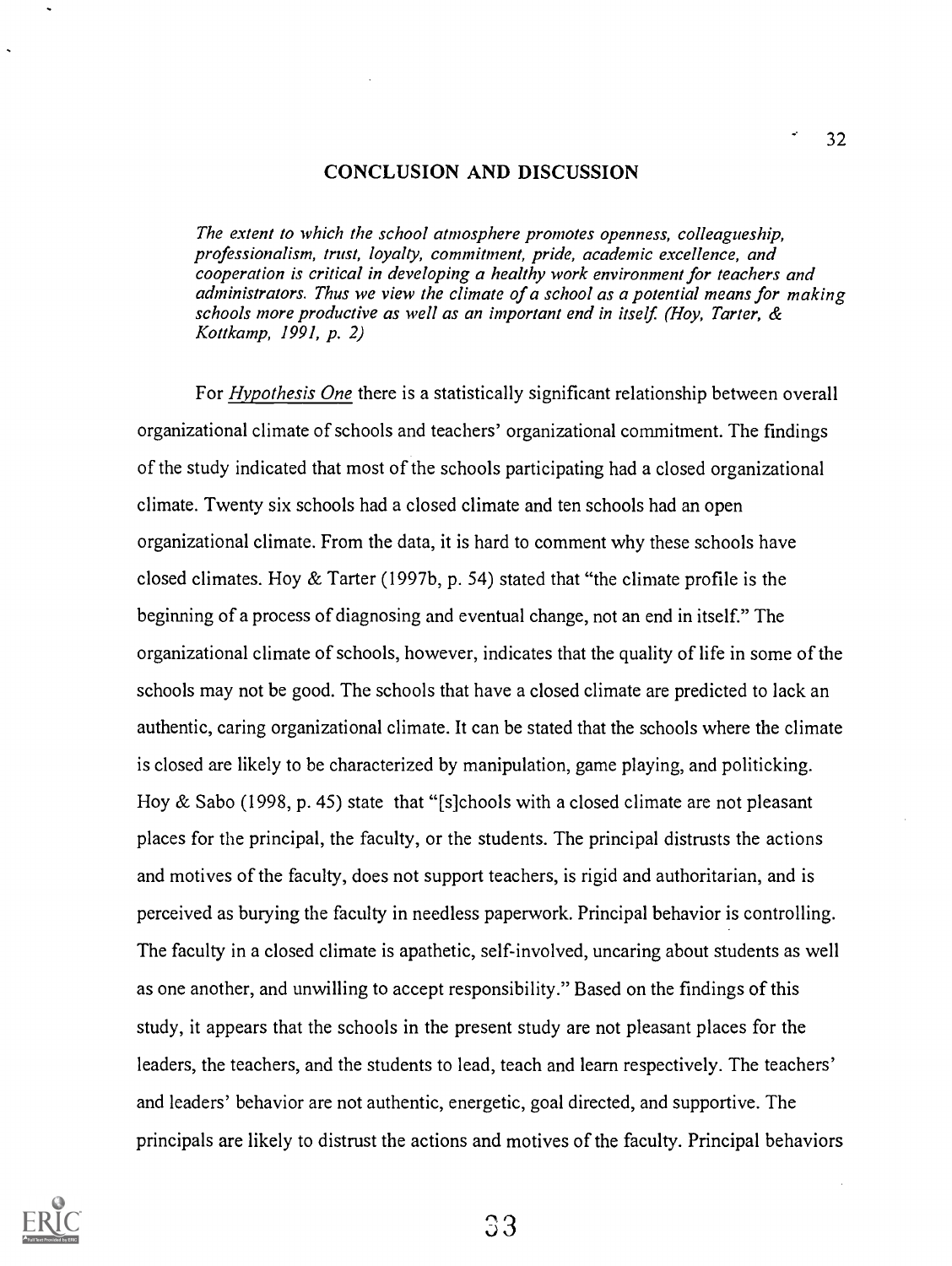tend to be rigid and authoritarian. Faculty members are apathetic, self-involved, uncaring about students and one another and are unwilling to accept responsibility.

For *Hypothesis Two* that there is a statistically significant relationship between supportive leadership behavior and the teachers' organizational commitment. Based on the results of the study, supportive leader behavior was found to be related to organizational commitment and associated with open climate. The findings of the study and the climate-openness profiles of supportive leaders behavior indicate that most of the schools had supportive leader behavior scores which are slightly above average. It appears that the principals are trying to create better places for learning and teaching but at the same time their behaviors tend to be rigid and authoritarian.

For Hypothesis Three engaged teacher behavior is correlated with the teachers' organizational commitment. Engaged teacher behavior refers to high faculty morale. "Teachers are proud of their school, enjoy working with each other, and supportive of their colleagues. Teachers are not only concerned about each other, they are committed to success of their students. They are friendly with students, trust students, and are optimistic about the ability of students to succeed" (Hoy & Tarter, 1997b, p. 47). Twenty eight schools had low engaged teacher behavior and eight schools had engaged teacher behavior. It appears from this study that the teachers' morale is very low. They are probably not proud of their schools. They may not enjoy working with each other. The schools are not pleasant places to work. In brief, the teachers likely do not work together as well as they loved to create a positive organizational climate for teaching and learning and they are not committed to their students.

For *Hypothesis Four* there is no significant relationship between directive leader behavior and the teachers' organizational commitment. Although the study did not indicate the existence of a significant relationship between directive leader behavior and organizational commitment of teachers, the data and the climate-openness profiles of directive leader behavior indicated that thirty three schools had very high directive



 $34$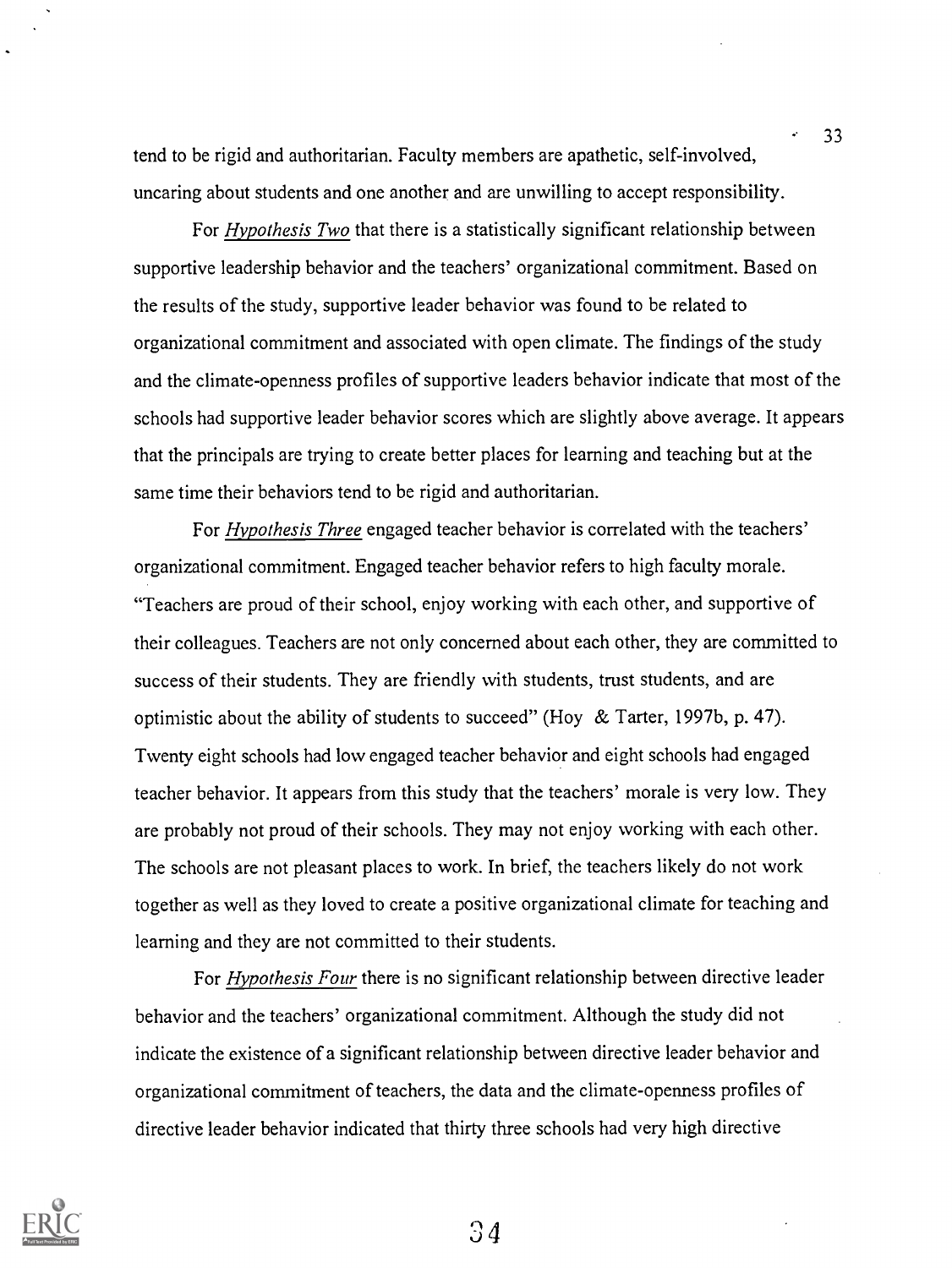leadership behavior. High directive leader behavior refers to "rigid and domineering supervision." The school leader "maintains close and constant control over teachers and school activities down to the smallest details." (Hoy & Tarter, 1997b, p. 47). Based on the findings of the study, it appears the school leaders maintain close control over teachers and school activities. Schools with a directive leadership behavior are characterized by rigid and domineering inspection. Control is the central concept that characterizes the function and role of educational leaders in Turkish educational context. However, this study does not provide answers to the source of this type behavior. It seems likely that the bureaucratic, centralized, and politicized structure of Turkish educational system as a part of social, political, and economical arrangements might contribute to this controlling and authoritarian-oriented leader behavior.

For *Hypothesis Five* there is a significant relationship between frustrated teachers' behavior and the teachers' organizational commitment. Frustrated teacher behavior refers to the excessiveness of routine duties, administrative paperwork, and assigned nonteaching duties. It also refers to the level of disrespect in the workplace. The annoying and irritating behavior of teachers typify the relationships. Thirty three schools had frustrated teacher behavior' scores which are below average and three schools had frustrated teacher behavior's scores which are above average. Based on the findings of this study, it appears that the teachers are very much dissatisfied with the general pattern of interference from school administration and colleagues. This pattern of interference distracts teachers from the task of teaching. Routine committee assignments, faculty meetings, and paperwork tend to be excessive and boring. Moreover, irritations, annoyances, and interruptions distract teachers from their fundamental task of teaching.

#### Recommendations for Practice

The following recommendations for practice are made on the basis of the results of this study:



35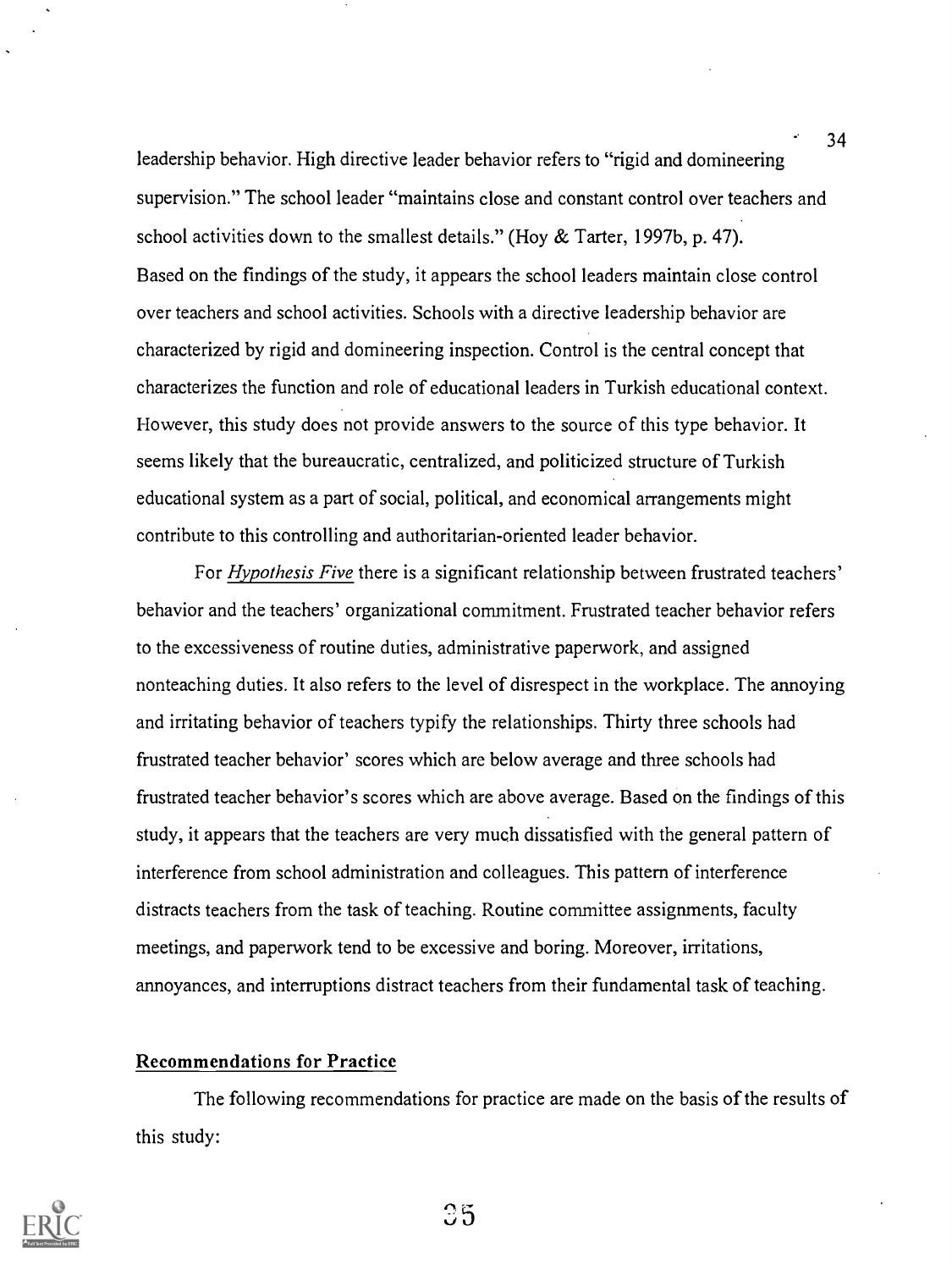1. Open schools are healthy and committed schools. Leaders can assess their school atmosphere and develop plans with their staff to improve and change it. Principals appear to have an essential role in maintaining the open organizational climate and commitment of teachers to the school.

2. It appears that supportive leadership behavior and engaged teacher behavior are associated with the perceived organizational commitment of a school. Leaders in schools should attempt to find ways to improve faculty morale and concern with the personal and professional welfare of teachers.

## Recommendations for Further Research

The findings of this empirical study suggest the following areas for further study and relate personally to Turkey but might be applicable to other settings:

1. This study of organizational climate and organizational commitment confirmed that the subscales of the OCDQ-RS [supportive principal behavior, directive principal behavior, engaged teacher behavior, and intimate teacher behavior] and organizational commitment questionnaire are stable and reliable across cultural settings. Items #12 "The principal rules with an iron fist," and #19 "The principal is autocratic" were not answered by some teachers who participated in this study. There might have been misunderstandings of "autocratic" and "iron fist" concepts. Further study requires caution in translation and the cultural context of wording.

2. Supportive behavior is related to perceived teacher's organizational commitment. Further study should examine the nature of supportive leadership behavior in detail and compare it with different leadership styles in the Turkish cultural and bureaucratic/centralized educational context.

3. A study could examine in detail the nature of directive leadership behavior in the context and administrative/bureaucratic structure of the Turkish educational system. The relationship between directive leadership behavior and bureaucratic structure of



 $36$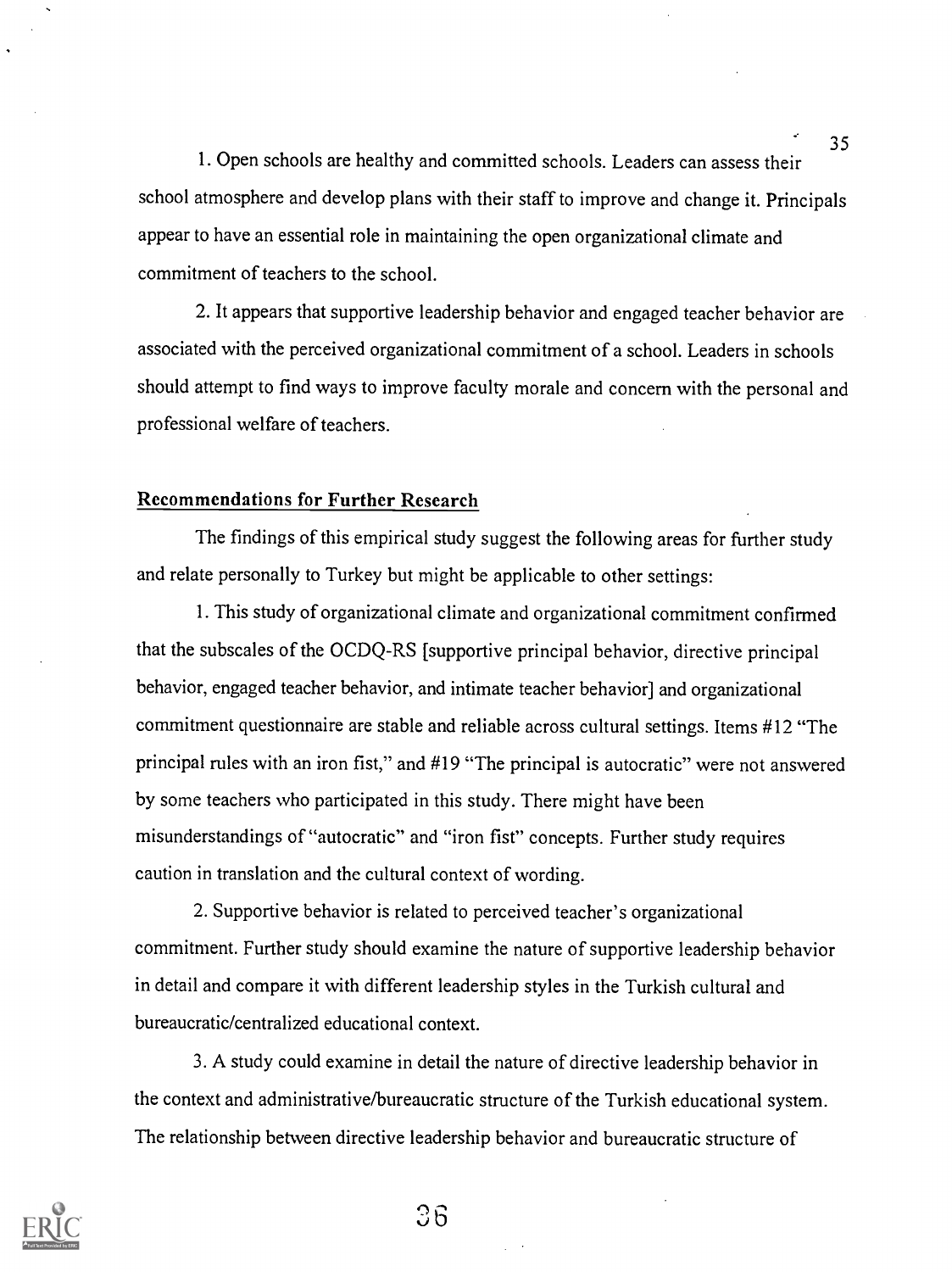education would provide more information regarding the nature of directive leader behavior and its possible relationship with other organizational variables.

4. A study should compare the organizational commitment and organizational climate of public schools with private high schools in Turkey. The number of private schools is increasing. Those who are coming from wealthy families are leaving public schools to attend private schools where technological and educational opportunities are viewed as much better than in public schools. The gap between rich and poor is increasing. For public educational leaders, this make the job more difficult but morally an important one. Public schools leaders should try hard to create a positive, open, healthy school climate for teaching and learning for those who attend our public institutions. Studies of climate and commitment in private schools might reveal whether these factors are part of the reason private schools are seen as better.

5. A study should be done to analyze the relationship of organizational climate and organizational commitment to student achievement and teacher performance in Turkish secondary schools.

6. A study needs to focus on leader perceptions of the organization, leader role in relation to organizational climate and organizational commitment. In general, all organizational climate and commitment studies have measured the perceptions of teachers on their school climate. Leaders' points of views are also essential in understanding the quality of organizational life and organizational commitment of teachers.

7. Qualitative studies (case etc.) could examine in depth general factors related to climate and commitment. The cultural, political, and economical context of education in Turkey needs to be studied and linked to education. Turkey has very centralized and politicized educational system. This highly politicized system of education and political usage of education can best be understood in the context of its social, economical, and political influences.



 $37$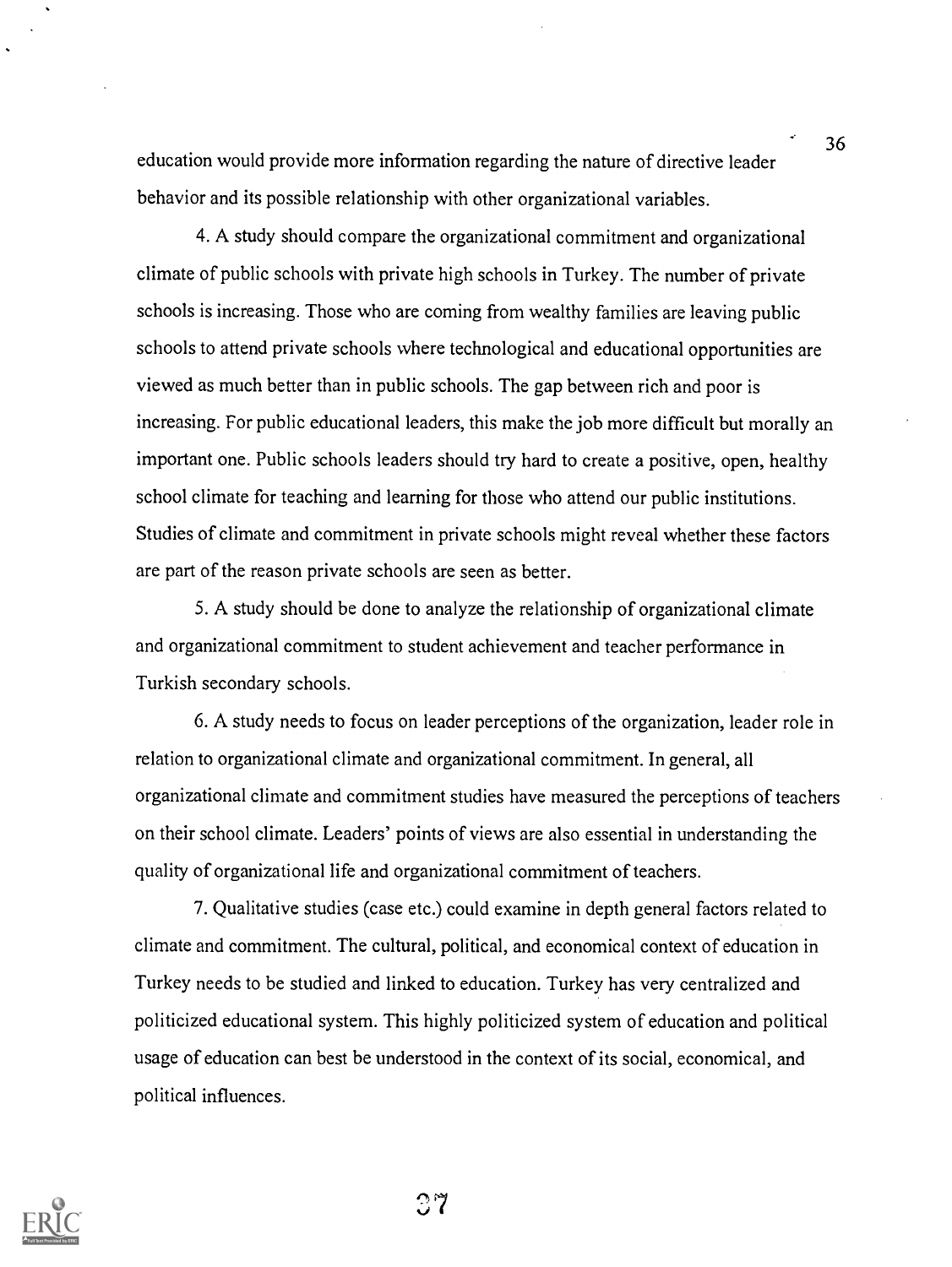### **REFERENCES**

Alderfer, C. P. (1972). Existence, relatedness, and growth: Human needs in organizational settings. New York: The Free Press.

Allen, N., & Meyer, J. P. (1996). Affective, continuance, and normative commitment to the organization: An examination of construct validity. Journal of Vocational Behavior, 49(3), 252-276.

Anderson, C. S. (1982). The search for school climate: A review of the research. Review of Educational Research, 52(3), 368-420.

Angle, H. L., & Perry, J. L. (1981). An empirical assessment of organizational commitment and organizational effectiveness. Administrative Science Quarterly, 26, 1-14.

Aryee, S., & Heng, L. J. (1990). A note on the applicability of an organizational commitment model. Work and Occupations, 17, 229-239.

Becker, H. S. (1960). Notes on the concept of commitment. American Journal of Sociology, 66, 32-42.

Becker, T. E. (1992). Foci and bases of commitment: Are they distinctions worth making? Academy of Management Journal, 35, 232-244.

Bolman, L. G., & Deal, T. E. (1995). Leading with soul: An uncommon journey of spirit. San Francisco: Jossey-Bass.

Brooks, J. L., & Seers, A. (1991). Predictors of organizational commitment: Variations across career stages. Journal of Vocational Behavior, 38(1), 53-64.

Brown, R. B. (1996). Organizational commitment: Clarifying the concept and simplifying the existing construct typology. Journal of Vocational Behavior, 49(3), 230-251.

Buchanan, B., II. (1974). Building organizational commitment: The socialization of managers in work organizations. Administrative Science Quarterly, 19(4), 533-546.

Clegg, S. R., Hardy, C., and Nord, W. R. (Eds). (1996). Handbook of organizational studies. London: Sage.

Curry, J. P., Wakefield, P. S., Price, J. L., & Mueller, C. W. (1986). On the causal ordering of job satisfaction and organizational commitment. Academy of Management Journal, 29, 847-858

DeCotiis, T. A., Summers, T. P. (1987). A path analysis of a model of the antecedents and consequences of organizational commitment. Human Relations, 40(7), 445-470.

Denison, D. R. (1996). What is the difference between organizational culture and organizational climate? A native's point of view on a decade of paradigm wars. Academy of Management Review, 21(3), 619-654.

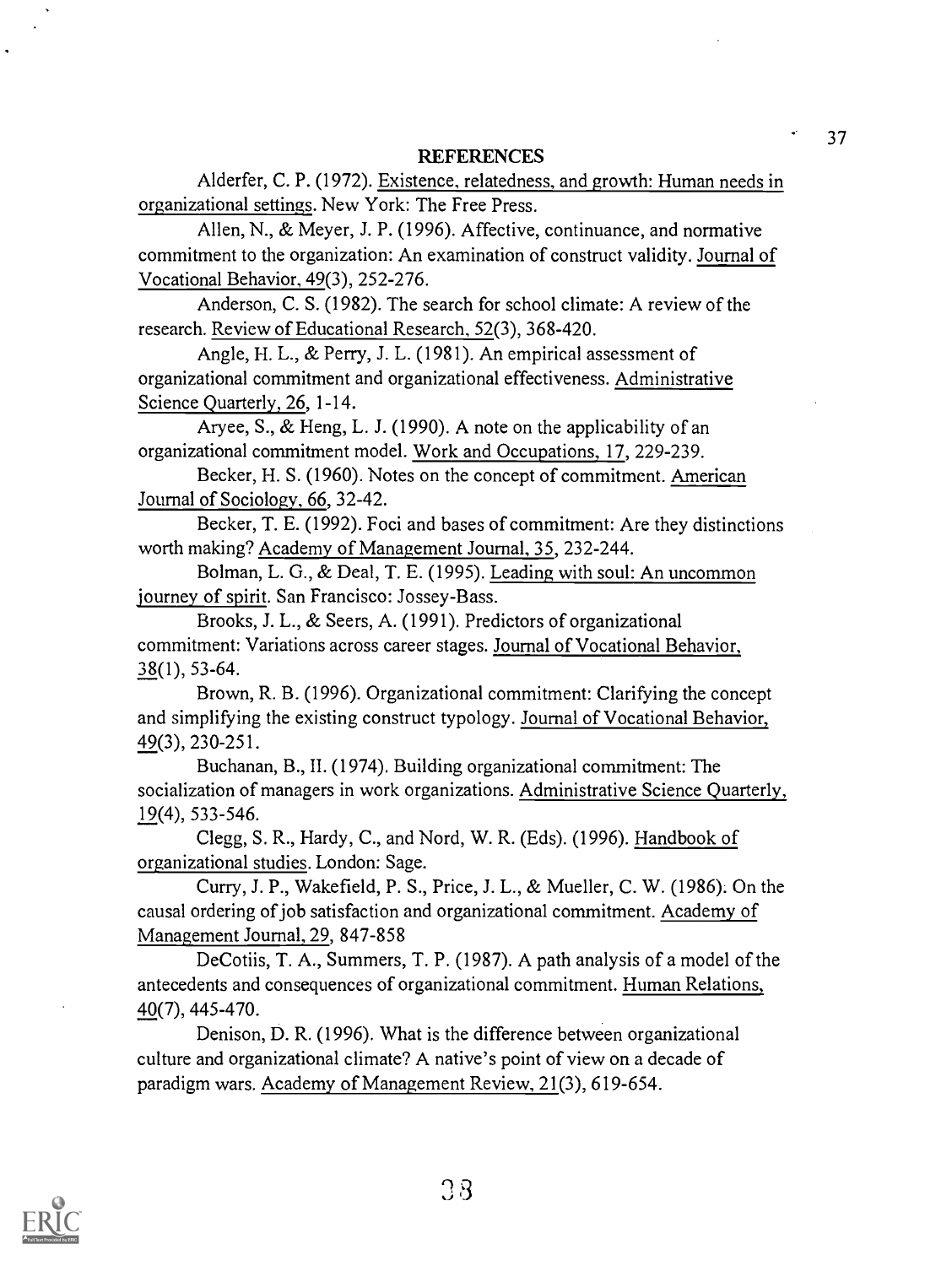Dornstein, M., Matalon, Y. (1989). A comprehensive analysis of the predictors of organizational commitment: A study of voluntary army personnel in Israel. Journal of Vocational Behavior, 34, 192-203.

Gilmer, B. von H. (1961). Psychological climates of organizations. In B. von Haller Gilmer (Ed.), Industrial psychology (2nd ed., pp. 57-84). New York: McGraw-Hill.

Glisson, C., Durick, M. (1988). Predictors of job satisfaction and organizational commitment in human service organizations. Administrative Science Quarterly, 33(1), 61-81.

Grusky, 0. (1966). Career mobility and organizational commitment. Administrative Science Quarterly, 10, 488-503.

Halpin, A. W. (1966). Theory and research in administration. New York: MacMillan.

Halpin, A. W., & Croft, D. B. (1963). The organizational climate of schools. Chicago, IL: Midwest Administration Center.

Hellriegel, D., & Slocum, J. W., Jr. (1974). Organizational climate: Measures, research and contingencies. Academy of Management Journal, 17(2), 255-280.

Hoffman, J. D. (1993). The organizational climate and dimensions of authenticity and trust. Unpublished doctoral dissertation, Rutgers The State University of New Jersey-New Brunswick, New Jersey.

Hoy, W.K. (1990). Organizational climate and culture: A conceptual analysis of the school workplace. Journal of Educational and Psychological Consultation, 1(2), 149-168.

Hoy, W. K., & Hannum, J. W. (1997). Middle school climate: An empirical assessment of organizational health and student achievement. Educational Administration Quarterly, 33 (3), 290-311.

Hoy, W. K., & Miskel, C. G. (1996). Educational administration: Theory, research and practice (5th. Edition). New York: McGraw-Hill.

Hoy, W. K., & Sabo, D. J. (1998). Quality middle schools: Open and healthy. Thousand Oaks, CA: Corwin Press.

Hoy, W. K., & Tarter, C. J. (1997a). The road to open and healthy schools: A handbook for change-Elementary and middle school edition. Thousand Oaks, CA: Corwin Press.

Hoy, W. K., & Tarter, C. J. (1997b). The road to open and healthy schools: A handbook for change-Middle and secondary school edition. Thousand Oaks, CA: Corwin Press.

Hoy, W. K., Tarter, C. J., & Bliss, J. R. (1990). Organizational climate, school healthy, and effectiveness: A comparative analysis. Educational Administration Quarterly, 26(3), 260-279.

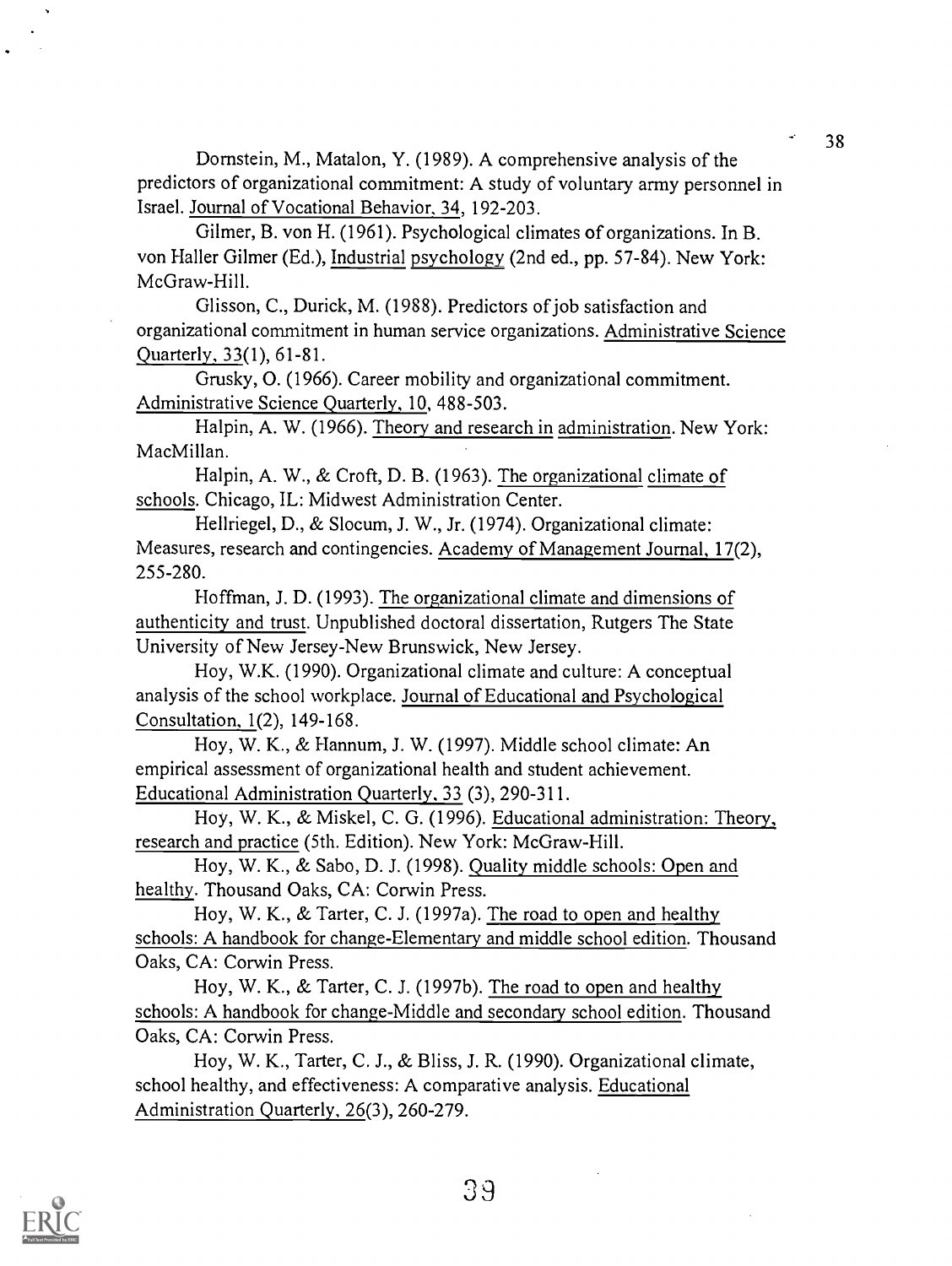Hoy, W. K., Tarter, C. J., & Kottkamp, R. B. (1991). Open schools/healthy schools: Measuring organizational climate. Newbury Park, CA: Sage.

Hoy, W. K., Tarter, C. J., & Witkoskie (1992). Faculty trust in colleagues: Linking the principal with school effectiveness. Journal of Research and Development in Education 26 (1), 38-45.

Hrebiniak, L. G., & Alutto, J. A. (1972). Personal and role-related factors in the development of organizational commitment. Administrative Science Quarterly, 17 (4), 555-573.

Hudy, M. J. (1995). Antecedents of organizational commitment: A multi foci conceptualization. Unpublished master's thesis, The Ohio State University, Columbus, Ohio.

James, L. R., & Jones, A. P. (1974). Organizational climate: A review of theory and research. Psychological Bulletin, 81(12), 1096-1112.

Joyce, W. F., & Slocum, J. W., Jr. (1979). Climate in organizations. In S. Kerr (Ed.), Organizational behavior (pp. 317-333). Columbus, OH: Grid.

Kottkamp, R. B., Mulhern, J. A., & Hoy, W. K. (1987). Secondary school climate: A revision of the OCDQ. Educational Administration Quarterly, 23(3), 31-48.

Lewin, K. (1951). Behavior and development as a function of total situation. In D. Cartwright (Ed.), Field theory in social science. New York, NY: Harper & Row.

Liao, Y. M. (1994). School climate and effectiveness in Taiwan's secondary schools. Unpublished doctoral dissertation, St. John's University, New York.

Litwin, G. H., & Stringer, R. A., Jr. (1968). Motivation and organizational climate. Boston, MA: Harvard University.

Marsden, P. V., Kalleberg, A. L., & Cook, C. R. (1993). Gender differences in organizational commitment: Influences of work positions and family roles. Work and Occupations 20(3), 368-390.

Mathieu, J. E., Hamel, K. (1989). A casual model of the antecedents of organizational commitment among professional and nonprofessionals. Journal of Vocational Behavior, 34(2), 299-317.

Mathieu, J. E., & Zajac, D. M. (1990). A review and meta-analysis of the antecedents, correlates, and consequences of organizational commitment. Psychological Bulletin, 108(2), 171-193.

Maxwell, T. W., & Thomas, A. R. (1991). School climate and school culture. Journal of Educational Administration, 29(2), 72-82.

Meyer, J. P., & Allen, N. J. (1991). A three-component conceptualization of organizational commitment. Human Resource Management Review, 1, 61-89.

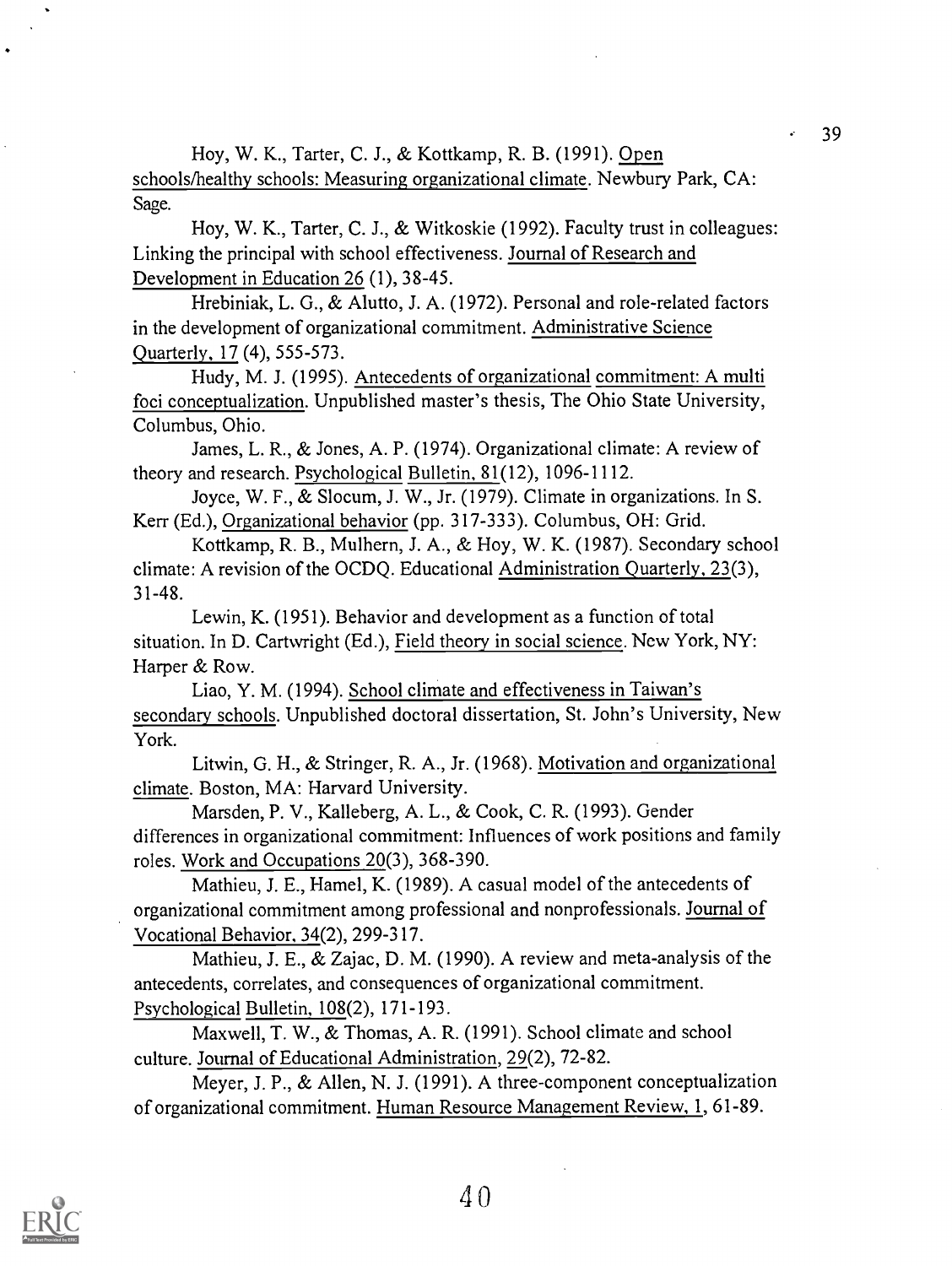Meyer, J. P., & Allen, N. J. (1997). Commitment in the workplace: Theory, research, and application. Thousand Oaks, CA: Sage.

Miskel, C., & Ogawa, R. (1988). Work motivation, job satisfaction, and climate. In N. J. Boyan (Ed.), Handbook of research on educational administration (pp. 279-304). New York: Longman.

Morris, J. H., & Steers, R. M. (1980). Structural influences on organizational commitment. Journal of Vocational Behavior, 17, 50-57.

Morrow, P. C. (1993). The theory and measurement of work commitment. Greenwich, CT: JAI Press.

Mowday, R. T., Porter, L. W., & Steers, R. M. (1982). Employeeorganization linkages: The psychology of commitment, absenteeism, and turnover. San Diego, CA: Academic Press.

Mowday, R. T., Steers, R. M., & Porter, L. W. (1979). The measurement of organizational commitment. Journal of Vocational Behavior, 14(2), 224-247.

Murray, H. A. (1938). Explorations in personality: A clinical and experimental study of fifty men of college age. New York: Oxford University Press.

Payne, R. L., & Pugh, D. S. (1976). Organizational structure and climate. In M. D. Durmette (Ed.), Handbook of industrial and organizational psychology (pp. 1125-1173). Chicago, IL: Rand McNally.

Poole, M. S. (1985). Communication and organizational climates: Review, critique, and a new perspective. In R. D. McPhee & P. K. Tompkins (Eds.), Organizational communication: Traditional themes and new directions (pp. 79- 108).

Reichers, A. E. (1985). A review of reconceptualization of organizational commitment. Academy of Management Review, 10(3), 465-476.

Reichers, A. E., & Schneider, B. (1990), Climate and culture: An evolution of constructs. In B. Schneider (Ed.), Organizational climate and culture (pp. 5-39). San Francisco, CA: Jossey-Bass.

Reyes, P. (1990). Organizational commitment of teachers. In P. Reyes (Ed.), Teachers and their workplace: Commitment, performance, and productivity (pp. 143-162). Newbury Park, CA: Sage.

Reyes, P. (1989). The relationship of autonomy in decision making to commitment to schools and job satisfaction: A comparison between public school teachers and mid-level administrators. Journal of Research and Development in Education, 22, 62-69.

Sabo, D. J. (1995). Organizational climate of middle schools and the quality of student life. Journal of Research and Development in Education, 28 (3), 150-160.

Schneider, B. (1975). Organizational climates: An essay. Personnel Psychology, 28, 447-479.



 $\epsilon$ 

4 1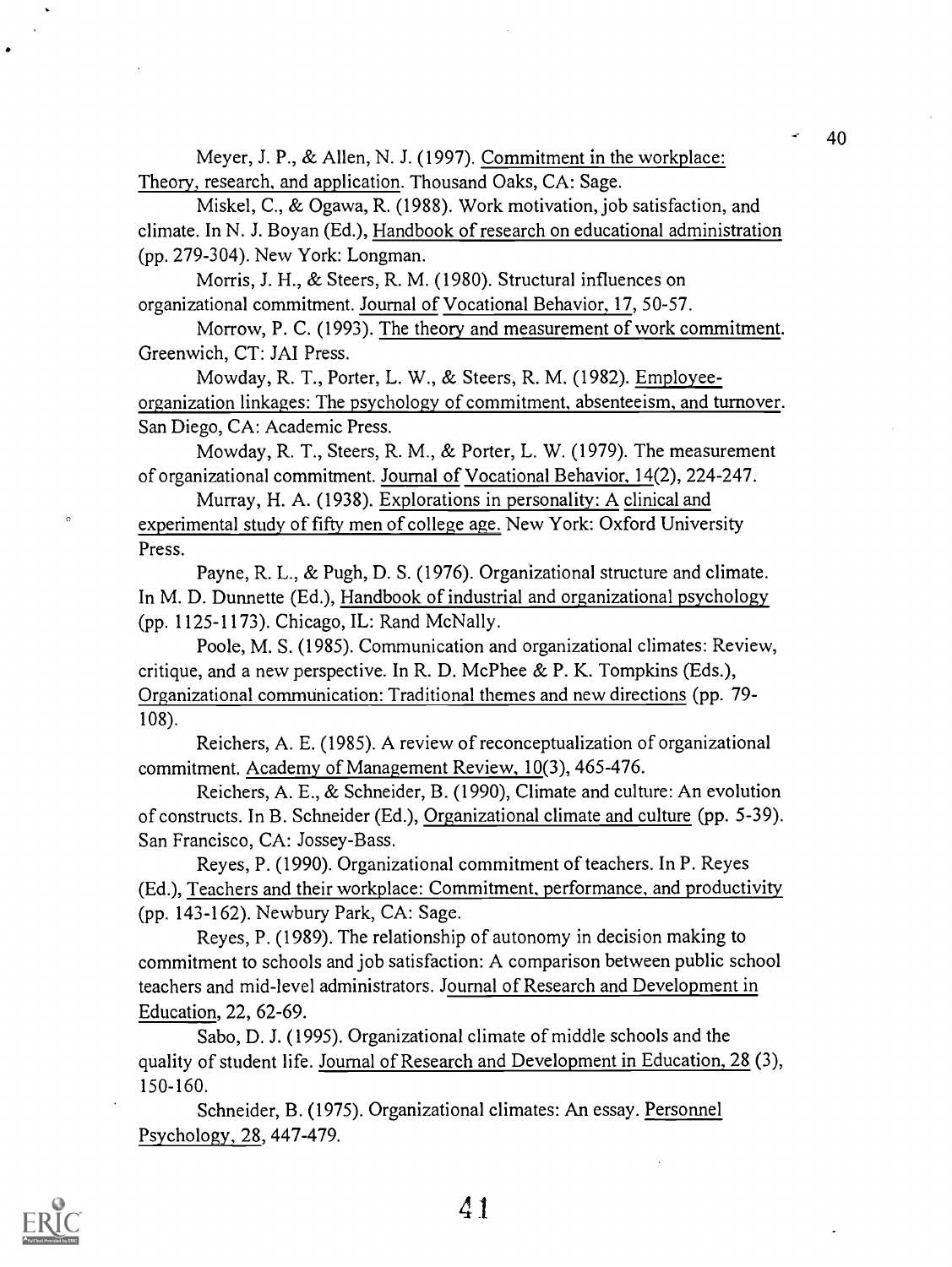Schneider, B. (Ed.). (1990). Organizational climate and culture. San Francisco: Jossey-Bass.

Sirotnik, K. A. (1980). Psychometric implications of the unit-of-analysis problem (with examples from the measurement of organizational climate). Journal of Educational Measurement, 17(4), 245-282.

Stern, G. G. (1970). People in context: Measuring person-environment congruence in education and industry. New York: John Wiley and Sons.

Tagiuri, R. (1968). The concept of organizational climate. In R. Tagiuri & G. H. Litwin (Eds.), Organizational climate: Explorations of a concept (pp. 9-32). Boston, MA: Harvard University.

Tagiuri, R., & Litwin, G. H. (Eds.). (1968). Organizational climate: Explorations of a concept. Boston, MA: Harvard University.

Tarter, C. J., Hoy, W. K., & Bliss, J. (1989). Principal leadership and organizational commitment: The principal must deliver. Planning and Changing, 20(3), 131-140.

Tarter, C. J., Hoy, W. K., & Kottkamp (1990). School health and organizational commitment. Journal of Research and Development in Education, 23 (4), 236-242.

Tarter, C. J., Sabo, D., & Hoy, W. K. (1995). Middle school climate, faculty trust, and effectiveness: A path analysis. Journal of Research and Development in Education, 29(1), 41-49.

Tierney, W. G. (Ed.). (Winter, 1990). Assessing academic climates and cultures. San Francisco: Jossey-Bass,

Wiener, Y. (1982). Commitment in organizations: A normative view. Academy of Management Review, 7(3), 418-428.

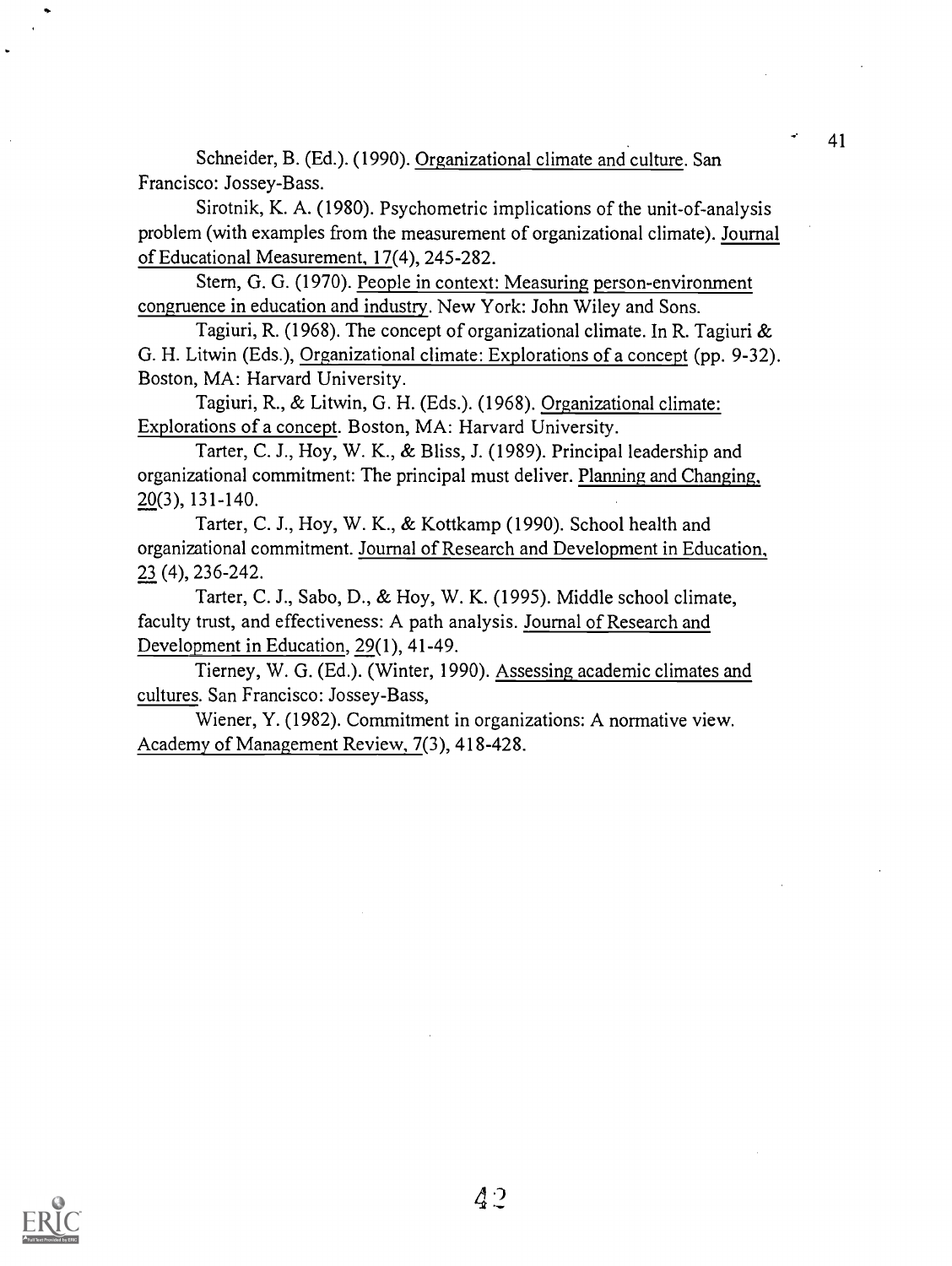## Appendix A: Organizational Climate Description Questionnaire (OCDQ-RS) [in Turkish]

## KURUM IKLIM TANIMLAMA ANKETI

Agiklama: Asagidaki ifadeler gorev yaptiginiz okulla ilgilidir. Liltfen, her bir ifade icin görev yaptıgınız okulu en iyi açıklayan seçenegi daire içine alınız.

1-cok nadiren dogru, 2-Bazen dogru, 3-Oldukca dogru 4-Oldukca sik dogru

1. Bu okulun ögretmenleri birbirlerini rahatsiz edici tavirlara sahipler.

<sup>1</sup> 2 3 4 2. Bu okulda ögretmenlerin bir çok kurullarda (komitelerde) toplanti yapma ve gorev alma zorunlulugu var.

<sup>1</sup> 2 3 4 3. Bu okulun ögretmenleri okul saati disinda ferdi sorunlari olan ögrencilere zaman ayirirlar. <sup>1</sup> 2 3 4

4. Bu okulun ögretmenleri, bu okuldan gurur duyarlar.

<sup>1</sup> 2 3 4 5. Okul müdürümüz caliskanligiyla digerlerine ornek teskil eder.

<sup>1</sup> 2 3 4

6. Okul müdürümüz ögretmenleri takdir-tebrik eder.

<sup>1</sup> 2 3 4

7. Ögretmen-müdür toplantilarinda müdür hakimiyet kurar, baskındır.

<sup>1</sup> 2 3 4

8. Bu okulda rutin (alisilmis-gunluk) isler ogretim isini aksatir.

<sup>1</sup> 2 3 4 9. Bu okulun ogretmenieri toplantilar esnasmda meslekdaslarinin sözlerini keser.

<sup>1</sup> 2 3 4

10. Ogrencilerin okulun politikalari uzerinde etkisi vardir.

<sup>1</sup> 2 3 4

11. Okulumuzda ögretmen-ögrenci iliskileri candan ve arkadascadir.

<sup>1</sup> 2 3 4

12. Müdürümüz "eli sopali" bir sekilde okulu idare eder.

<sup>1</sup> 2 3 4 13. Müdürümüz ögretmenlerin her yaptıgını gözler, izler.

<sup>1</sup> 2 3 4

14. Ögretmenlerin en yakın arkadasları, bu okulda görev yapan diger ögretmenlerdir. <sup>1</sup> 2 3 4

15. Bu okulun idari yazismalari sikinti vericidir.

<sup>1</sup> 2 3 4 16. Ogretmenlerimiz arasinda yardimlasma ve birbirini destekleme vardir.

<sup>1</sup> 2 3 4

17. Ögrencilerimiz sorunlarini mantikli sebeplere dayandirarak çözerler.

<sup>1</sup> 2 3 4

- 18. Müdürümüz ögretmenlerin faaliyetlerini yakından kontrol eder. <sup>1</sup> 2 3 4
- 19. Müdürümüz dedigi dedik bir otokrattir.

<sup>1</sup> 2 3 4

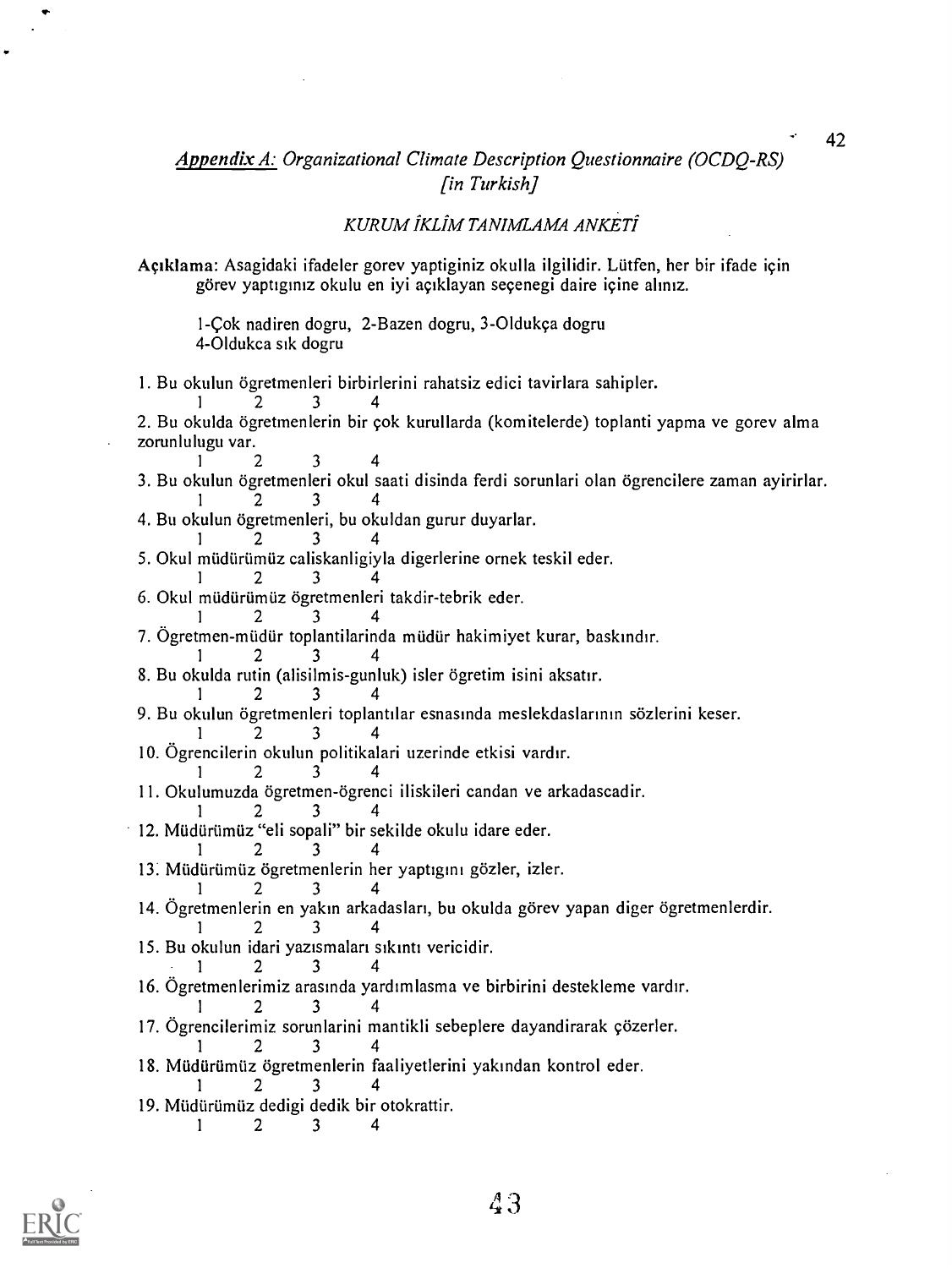## Appendix A (continued)

20. Ogretmenlerimizin morali yuksektir.  $1 \t 2 \t 3 \t 4$ 21. Ögretmeler birbirlerinin ailevi geçmislerini bilirler. <sup>1</sup> 2 3 4 22. Bu okulda, ögretim harici gorevlendirmeler gereginden fazladir. <sup>1</sup> 2 3 4 23. Müdürümüz ögretmenlerin yardımına kosar. <sup>1</sup> 2 3 4 24. Müdürümüz elestirilerinin sebebini ögretmelere açiklar. <sup>1</sup> 2 3 4 25. Okul saatleri disinda müdürümüz yardıma ihtiyaci olan ögretmenlere açıktır. <sup>1</sup> 2 3 4 26. Ogretmenler birbirierini evlerine oturmaya davet ederler.  $1$  2 3  $4$ 27. Ögretmenler birbirleri ile olan sosyal iliskilerini düzenli olarak sürdürürler. <sup>1</sup> 2 3 4 28. Ögretmenler bu okulda çalismaktan gerçeken hoslaniyorlar. <sup>1</sup> 2 3 4 29. Müdürümüz gerçekten yapici elestirilerde bulunur. <sup>1</sup> 2 3 4 30. Müdürümüz diger insanlarin-ogretmelerin refahi için cabalar. <sup>1</sup> 2 3 4 31. Müdürümüz ögretmenleri yakindan denetler. <sup>1</sup> 2 3 4 32. Müdürümüzün konusmasi dinlemesine oranla daha yüksektir. <sup>1</sup> 2 3 4 33. Ögrencilerimizin birlikte çalismalari hususunda, gözetlemeye gerek duymadan güven duyariz. <sup>1</sup> 2 3 4 34. Ögretmeler birbirlerinin kisisel yeterliliklerine saygi duyarlar.<br> $\frac{1}{2}$  3 4 <sup>1</sup> 2 3 4

Anketin sonu, yardimlariniz ye zamaniniz icin tesekkur ederiz.



 $A<sub>4</sub>$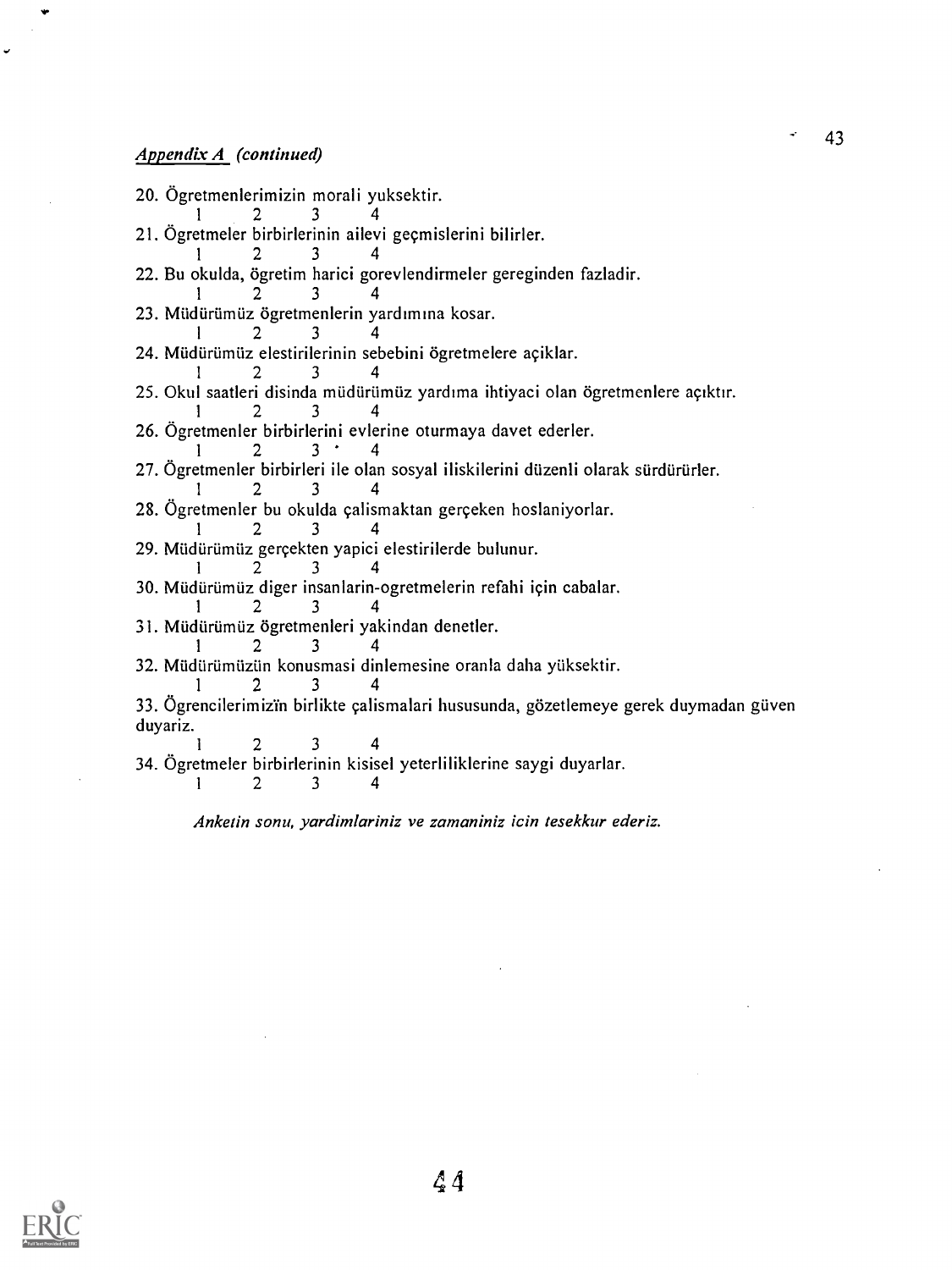Appendix B: Organizational Commitment Questionnaire (OCQ) [in Turkish]

## OKULA ADAMA ANKETI

Agiklama: Asagida kisilerin calistiklari kuruma karsi duyduklari hisleri ifade eden cümleler bulunmaktadir. Asagidaki ifadelerle hemfikir olup olmadıgınızı çalismakta oldugunuz okulu göz önun'de bulundurarak her cumleyi bir'den bes'e kadar olan seceneklerden biriyle degerlendiriniz.

1-KESINLIKLE HEMFiKiR DEG1LIM, 2-HEMFIKIR DEGILIM 3-FIKRIM YOK, 4- HEMFIKIRIM, 5-KESINLIKLE HEMFIKIRIM

- I. Bu okulun basarili olmasi icin benden normal olarak beklenenden daha fazlasini ortaya koymaya istekliyim.
- <sup>1</sup> 2 3 4 5 2. Ben arkadaslarima bu okulda calismanin benim icin ne kadar buyuk anlam ifade ettiginden bahsediyorum.<br> $\begin{array}{ccc} 1 & 2 & 3 & 4 \end{array}$
- 2 3 4 5 3. Bu okulda çalismaya devam edebilmek için sahsima verilebelicek her görevi üstlenmeye hazirim.
	- 2 3 4 5
- 4. Okulun ye benim degerlerim birbirine cok yakin.

$$
1 \qquad 2 \qquad 3 \qquad 4 \qquad 5
$$

5. Bu okulun bir parçasi oldugumu baskalarina söylemekten gurur duyuyorum.

$$
1 \qquad 2 \qquad 3 \qquad 4 \qquad 5
$$

- 6. Icimdeki en iyi performansi ortaya cikarmakda bu okul beni cok heveslendiriyor.
- <sup>1</sup> 2 3 4 5 7, Bu okulda calismaya basladigim donemde seceknekler arasindan bu okulu tercih ettigim icin cok memnunum.
- <sup>1</sup> 2 3 4 5
- 8. Bu okulun kaderi cok umurumdadir.
- 2 3 4 5
- 9. Benim için bu okul çalisabilecegim okullar arasinda en iyisi.<br> $\frac{1}{2}$   $\frac{2}{3}$   $\frac{3}{4}$   $\frac{4}{5}$ 
	- <sup>1</sup> 2 3 4 5

Anketin sonu tesekkur ederiz.

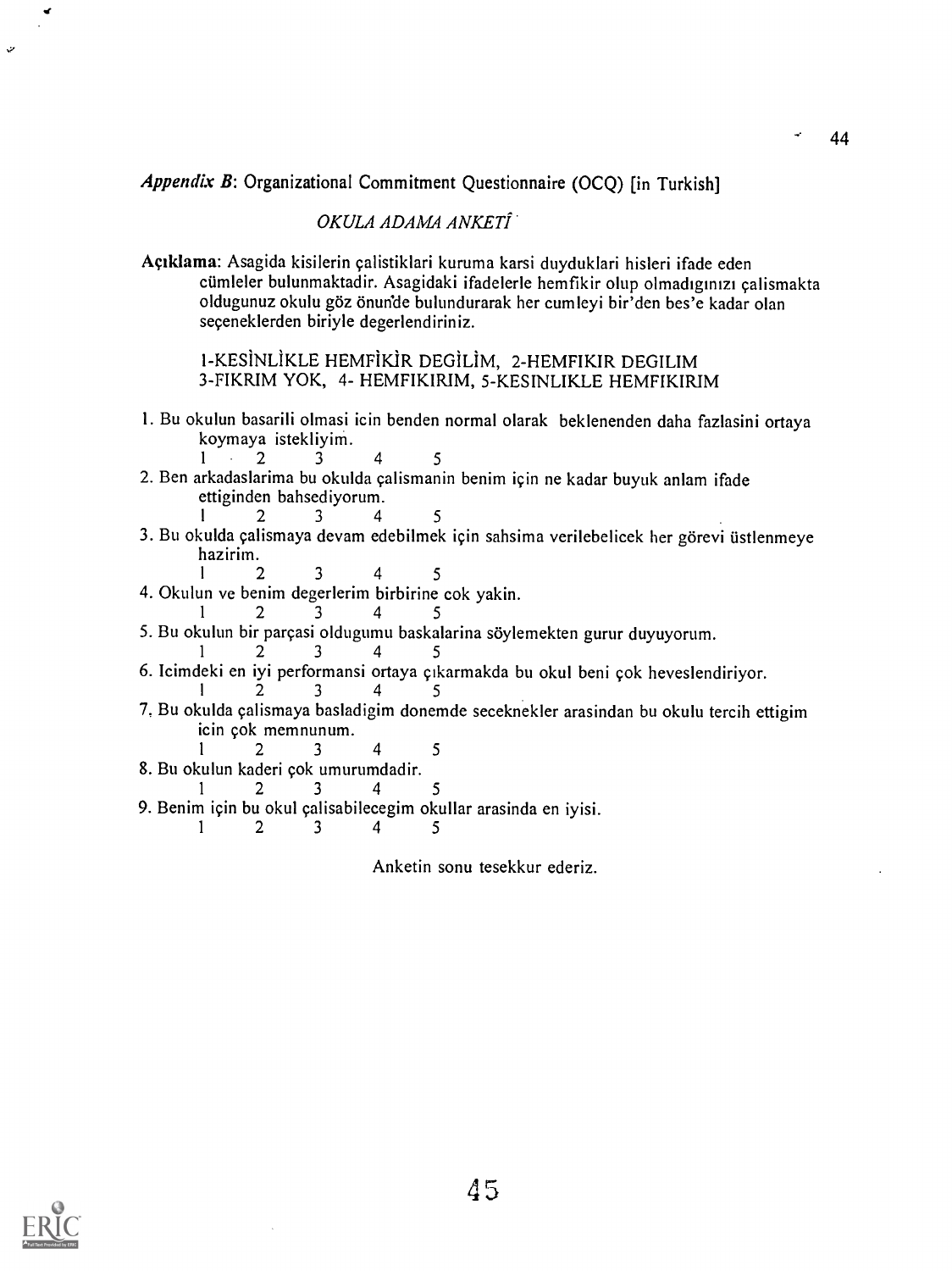

المتعاطين U.S. Department of Education



Office of Educational Research and Improvement (OERI) Educational Resources Information Center (ERIC)

# REPRODUCTION RELEASE

(Specdic Document)

# I. DOCUMENT IDENTIFICATION:

Title: MEASURING ORGANIZATIONAL CLIMATE AND ORGANIZATIONAL COMMITMENT IN THE TURKISH EDUCATIONAL CONTEXT

| Author(s): <b>JELAHATTIN</b> TURAN |                                |
|------------------------------------|--------------------------------|
|                                    | <sup>1</sup> Publication Date: |
| Corporate Source:                  | $\mathcal{N}ov.$ 1998          |
|                                    |                                |
|                                    |                                |

# II. REPRODUCTION RELEASE:

In order to dsseminate as widely as possible timely and significant materials of interest to the educational community, documents announced In the monthly abstract journal of the ERIC system, Resources in Education (RIE), are usually made available to users in microfiche, reproduced paper copy, and electronic/optical media, and sold through the ERIC Document Reproduction Service (EDRS) or other ERIC vendors. Credit is given to the source of each document, and, if reproduction release is granted, one of the following notices is affixed to the document.

If permission is granted to reproduce and disseminate the identified document, please CHECK ONE of the following two options and sign at the bottom of the page.



Documents will be processed as indicated provided reproduction quality permits. If permission to reproduce is granted, but neither box is checked, documents will be processed at Level 1.

hereby grant to the Educational Resources Information Center(ERIC)nonexclusivepermission to reproduce and cfisseminate this document as indicated above. Reproduction from the ERIC microfiche or electroniotoptical media by persons other than ERIC employees and its system contractors requires permission from the copyright holder. Exception is made for non-profit reproduction by libraries and other service agencies to satisfy information needs of educators in response to discrete inquiries.

| please                                                      | (90)<br>Telephone:                     | $TAX(go)$ 0222             |
|-------------------------------------------------------------|----------------------------------------|----------------------------|
| Organization/Address:<br>Osmangarı university, Fen-Edebiyat | (0222)2290297                          | 2393578                    |
| Fakulteoi, Meșelik<br>26480 ESKISEHIR/TURKEY                | E-Mail Address:<br>35/2<br>$QQ$ $U, H$ | : Date:<br>$1/9$ Feb. 1999 |